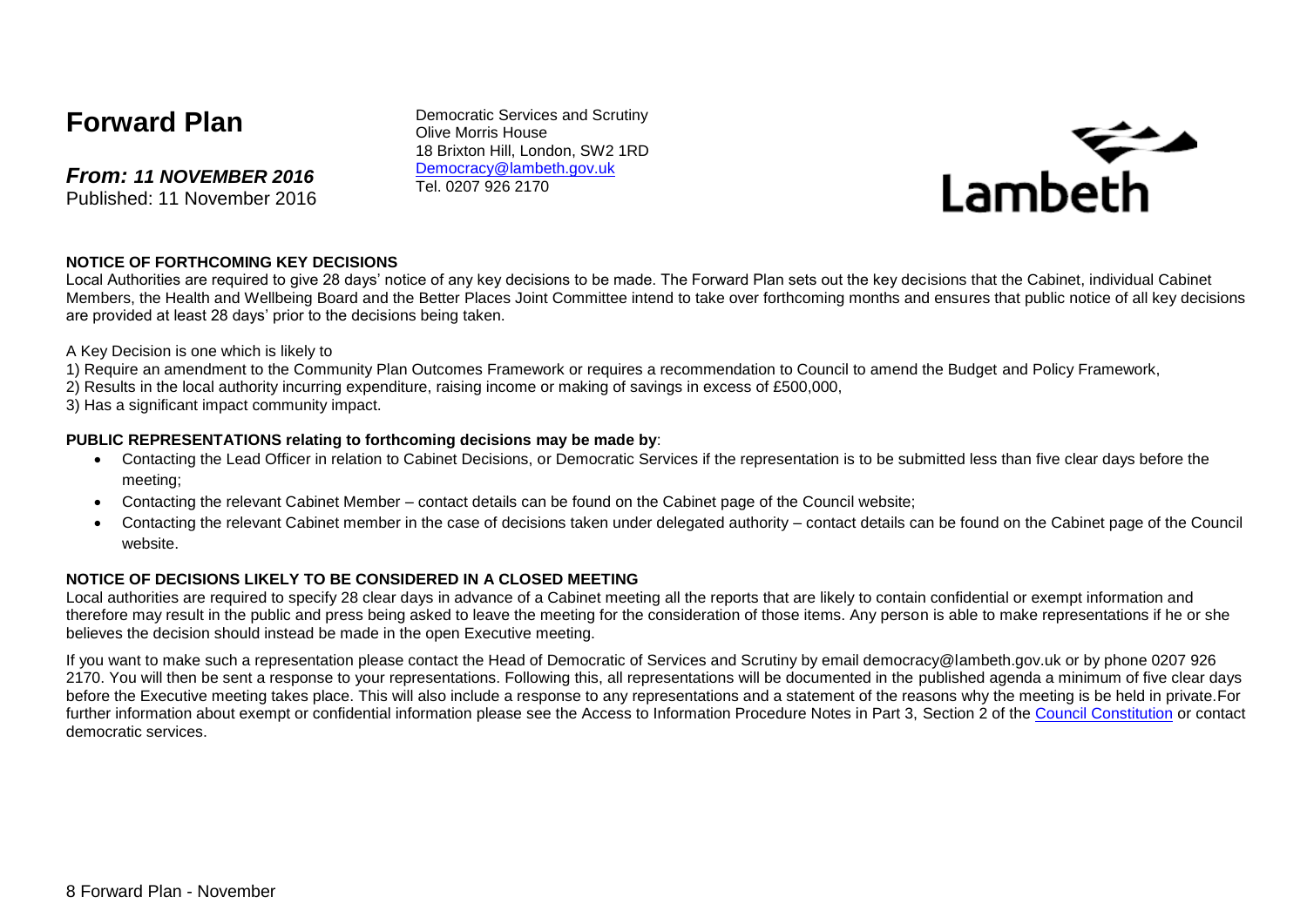# **Reports to be considered by Cabinet**

| Somerleyton Road (Land by<br>Somerleyton Road, Coldharbour Lane<br>and Railway Line, SW9: Resolution to<br>make a Compulsory Purchase Order<br>To update members following the<br>previous cabinet decision to progress<br>the CPO (which is now mainly<br>focussed on a much smaller part of<br>the site) and to define the approach in<br>respect of this. London Borough of<br>Lambeth's (Somerleyton Road)<br>Compulsory Purchase Order ("CPO")<br>is needed to acquire certain land<br>essential for the project and interests<br>in respect of the same and to delegate<br>authority to Cabinet Members and<br>officers to undertake all necessary<br>steps to pursue the CPO and its<br>confirmation.<br>Coldharbour | Cabinet | 28 Nov 2016 | Somerleyton Road<br>(Land by Somerleyton<br>Road, Coldharbour<br>Lane and Railway<br>Line, SW9: Resolution<br>to make a Compulsory<br>Purchase Order | Stuart Dixon, Project<br>Manager<br>sdixon@lambeth.gov.uk<br><b>International House</b><br>Tel: 020 7926 3208                                                                          |
|-----------------------------------------------------------------------------------------------------------------------------------------------------------------------------------------------------------------------------------------------------------------------------------------------------------------------------------------------------------------------------------------------------------------------------------------------------------------------------------------------------------------------------------------------------------------------------------------------------------------------------------------------------------------------------------------------------------------------------|---------|-------------|------------------------------------------------------------------------------------------------------------------------------------------------------|----------------------------------------------------------------------------------------------------------------------------------------------------------------------------------------|
| Pupil Place Planning and Capital<br>Schools building programme<br>To approve the next stage of the<br>Capital Schools Building programme<br>in light of the revised Pupil place<br>planning projections<br>All Wards                                                                                                                                                                                                                                                                                                                                                                                                                                                                                                        | Cabinet | 28 Nov 2016 |                                                                                                                                                      | Maggie Harriott, Education<br><b>Strategy Manager</b><br>MHarriott@lambeth.gov.uk<br>10th Floor, International<br>House, Canterbury Crescent,<br>London, SW9 7QE<br>Tel: 020 7926 2108 |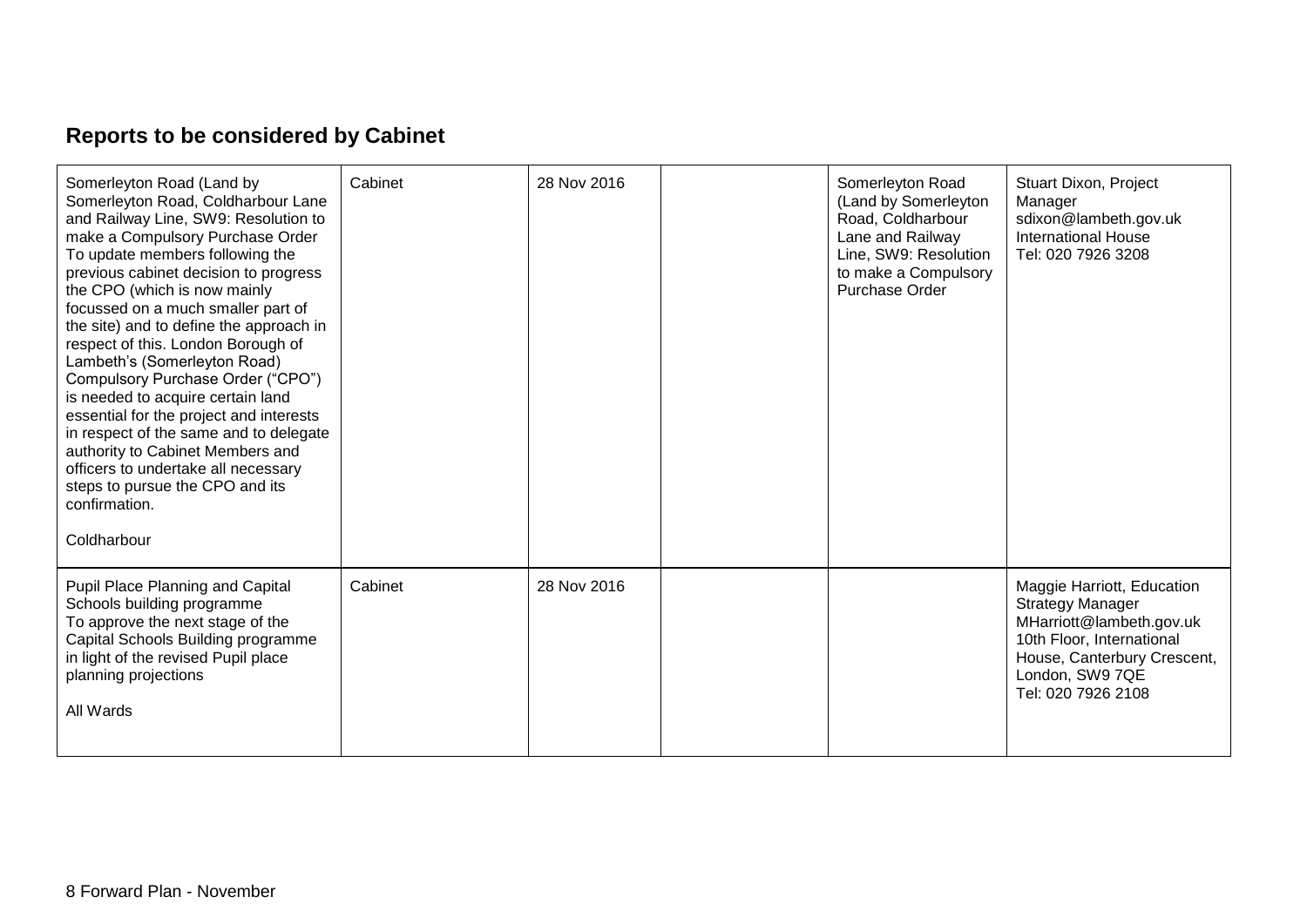| <b>Key Decision (Including Brief</b><br><b>Summary &amp; Expected Outcome)</b><br>(including ward) {1}                                                                                                                                                                                                                                                               | Decision-maker,<br><b>Edition of Forward</b><br><b>Plan when first</b><br>appeared and whether<br>any confidential or<br>exempt Information is<br>to be considered {2} | Date decision<br>to be taken $\{3\}$ | <b>External</b><br><b>Consultation:</b><br>Who<br><b>How</b><br>Closing date {4} | <b>Relevant documents</b><br>${5}$ | Lead Officer (to whom<br>representations should be<br>made, and holder of<br>documents) {6}                                                                                      |
|----------------------------------------------------------------------------------------------------------------------------------------------------------------------------------------------------------------------------------------------------------------------------------------------------------------------------------------------------------------------|------------------------------------------------------------------------------------------------------------------------------------------------------------------------|--------------------------------------|----------------------------------------------------------------------------------|------------------------------------|----------------------------------------------------------------------------------------------------------------------------------------------------------------------------------|
| <b>Lambeth Procurement Policy</b><br>Lambeth's Procurement Policy is out<br>of date. This decision would establish<br>a new Procurement Policy to reflect<br>the Council's current position, respond<br>to the National Procurement Strategy<br>for Local Government and provide<br>policy direction for future procurement<br>and commercial activity.<br>All Wards | Cabinet                                                                                                                                                                | 28 Nov 2016                          |                                                                                  | <b>Procurement Policy</b>          | Rachel Willsher, Head of<br>Procurement<br>rwillsher@lambeth.gov.uk                                                                                                              |
| Draft Lambeth Development Viability<br><b>Supplementary Planning Document</b><br>Approval to undertake public<br>consultation on the draft Development<br>Viability SPD.<br>All Wards                                                                                                                                                                                | Cabinet                                                                                                                                                                | 28 Nov 2016                          |                                                                                  |                                    | Catherine Carpenter,<br><b>Principal Planning Policy</b><br>Officer<br>ccarpenter@lambeth.gov.uk<br>1st Floor, Phoenix House, 10<br><b>Wandsworth Road</b><br>Tel: 020 7926 1251 |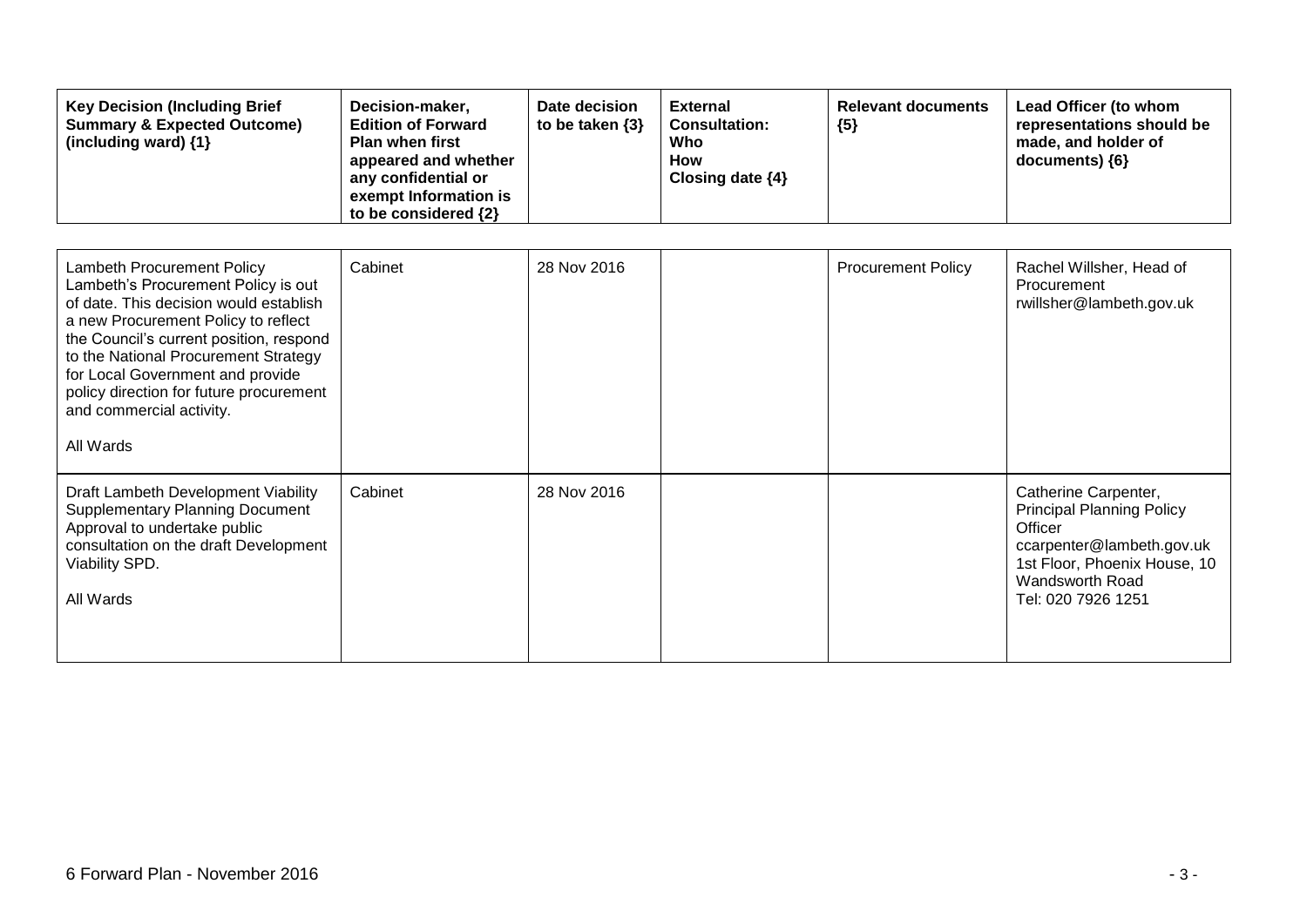| <b>Key Decision (Including Brief</b><br><b>Summary &amp; Expected Outcome)</b><br>(including ward) {1}                                                                                                                                                                                        | Decision-maker,<br><b>Edition of Forward</b><br><b>Plan when first</b><br>appeared and whether<br>any confidential or<br>exempt Information is<br>to be considered {2} | Date decision<br>to be taken $\{3\}$ | <b>External</b><br><b>Consultation:</b><br><b>Who</b><br><b>How</b><br>Closing date {4} | <b>Relevant documents</b><br>${5}$                                                                                                           | Lead Officer (to whom<br>representations should be<br>made, and holder of<br>documents) {6}                   |
|-----------------------------------------------------------------------------------------------------------------------------------------------------------------------------------------------------------------------------------------------------------------------------------------------|------------------------------------------------------------------------------------------------------------------------------------------------------------------------|--------------------------------------|-----------------------------------------------------------------------------------------|----------------------------------------------------------------------------------------------------------------------------------------------|---------------------------------------------------------------------------------------------------------------|
| Financial Planning Report 2017-20<br>The November Financial Planning<br>Report will provide an update on the<br>economic outlook, risk areas and<br>revenue budget implementations<br>plans for 2017-18 and the Capital<br>investment Programme and Asset<br>Disposals Strategy.<br>All Wards | Cabinet                                                                                                                                                                | 28 Nov 2016                          |                                                                                         | <b>Financial Planning</b><br>Report 2017-20                                                                                                  | Christina Thompson, Director<br>of Finance<br>Hambrook House, 5th Floor<br>Tel: 020 7926 2634                 |
| Investing in better neighbourhoods<br>and building the homes we need to<br>house the people of Lambeth -<br><b>Central Hill Estate</b><br>Decision on the future of the Central<br>Hill estate - redevelopment /<br>refurbishment<br><b>Gipsy Hill</b>                                        | Cabinet<br>Open                                                                                                                                                        | 12 Dec 2016                          |                                                                                         | Investing in better<br>neighbourhoods and<br>building the homes we<br>need to house the<br>people of Lambeth -<br><b>Central Hill Estate</b> | Julian Hart, Housing<br><b>Regeneration Programme</b><br>Manager<br>jhart@lambeth.gov.uk<br>Tel: 07799 775362 |
| Improving the Key Guarantees<br>Improvements to the Key Guarantees<br>offered to residents on estates<br>undergoing estate regeneration<br>Clapham Town; Gipsy Hill; Larkhall;<br>Prince's; Stockwell; Tulse Hill                                                                             | Cabinet<br>Open                                                                                                                                                        | 12 Dec 2016                          |                                                                                         | Improving the Key<br>Guarantees                                                                                                              | Julian Hart, Housing<br><b>Regeneration Programme</b><br>Manager<br>jhart@lambeth.gov.uk<br>Tel: 07799 775362 |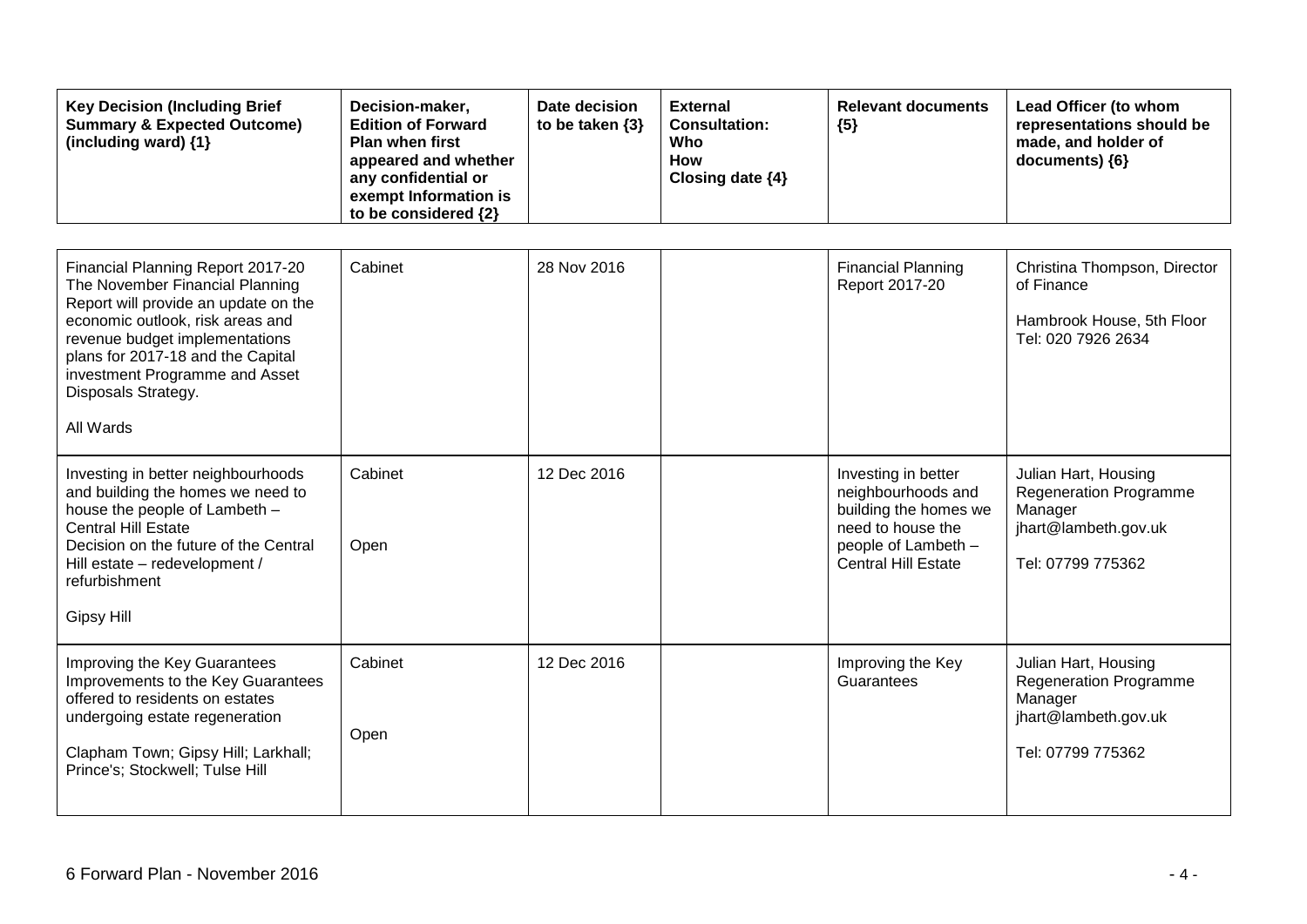| <b>Key Decision (Including Brief</b><br><b>Summary &amp; Expected Outcome)</b><br>(including ward) {1}                                                                                                                                                      | Decision-maker,<br><b>Edition of Forward</b><br><b>Plan when first</b><br>appeared and whether<br>any confidential or<br>exempt Information is<br>to be considered {2} | Date decision<br>to be taken {3} | <b>External</b><br><b>Consultation:</b><br>Who<br><b>How</b><br>Closing date {4} | <b>Relevant documents</b><br>${5}$                                                                              | Lead Officer (to whom<br>representations should be<br>made, and holder of<br>documents) {6}                                                                          |
|-------------------------------------------------------------------------------------------------------------------------------------------------------------------------------------------------------------------------------------------------------------|------------------------------------------------------------------------------------------------------------------------------------------------------------------------|----------------------------------|----------------------------------------------------------------------------------|-----------------------------------------------------------------------------------------------------------------|----------------------------------------------------------------------------------------------------------------------------------------------------------------------|
| <b>Housing Strategy Statement</b><br>To outline Lambeth's strategic<br>approach to housing over the next 3<br>years<br>All Wards                                                                                                                            | Cabinet                                                                                                                                                                | 16 Jan 2017                      |                                                                                  | <b>Housing Strategy</b><br>Statement                                                                            | Tom Tyson (Strategy Team<br>Leader), Strategy and Policy<br>Manager<br>ttyson@lambeth.gov.uk<br>Hambrook House<br>Tel: 020 7926 3544                                 |
| Out of Borough Stock Transfer<br>(Cherwell District Council and Mendip<br>District Council)<br>Proposed transfer of stock of 26<br>properties in Banbury and Frome to<br>Sanctuary Housing, following a<br>favourable ballot of the residents.<br>All Wards | Cabinet<br>Open                                                                                                                                                        | 16 Jan 2017                      |                                                                                  | Out of Borough Stock<br>Transfer (Cherwell<br><b>District Council and</b><br><b>Mendip District</b><br>Council) | Mandy Green (Associate<br>Director Commissioning),<br><b>Assistant Director</b><br><b>Accommodation &amp; Property</b><br>mgreen3@lambeth.gov.uk<br>Tel: 02079267020 |
| Carers Strategy - a framework for<br>action<br>To approve the carers strategy for<br>Lambeth<br>All Wards                                                                                                                                                   | Cabinet                                                                                                                                                                | 6 Feb 2017                       |                                                                                  | Carers Strategy - a<br>framework for action                                                                     | Denis O'Rourke, Assistant<br>Director Integrated<br>Commissioning - Adult<br><b>Mental Health</b><br>denisorourke@nhs.net                                            |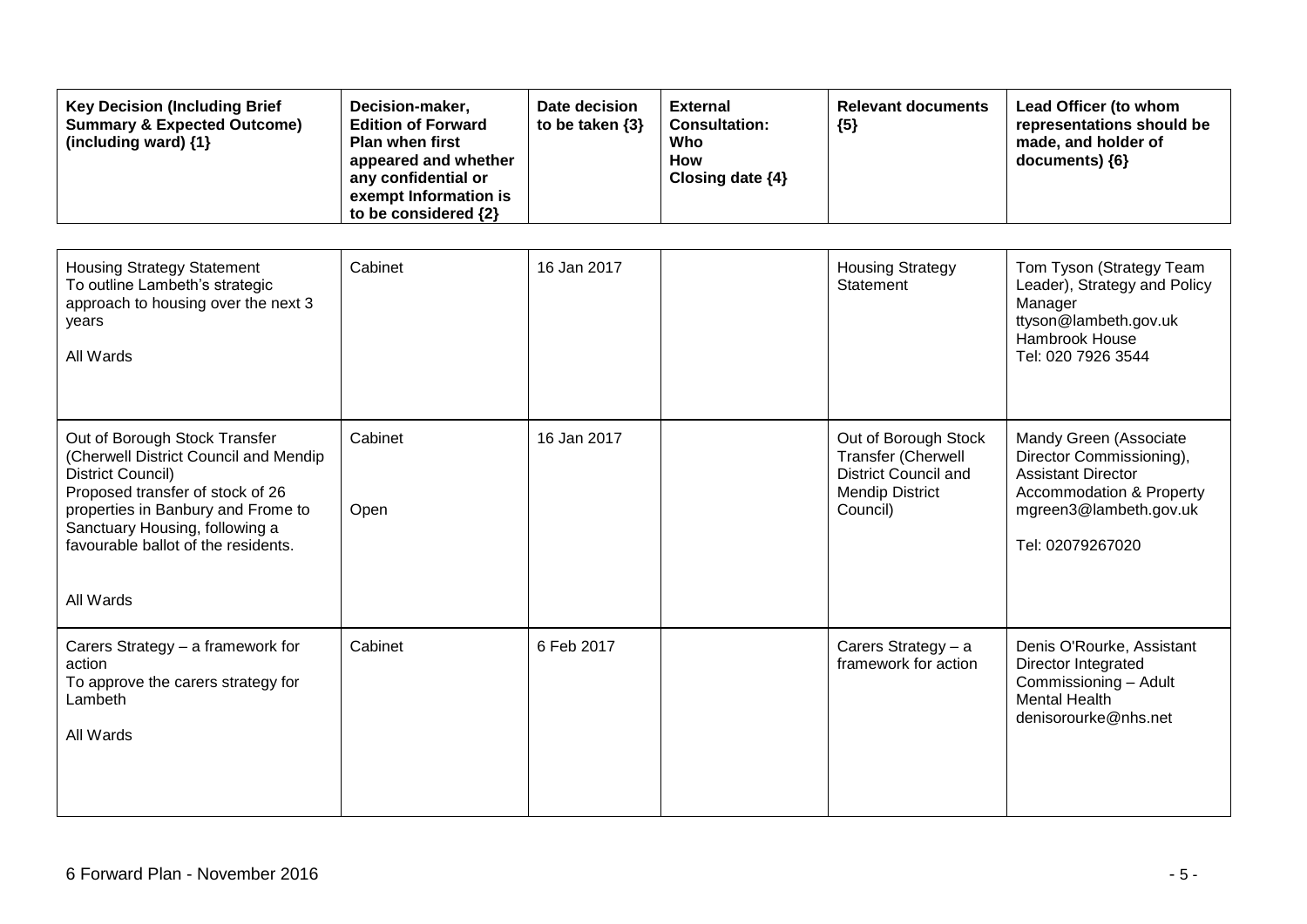| <b>Key Decision (Including Brief</b><br>Decision-maker,<br><b>Summary &amp; Expected Outcome)</b><br><b>Edition of Forward</b><br>Plan when first<br>(including ward) $\{1\}$<br>appeared and whether<br>any confidential or<br>exempt Information is<br>to be considered $\{2\}$ | Date decision<br>to be taken $\{3\}$ | <b>External</b><br><b>Consultation:</b><br>Who<br><b>How</b><br>Closing date $\{4\}$ | <b>Relevant documents</b><br>${5}$ | Lead Officer (to whom<br>representations should be<br>made, and holder of<br>$documents)$ {6} |
|-----------------------------------------------------------------------------------------------------------------------------------------------------------------------------------------------------------------------------------------------------------------------------------|--------------------------------------|--------------------------------------------------------------------------------------|------------------------------------|-----------------------------------------------------------------------------------------------|
|-----------------------------------------------------------------------------------------------------------------------------------------------------------------------------------------------------------------------------------------------------------------------------------|--------------------------------------|--------------------------------------------------------------------------------------|------------------------------------|-----------------------------------------------------------------------------------------------|

| Terms of reference for new resident<br>engagement structures<br>To agree the terms of reference for<br>the Area Boards and Resident<br>Assemblies | Cabinet | 6 Feb 2017 | Terms of reference for<br>new resident<br>engagement structures | Mark Howarth<br>MHowarth@lambethliving.org<br>.uk<br>Lambeth Living, Hambrook<br>House |
|---------------------------------------------------------------------------------------------------------------------------------------------------|---------|------------|-----------------------------------------------------------------|----------------------------------------------------------------------------------------|
| All Wards                                                                                                                                         |         |            |                                                                 |                                                                                        |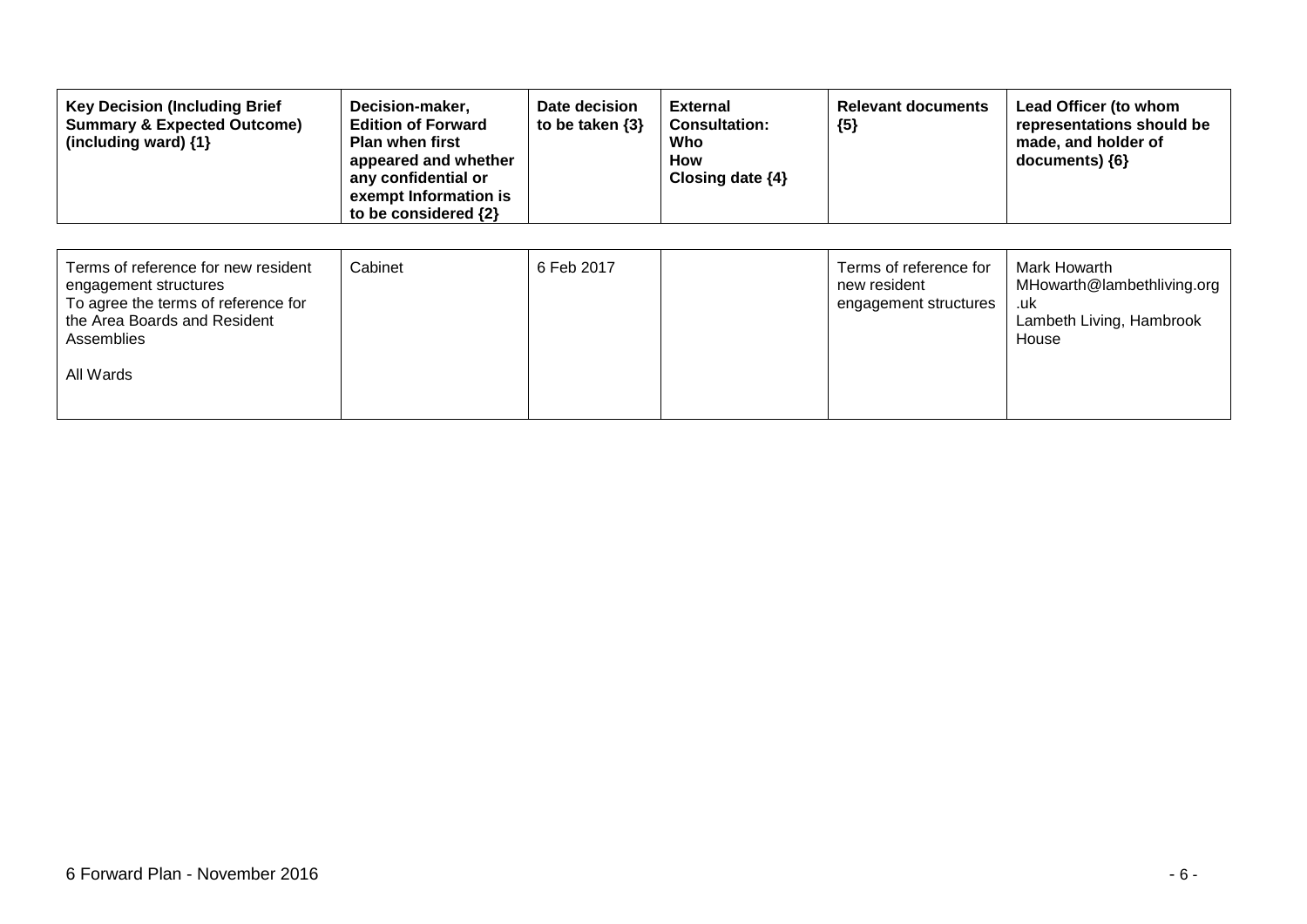| <b>Key Decision (Including Brief</b><br><b>Summary &amp; Expected Outcome)</b><br>(including ward) $\{1\}$ | Decision-maker,<br><b>Edition of Forward</b><br><b>Plan when first</b><br>appeared and whether<br>any confidential or<br>exempt Information is<br>to be considered $\{2\}$ | Date decision<br>to be taken $\{3\}$ | <b>External</b><br><b>Consultation:</b><br>Who<br><b>How</b><br>Closing date $\{4\}$ | <b>Relevant documents</b><br>${5}$ | Lead Officer (to whom<br>representations should be<br>made, and holder of<br>documents) ${6}$ |
|------------------------------------------------------------------------------------------------------------|----------------------------------------------------------------------------------------------------------------------------------------------------------------------------|--------------------------------------|--------------------------------------------------------------------------------------|------------------------------------|-----------------------------------------------------------------------------------------------|
|------------------------------------------------------------------------------------------------------------|----------------------------------------------------------------------------------------------------------------------------------------------------------------------------|--------------------------------------|--------------------------------------------------------------------------------------|------------------------------------|-----------------------------------------------------------------------------------------------|

## **Reports to be approved by the Health and Wellbeing Board**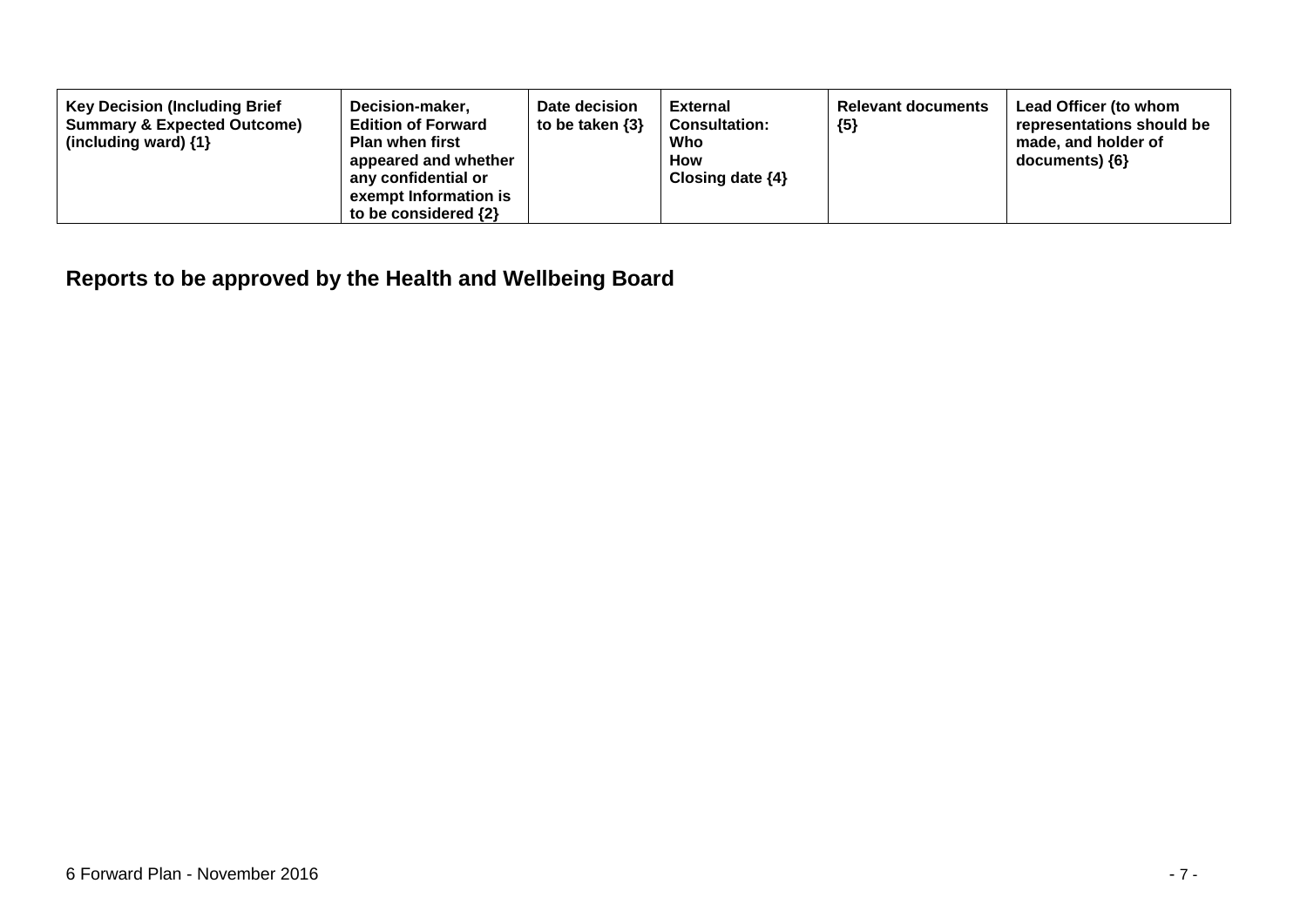| <b>Key Decision (Including Brief</b><br>Decision-maker,<br><b>Edition of Forward</b><br><b>Summary &amp; Expected Outcome)</b><br><b>Plan when first</b><br>(including ward) $\{1\}$<br>appeared and whether<br>any confidential or<br>exempt Information is<br>to be considered $\{2\}$ | Date decision<br>to be taken $\{3\}$ | <b>External</b><br><b>Consultation:</b><br>Who<br><b>How</b><br>Closing date $\{4\}$ | <b>Relevant documents</b><br>${5}$ | Lead Officer (to whom<br>representations should be<br>made, and holder of<br>$documents)$ {6} |
|------------------------------------------------------------------------------------------------------------------------------------------------------------------------------------------------------------------------------------------------------------------------------------------|--------------------------------------|--------------------------------------------------------------------------------------|------------------------------------|-----------------------------------------------------------------------------------------------|
|------------------------------------------------------------------------------------------------------------------------------------------------------------------------------------------------------------------------------------------------------------------------------------------|--------------------------------------|--------------------------------------------------------------------------------------|------------------------------------|-----------------------------------------------------------------------------------------------|

#### **Reports to be approved by Cabinet Members**

#### **Leader of the Council**

### **Deputy Leader of the Council (Finance)**

### **Deputy Leader of the Council (Investment and Partnerships)**

| Parks and Cemeteries - Additional<br>Deputy Leader of the<br>Council (Investment and  <br>Fees and Charges 2016-17<br>The decision is to approve new and<br>Partnerships)<br>increased fees and charges for<br>activities within Lambeth's parks and<br>Open Spaces.<br>All Wards | Not before 21<br>Nov 2016 | Kevin Crook, Waste Strategy<br>Manager<br>kcrook@lambeth.gov.uk<br>Shakespeare House<br>Tel: 020 7926 8973 |
|-----------------------------------------------------------------------------------------------------------------------------------------------------------------------------------------------------------------------------------------------------------------------------------|---------------------------|------------------------------------------------------------------------------------------------------------|
|-----------------------------------------------------------------------------------------------------------------------------------------------------------------------------------------------------------------------------------------------------------------------------------|---------------------------|------------------------------------------------------------------------------------------------------------|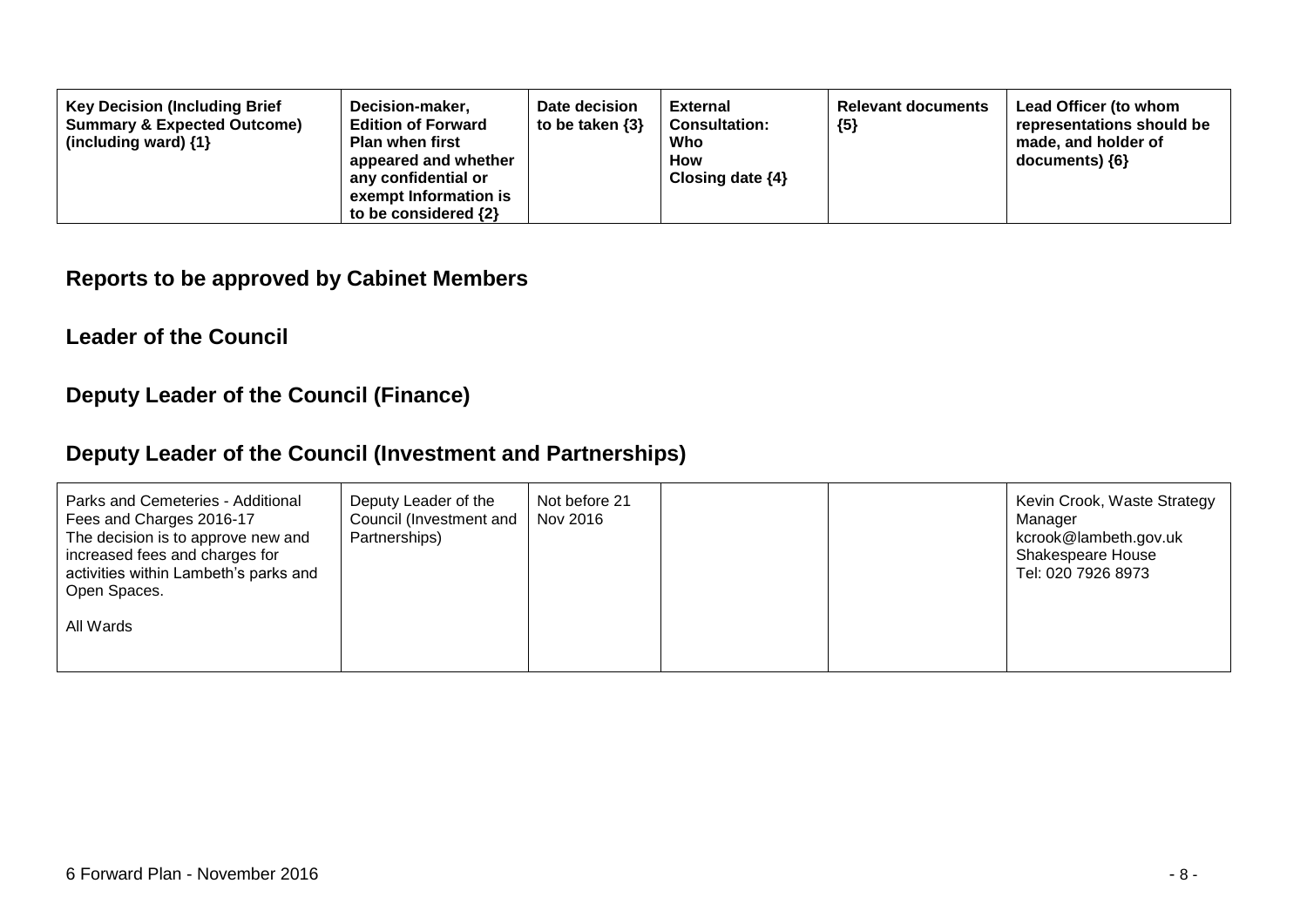| <b>Key Decision (Including Brief</b><br><b>Summary &amp; Expected Outcome)</b><br>(including ward) {1}                                                                                                                                  | Decision-maker,<br><b>Edition of Forward</b><br><b>Plan when first</b><br>appeared and whether<br>any confidential or<br>exempt Information is<br>to be considered {2} | Date decision<br>to be taken $\{3\}$ | <b>External</b><br><b>Consultation:</b><br>Who<br><b>How</b><br>Closing date {4} | <b>Relevant documents</b><br>${5}$                 | Lead Officer (to whom<br>representations should be<br>made, and holder of<br>documents) {6}                                      |
|-----------------------------------------------------------------------------------------------------------------------------------------------------------------------------------------------------------------------------------------|------------------------------------------------------------------------------------------------------------------------------------------------------------------------|--------------------------------------|----------------------------------------------------------------------------------|----------------------------------------------------|----------------------------------------------------------------------------------------------------------------------------------|
| Contract for Provision of                                                                                                                                                                                                               | Deputy Leader of the                                                                                                                                                   | Not before 25                        |                                                                                  | <b>Contract for Provision</b>                      | Julian Ellerby, Director                                                                                                         |
| <b>Communications Services to Harrow</b><br>Council<br>Lambeth Communications has been<br>awarded the contract to provide a full<br>communications service to Harrow<br>council from April 1 2015 up to 31<br>January 2019<br>All Wards | Council (Investment and<br>Partnerships)                                                                                                                               | Jan 2016                             |                                                                                  | of Communications<br>Services to Harrow<br>Council | Campaigns and<br>Communications<br>jellerby@lambeth.gov.uk<br>Lambeth Town Hall, Brixton<br>Hill, London SW2 1RW                 |
|                                                                                                                                                                                                                                         |                                                                                                                                                                        |                                      |                                                                                  |                                                    |                                                                                                                                  |
| Waiver to Use Specialist Recruitment<br>Agencies to Support Lambeth Housing<br><b>Management Services</b><br>To agree unauthorised spend from 1<br>September 2015 and also to agree the<br>temporary extension of the contracts.        | Deputy Leader of the<br>Council (Investment and<br>Partnerships)                                                                                                       | Not before 7<br>Mar 2016             |                                                                                  |                                                    | Sumitra Gomer, Interim AD<br>Strategy and Regeneration<br>SGomer@lambeth.gov.uk<br>3rd floor, Hambrook House<br>Tel: 02079263687 |
| All Wards                                                                                                                                                                                                                               | Part exempt<br>Information relating to<br>the financial or business<br>affairs of any particular<br>person (including the<br>authority holding that<br>information)    |                                      |                                                                                  |                                                    |                                                                                                                                  |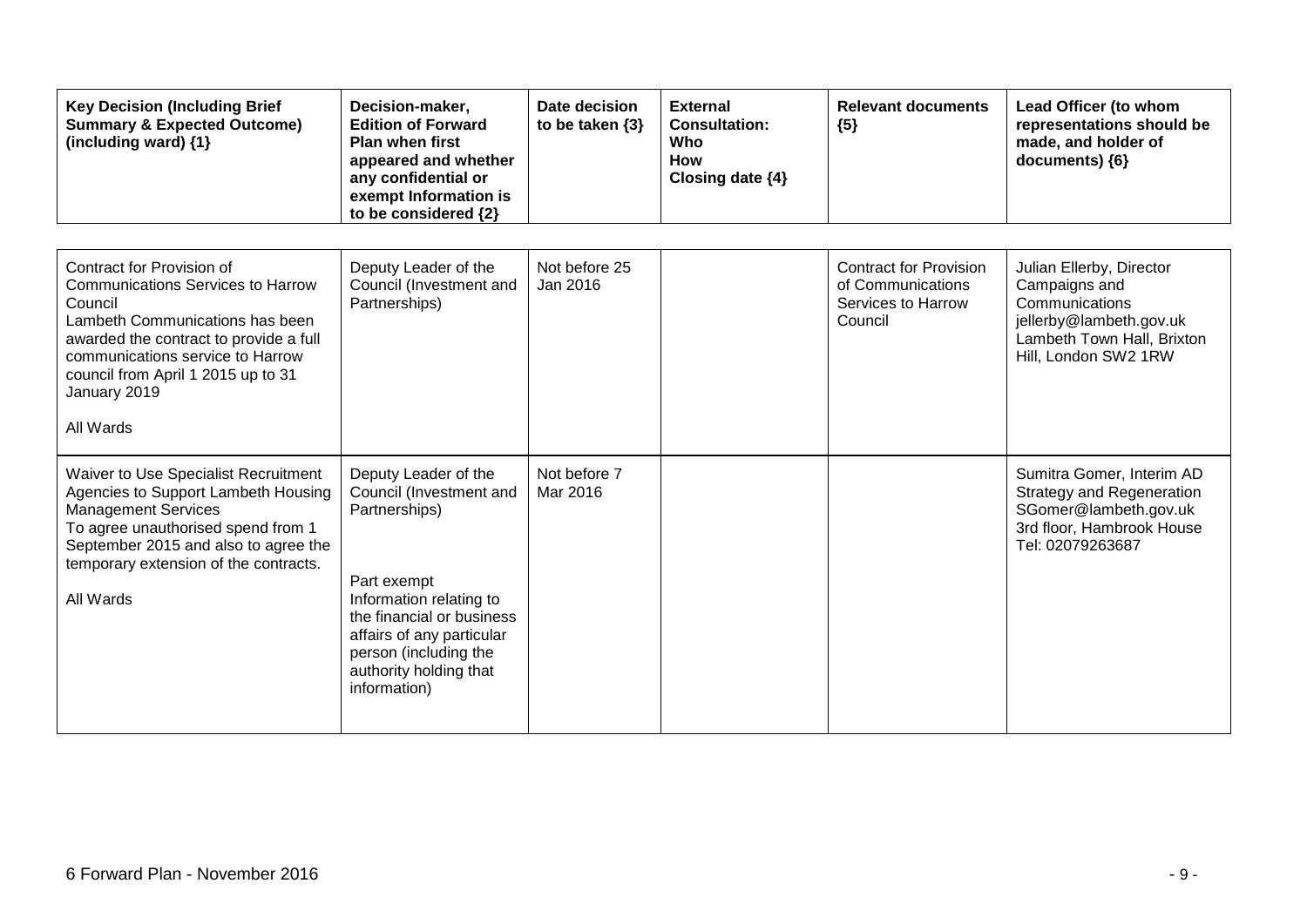| <b>Key Decision (Including Brief</b><br><b>Summary &amp; Expected Outcome)</b><br>(including ward) {1}                                                                                                                                                                      | Decision-maker,<br><b>Edition of Forward</b><br><b>Plan when first</b><br>appeared and whether<br>any confidential or<br>exempt Information is<br>to be considered {2} | Date decision<br>to be taken $\{3\}$ | <b>External</b><br><b>Consultation:</b><br>Who<br>How<br>Closing date {4} | <b>Relevant documents</b><br>${5}$                                        | Lead Officer (to whom<br>representations should be<br>made, and holder of<br>documents) {6}                                            |
|-----------------------------------------------------------------------------------------------------------------------------------------------------------------------------------------------------------------------------------------------------------------------------|------------------------------------------------------------------------------------------------------------------------------------------------------------------------|--------------------------------------|---------------------------------------------------------------------------|---------------------------------------------------------------------------|----------------------------------------------------------------------------------------------------------------------------------------|
| One Oracle Contract Extension<br>To extend the existing One Oracle<br>support arrangements by a further 2<br>years. This is necessary to ensure that<br>the Council can maintain its<br>obligations of Paying people, Paying<br>suppliers and Collecting Debt.<br>All Wards | Deputy Leader of the<br>Council (Investment and<br>Partnerships)                                                                                                       | Not before 31<br>Mar 2016            |                                                                           |                                                                           | Jason Martin, Technical<br><b>Project Manager</b><br>JMartin@lambeth.gov.uk<br>Olive Morris House - 2nd<br>Floor<br>Tel: 020 7926 6244 |
| <b>Employment and Skills Supplementary</b><br><b>Planning Document</b><br>Approval to begin public consultation<br>on a supplementary planning<br>document that will seek employment<br>and skills planning obligations from<br>major developments.<br>All Wards            | Deputy Leader of the<br>Council (Investment and<br>Partnerships)<br>Open                                                                                               | Not before 11<br>Jul 2016            |                                                                           | <b>Employment and Skills</b><br>Supplementary<br><b>Planning Document</b> | John Bennett, Senior PEP<br>Officer<br>JBennett7@lambeth.gov.uk<br>Room 113, Lambeth Town<br>Hall<br>Tel: 020 7926 6452                |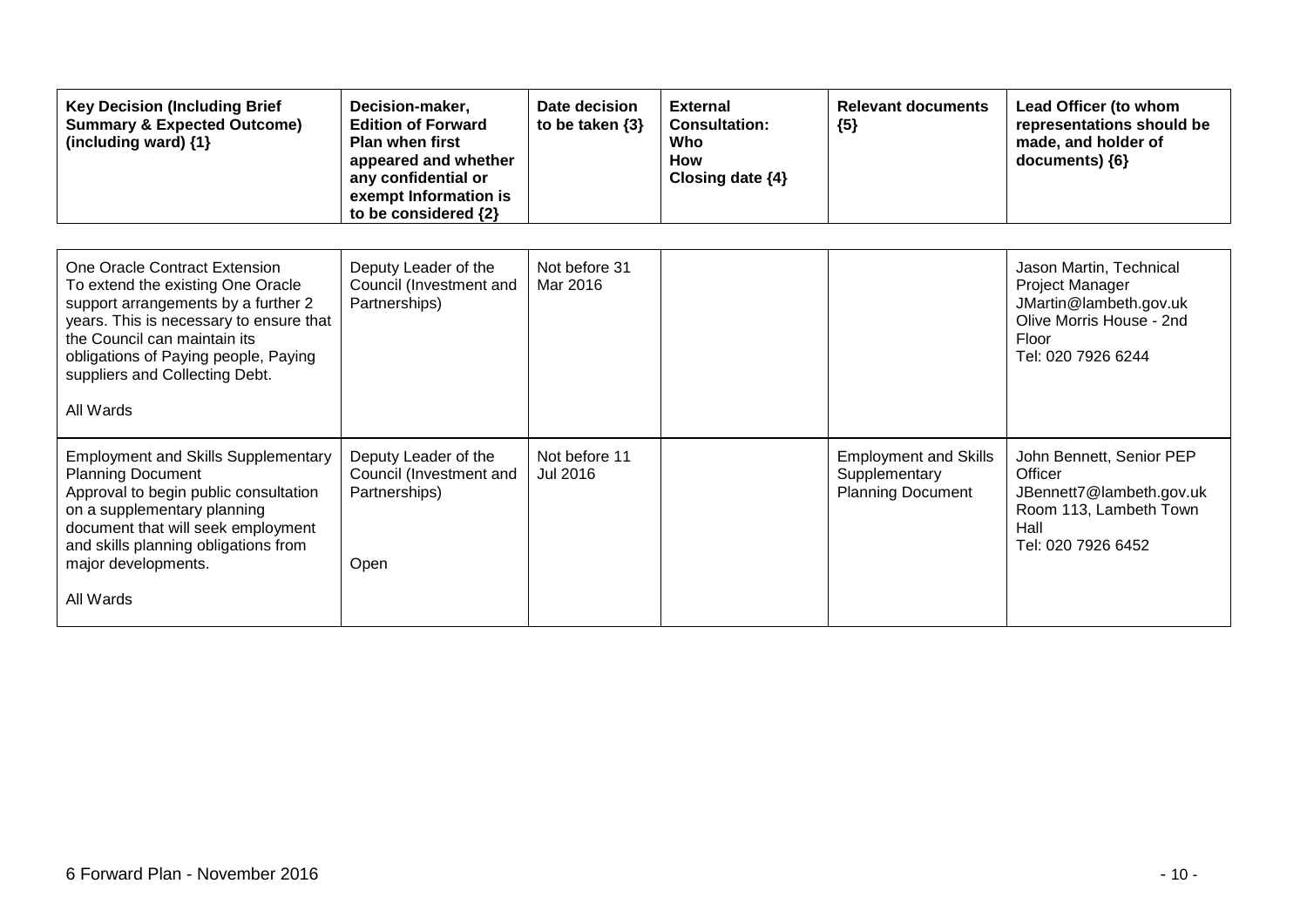| <b>Key Decision (Including Brief</b><br><b>Summary &amp; Expected Outcome)</b><br>(including ward) {1}                                                                                                                                                                                                                                                 | Decision-maker,<br><b>Edition of Forward</b><br><b>Plan when first</b><br>appeared and whether<br>any confidential or<br>exempt Information is<br>to be considered {2} | Date decision<br>to be taken $\{3\}$ | <b>External</b><br><b>Consultation:</b><br>Who<br><b>How</b><br>Closing date {4} | <b>Relevant documents</b><br>${5}$ | Lead Officer (to whom<br>representations should be<br>made, and holder of<br>documents) {6}                                                 |
|--------------------------------------------------------------------------------------------------------------------------------------------------------------------------------------------------------------------------------------------------------------------------------------------------------------------------------------------------------|------------------------------------------------------------------------------------------------------------------------------------------------------------------------|--------------------------------------|----------------------------------------------------------------------------------|------------------------------------|---------------------------------------------------------------------------------------------------------------------------------------------|
| <b>Extension of Matrix Contract</b><br>Extension of Matrix Contract for a<br>further six months during the tender of<br>a new contract. The current extension<br>comes to an end on 31 August.<br>Procurement of the new contract will<br>be underway by this time but it will not<br>be completed to award new contract<br>by this date.<br>All Wards | Deputy Leader of the<br>Council (Investment and<br>Partnerships)                                                                                                       | Not before 25<br>Aug 2016            |                                                                                  |                                    | Paul Ewing, Senior Project<br>Officer<br>pewing@lambeth.gov.uk<br>Lambeth Town Hall, Brixton<br>Hill, LONDON, SW2 1RW<br>Tel: 020 7926 2585 |
| Delivery of budget 2016-17<br>Implementation of budget<br>recommendations<br>All Wards                                                                                                                                                                                                                                                                 | Deputy Leader of the<br>Council (Investment and<br>Partnerships)                                                                                                       | Not before 6 Oct<br>2016             |                                                                                  |                                    |                                                                                                                                             |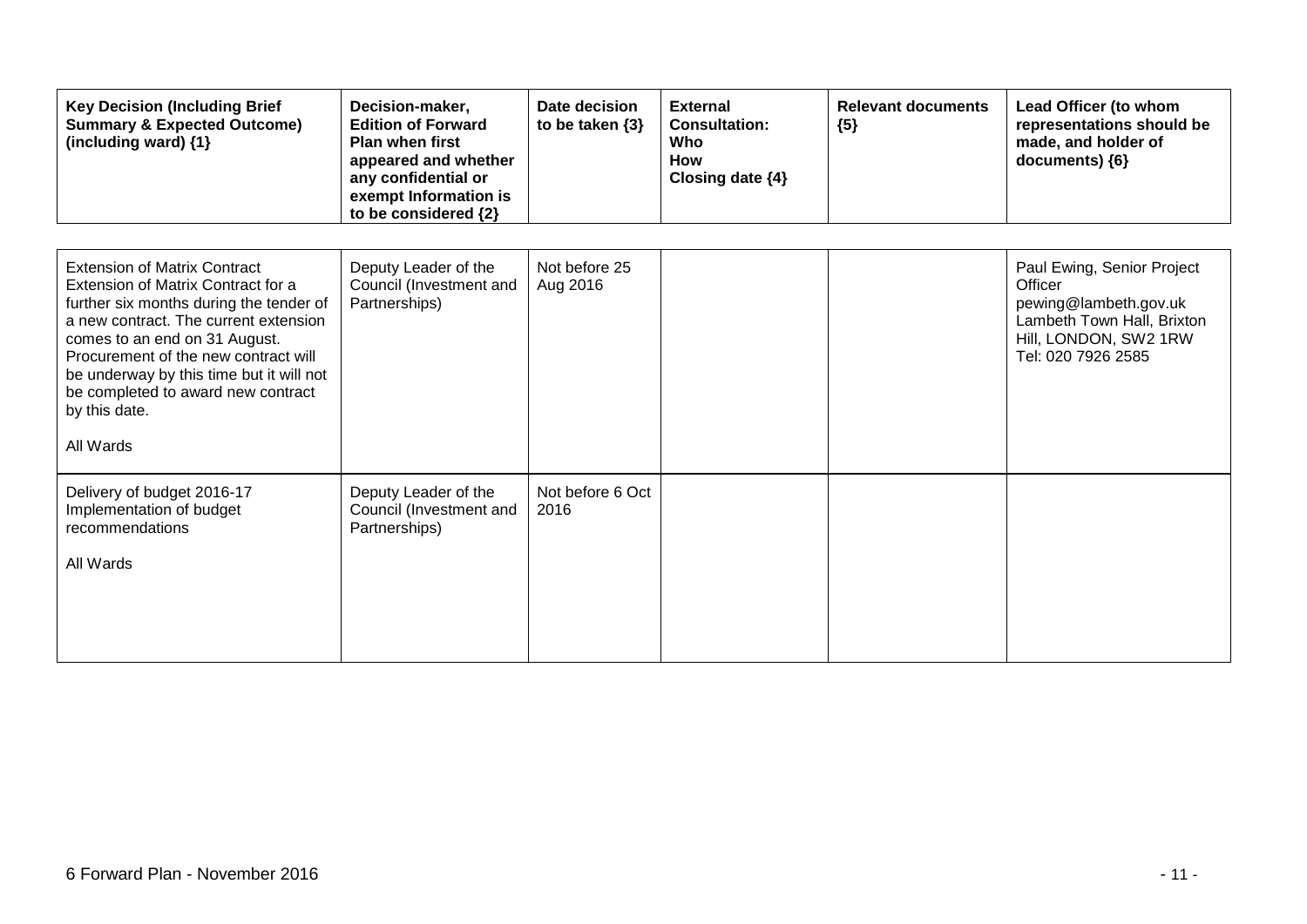| <b>Key Decision (Including Brief</b><br><b>Summary &amp; Expected Outcome)</b><br>(including ward) $\{1\}$                                                                                                                                                                                                                                                                               | Decision-maker,<br><b>Edition of Forward</b><br><b>Plan when first</b><br>appeared and whether<br>any confidential or<br>exempt Information is<br>to be considered {2} | Date decision<br>to be taken $\{3\}$ | <b>External</b><br><b>Consultation:</b><br>Who<br><b>How</b><br>Closing date $\{4\}$ | <b>Relevant documents</b><br>${5}$                                                                                                  | Lead Officer (to whom<br>representations should be<br>made, and holder of<br>documents) {6} |
|------------------------------------------------------------------------------------------------------------------------------------------------------------------------------------------------------------------------------------------------------------------------------------------------------------------------------------------------------------------------------------------|------------------------------------------------------------------------------------------------------------------------------------------------------------------------|--------------------------------------|--------------------------------------------------------------------------------------|-------------------------------------------------------------------------------------------------------------------------------------|---------------------------------------------------------------------------------------------|
| 2016/17 Extension of British<br>Telecommunications contract for<br>continuation of Telephony Services<br>This report proposes to extend the<br>contract with British<br>Telecommunications for up to a further<br>12 months from 01st October 2016 to<br>30th September 2017 for the<br>continued supply of Lambeth's<br>telephony services at a cost of up to<br>£980,000.<br>All Wards | Deputy Leader of the<br>Council (Investment and<br>Partnerships)                                                                                                       | Not before 11<br>Nov 2016            |                                                                                      | 2016/17 Extension of<br><b>British</b><br><b>Telecommunications</b><br>contract for<br>continuation of<br><b>Telephony Services</b> | <b>Clive Redington</b><br>credington@lambeth.gov.uk                                         |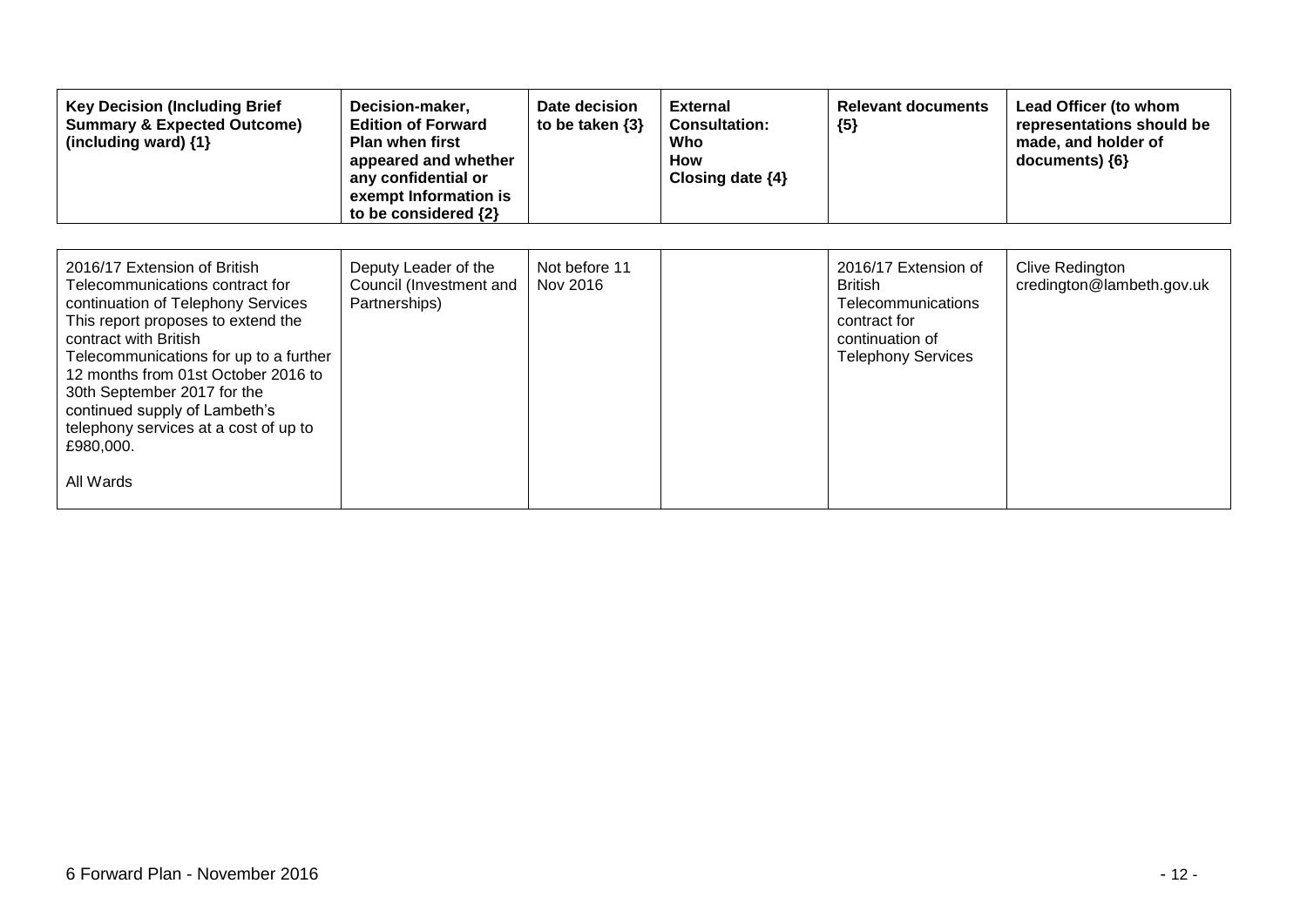| <b>Key Decision (Including Brief</b><br><b>Summary &amp; Expected Outcome)</b><br>(including ward) {1}                                                                                                                                                                                                                                                                                                                                                                                                                                                                                                                                                                                                                                                                                                                                                                                                                                                                                       | Decision-maker,<br><b>Edition of Forward</b><br><b>Plan when first</b><br>appeared and whether<br>any confidential or<br>exempt Information is<br>to be considered {2} | Date decision<br>to be taken $\{3\}$ | <b>External</b><br><b>Consultation:</b><br>Who<br><b>How</b><br>Closing date {4} | <b>Relevant documents</b><br>${5}$ | Lead Officer (to whom<br>representations should be<br>made, and holder of<br>documents) {6}                                    |
|----------------------------------------------------------------------------------------------------------------------------------------------------------------------------------------------------------------------------------------------------------------------------------------------------------------------------------------------------------------------------------------------------------------------------------------------------------------------------------------------------------------------------------------------------------------------------------------------------------------------------------------------------------------------------------------------------------------------------------------------------------------------------------------------------------------------------------------------------------------------------------------------------------------------------------------------------------------------------------------------|------------------------------------------------------------------------------------------------------------------------------------------------------------------------|--------------------------------------|----------------------------------------------------------------------------------|------------------------------------|--------------------------------------------------------------------------------------------------------------------------------|
| Leasehold Building Insurance<br>Contract<br>Lambeth are members of the<br>Insurance London Consortium<br>(ILC). In 2012 the ILC published a<br>notice in OJEU for a 60 month<br>Leasehold Building Insurance<br>contract. Lambeth entered into a<br>contract for 48 months and it is<br>now proposed that the Council<br>remains in contract for the<br>additional 12 months.<br>Lambeth leaseholders will be<br>brought back into line with the<br>other Insurance London<br>Consortium ILC members enabling<br>another full joint procurement<br>exercise to be run for the benefit of<br>Lambeth leaseholders for a<br>contract start date of 01/04/2018.<br>ILC acquired the best terms<br>offered for Lambeth at the time<br>which was sufficient at 48 months.<br>Insurers (NIG) are now offering the<br>full 60 months as originally<br>requested at expiring rates which<br>is more financially advantageous<br>for our leaseholders.<br>All Wards<br>6 Forward Plan - November 2016 | Deputy Leader of the<br>Council (Investment and<br>Partnerships)                                                                                                       | Not before 9<br>Nov 2016             |                                                                                  |                                    | Maureen Dennie, Insurance<br>Manager<br>mdennie@lambeth.gov.uk<br>Room 213, Lambeth Town<br>Hall<br>Tel: 020 7926 9846<br>- 13 |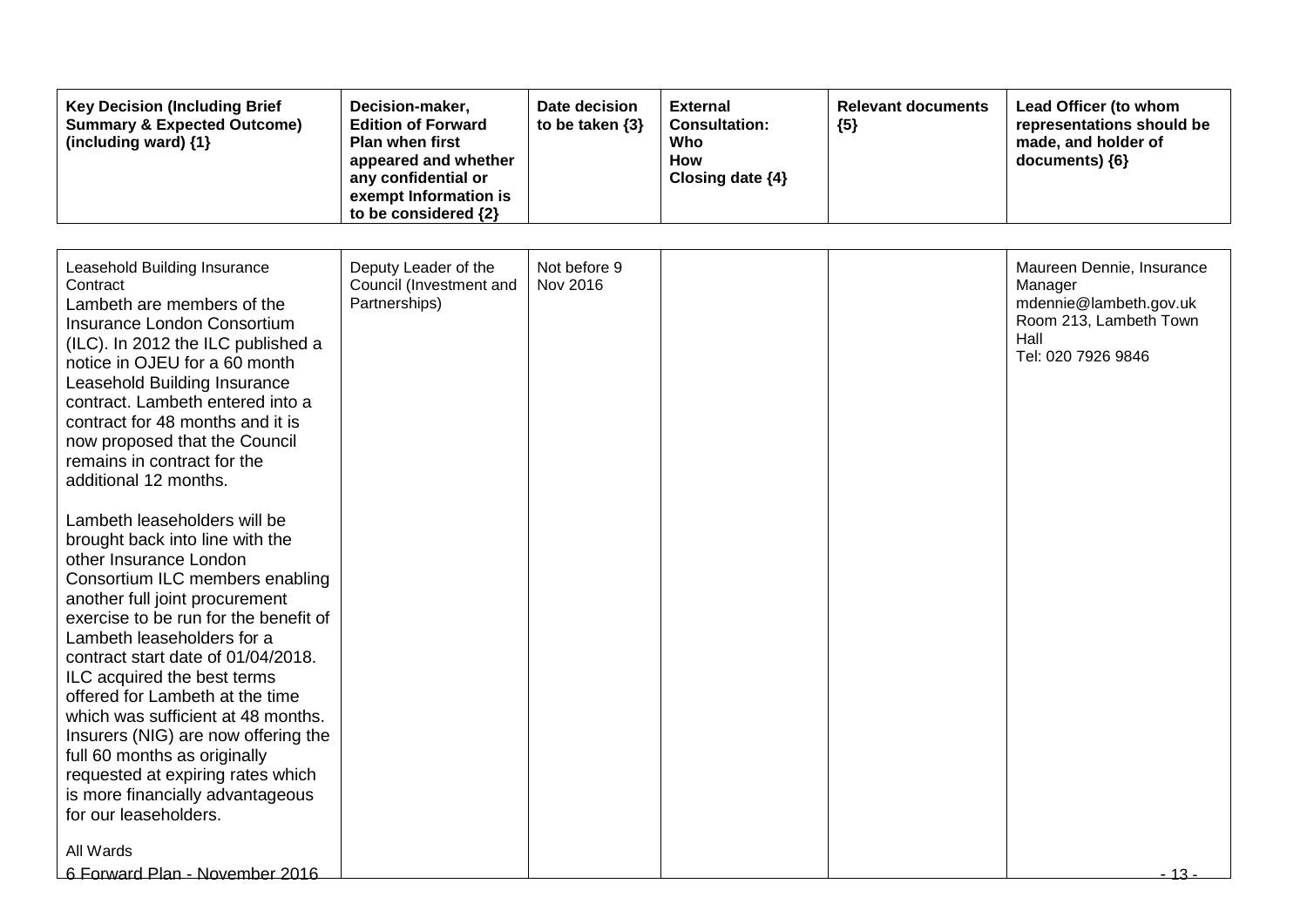| <b>Key Decision (Including Brief</b><br><b>Summary &amp; Expected Outcome)</b><br>(including ward) $\{1\}$                                                                                                                                                                                                                                                                                                                                                                                                       | Decision-maker,<br><b>Edition of Forward</b><br><b>Plan when first</b><br>appeared and whether<br>any confidential or<br>exempt Information is<br>to be considered {2} | Date decision<br>to be taken $\{3\}$ | <b>External</b><br><b>Consultation:</b><br>Who<br>How<br>Closing date {4} | <b>Relevant documents</b><br>${5}$ | Lead Officer (to whom<br>representations should be<br>made, and holder of<br>documents) {6}        |
|------------------------------------------------------------------------------------------------------------------------------------------------------------------------------------------------------------------------------------------------------------------------------------------------------------------------------------------------------------------------------------------------------------------------------------------------------------------------------------------------------------------|------------------------------------------------------------------------------------------------------------------------------------------------------------------------|--------------------------------------|---------------------------------------------------------------------------|------------------------------------|----------------------------------------------------------------------------------------------------|
|                                                                                                                                                                                                                                                                                                                                                                                                                                                                                                                  |                                                                                                                                                                        |                                      |                                                                           |                                    |                                                                                                    |
| Welfare, Employment and Skills -<br>S106 Budget Commitment 2017-20<br>To approve the allocation of<br>employment and training and<br>construction S106 funding to the<br>Welfare, Employment and Skills<br>budget for the next three financial<br>years                                                                                                                                                                                                                                                          | Deputy Leader of the<br>Council (Investment and<br>Partnerships)                                                                                                       | Not before 21<br>Nov 2016            |                                                                           |                                    | <b>Helen Payne</b><br>hpayne@lambeth.gov.uk                                                        |
| All Wards                                                                                                                                                                                                                                                                                                                                                                                                                                                                                                        |                                                                                                                                                                        |                                      |                                                                           |                                    |                                                                                                    |
| New Resource Centre for Adults with<br>Disabilities at Coburg Crescent<br>The proposed decision is to allocate<br>an additional £6.7m to develop a New<br><b>Resource Centre for Adults with</b><br>Disabilities to include short term and<br>long term accommodation on a<br>centrally located site at Coburg<br>Crescent, over the years 2016-<br>17,2017-18 and 2018-19. This<br>allocation is on top of the previously<br>agreed allocation of £4.2m in 2014<br>bringing the total investment to<br>£10.98m. | Deputy Leader of the<br>Council (Investment and<br>Partnerships)                                                                                                       | Not before 28<br>Nov 2016            |                                                                           |                                    | Fiona Connolly, Director of<br>Adult Social Care, Adults and<br>Health<br>FConnolly@lambeth.gov.uk |
| All Wards                                                                                                                                                                                                                                                                                                                                                                                                                                                                                                        |                                                                                                                                                                        |                                      |                                                                           |                                    |                                                                                                    |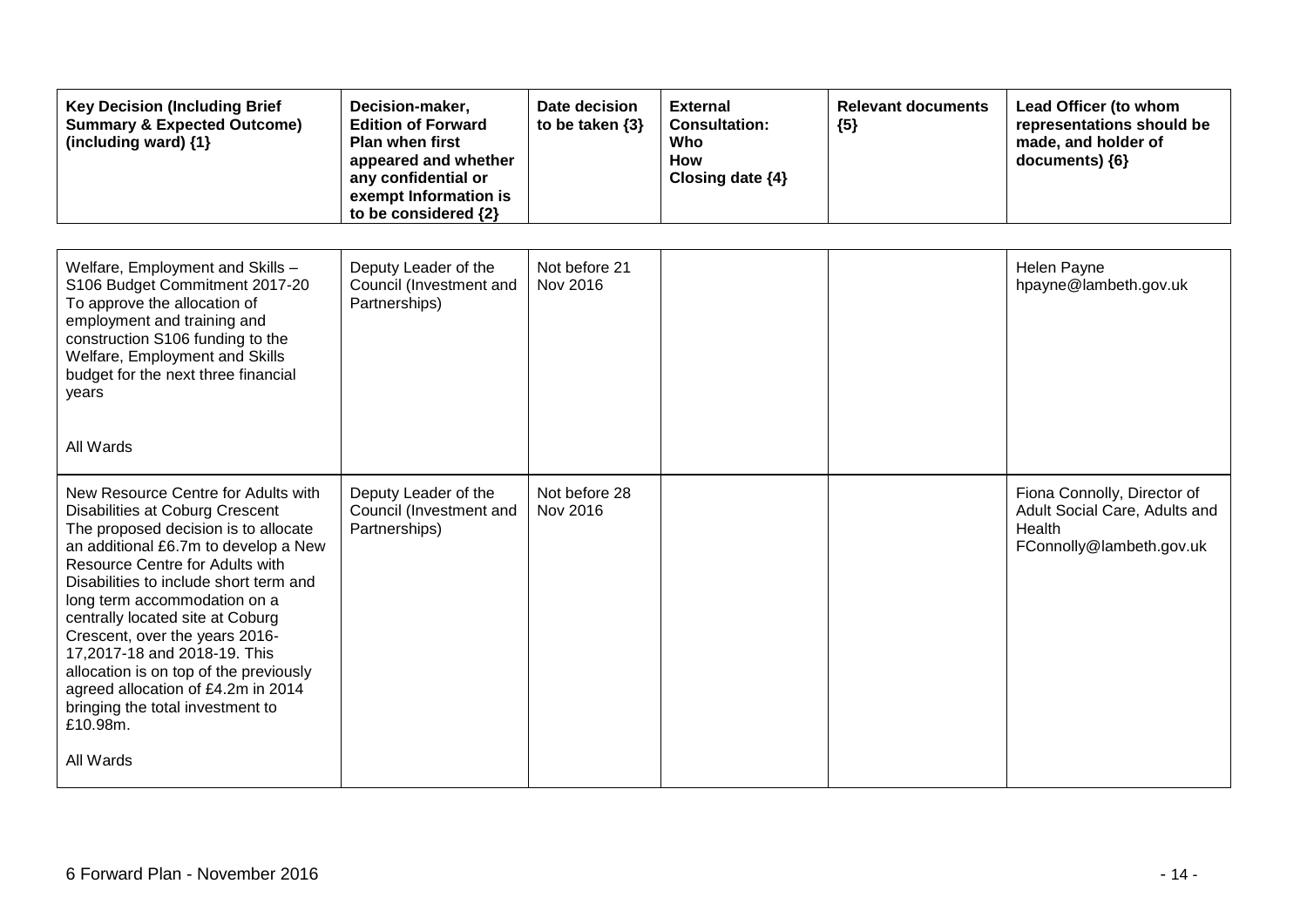| <b>Key Decision (Including Brief</b><br><b>Summary &amp; Expected Outcome)</b><br>(including ward) {1}                                                                                                                                                                                                                                                                                                                                                            | Decision-maker,<br><b>Edition of Forward</b><br><b>Plan when first</b><br>appeared and whether<br>any confidential or<br>exempt Information is<br>to be considered {2} | Date decision<br>to be taken $\{3\}$ | <b>External</b><br><b>Consultation:</b><br>Who<br>How<br>Closing date {4} | <b>Relevant documents</b><br>${5}$ | Lead Officer (to whom<br>representations should be<br>made, and holder of<br>documents) {6}               |
|-------------------------------------------------------------------------------------------------------------------------------------------------------------------------------------------------------------------------------------------------------------------------------------------------------------------------------------------------------------------------------------------------------------------------------------------------------------------|------------------------------------------------------------------------------------------------------------------------------------------------------------------------|--------------------------------------|---------------------------------------------------------------------------|------------------------------------|-----------------------------------------------------------------------------------------------------------|
| <b>Translation Services</b><br>The Council requires translation and<br>interpretation services to meet its<br>obligations in relation to the applicable<br>race relations and disability legislation.<br>To achieve this, Lambeth will procure<br>a re-designed translation and<br>interpretation services with the aim of<br>achieving a more customer focussed<br>service, aligned to user needs, an<br>improved cost and greater social<br>value.<br>All Wards | Deputy Leader of the<br>Council (Investment and<br>Partnerships)                                                                                                       | Not before 5<br>Jan 2016             |                                                                           | <b>Translation Services</b>        | David Couldridge<br>dcouldridge@lambeth.gov.uk                                                            |
| The Nine Elms Vauxhall Development<br><b>Business Case.</b><br>The approval of £1.986m from<br>s106/Community Infrastructure Levy in<br>Nine Elms Vauxhall for 2017/18.<br>Oval; Stockwell                                                                                                                                                                                                                                                                        | Deputy Leader of the<br>Council (Investment and<br>Partnerships)                                                                                                       | Not before 12<br>Dec 2016            |                                                                           |                                    | Moira McGrath, Director of<br><b>Strategy and Commissioning</b><br><b>Adults</b><br>moira.mcgrath@nhs.net |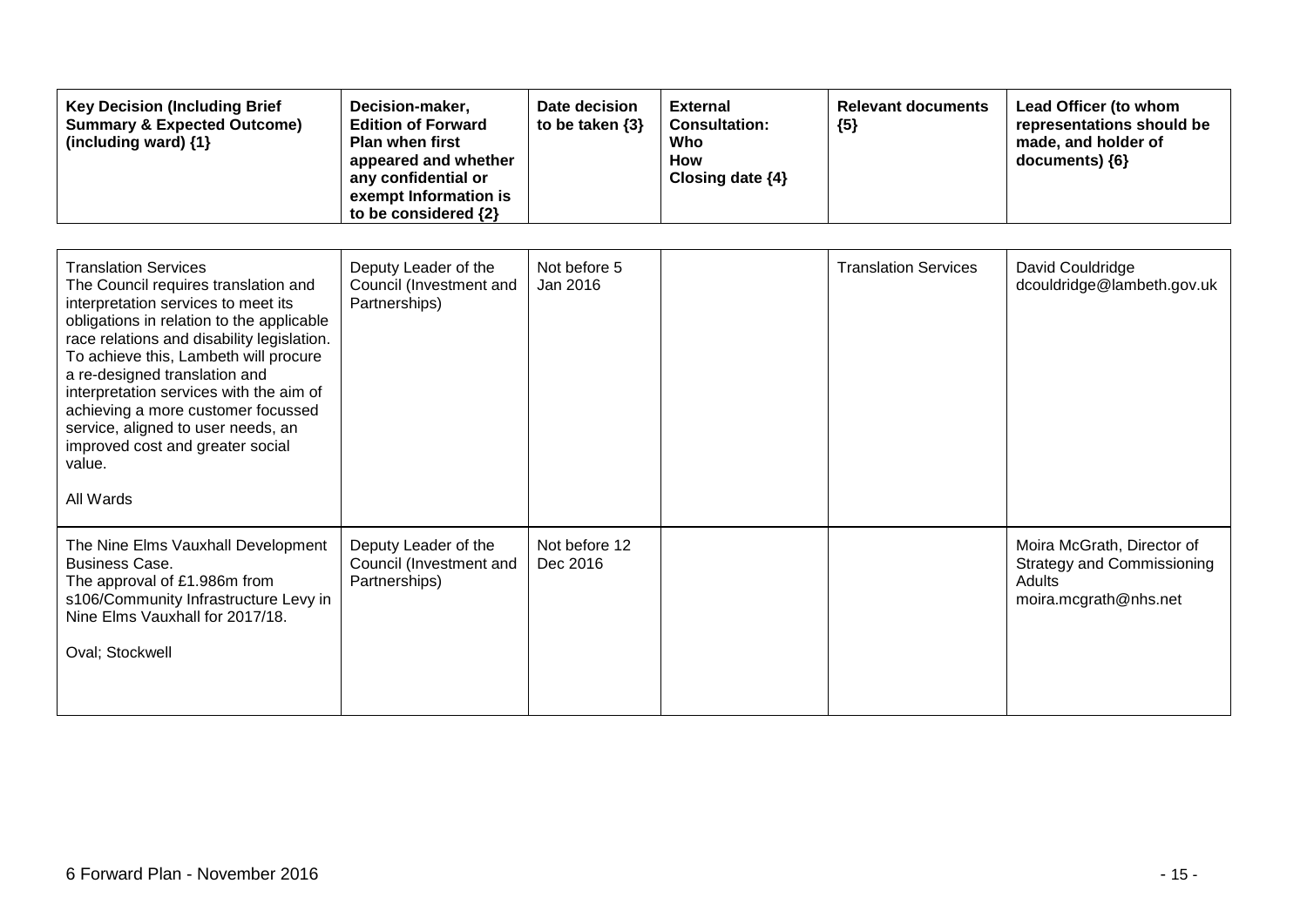| <b>Key Decision (Including Brief</b><br><b>Summary &amp; Expected Outcome)</b><br>(including ward) {1}                                                                                                                                                                                                     | Decision-maker,<br><b>Edition of Forward</b><br><b>Plan when first</b><br>appeared and whether<br>any confidential or<br>exempt Information is<br>to be considered {2} | Date decision<br>to be taken $\{3\}$ | <b>External</b><br><b>Consultation:</b><br>Who<br>How<br>Closing date {4} | <b>Relevant documents</b><br>${5}$            | Lead Officer (to whom<br>representations should be<br>made, and holder of<br>documents) {6} |
|------------------------------------------------------------------------------------------------------------------------------------------------------------------------------------------------------------------------------------------------------------------------------------------------------------|------------------------------------------------------------------------------------------------------------------------------------------------------------------------|--------------------------------------|---------------------------------------------------------------------------|-----------------------------------------------|---------------------------------------------------------------------------------------------|
| Incoming and Outgoing Mail Services<br>To award new contract(s) for incoming<br>and outgoing mail and postal services<br>for Lambeth. It is proposed to award 4<br>year contracts for services following<br>recent tender exercises run via Crown<br>Commercial Services RM1063<br>framework.<br>All Wards | Deputy Leader of the<br>Council (Investment and<br>Partnerships)                                                                                                       | Not before 22<br>Dec 2016            |                                                                           | Incoming and Outgoing<br><b>Mail Services</b> | Kamaljit Singh, ICT Services,<br><b>Business Transformation</b><br>ksingh@lambeth.gov.uk    |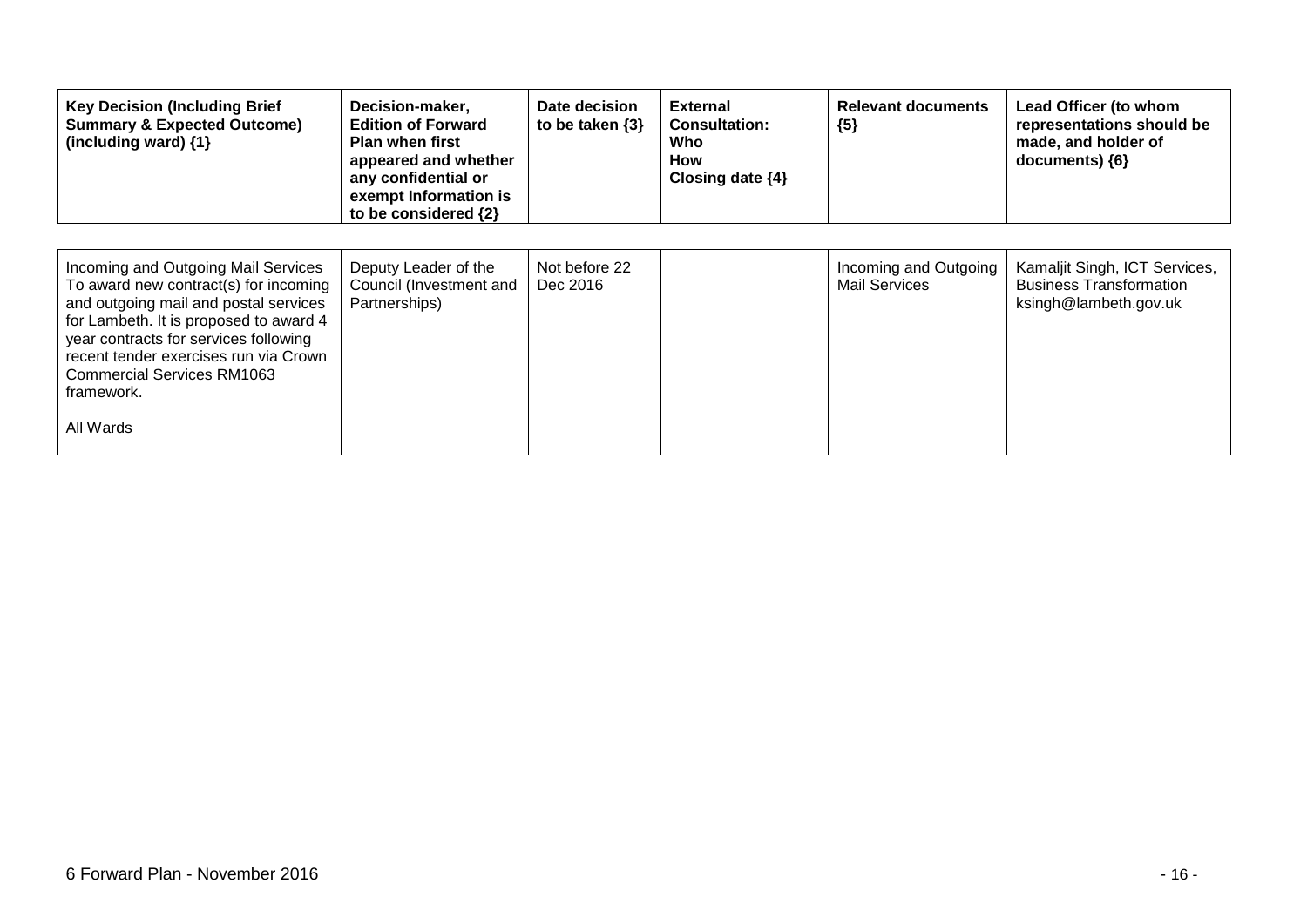| <b>Key Decision (Including Brief</b><br><b>Summary &amp; Expected Outcome)</b><br>(including ward) $\{1\}$ | Decision-maker,<br><b>Edition of Forward</b><br><b>Plan when first</b><br>appeared and whether<br>any confidential or<br>exempt Information is<br>to be considered $\{2\}$ | Date decision<br>to be taken $\{3\}$ | External<br><b>Consultation:</b><br>Who<br>How<br>Closing date $\{4\}$ | <b>Relevant documents</b><br>${5}$ | Lead Officer (to whom<br>representations should be<br>made, and holder of<br>documents) {6} |
|------------------------------------------------------------------------------------------------------------|----------------------------------------------------------------------------------------------------------------------------------------------------------------------------|--------------------------------------|------------------------------------------------------------------------|------------------------------------|---------------------------------------------------------------------------------------------|
|------------------------------------------------------------------------------------------------------------|----------------------------------------------------------------------------------------------------------------------------------------------------------------------------|--------------------------------------|------------------------------------------------------------------------|------------------------------------|---------------------------------------------------------------------------------------------|

#### **Adult Social Care**

| Establishment of an Integrated<br>Reablement Service hosted by Guys<br>and St Thomas' Trust<br>All Wards | Cabinet Member for<br><b>Adult Social Care</b><br>FIELD_FIRST_PUB | Not before 21<br>Oct 2016 |  | <b>Ginny Hume, Commissioning</b><br>Lead- Domiciliary Care<br>GHume@lambeth.gov.uk<br><b>Phoenix House</b><br>Tel: 020 7926 5178 |
|----------------------------------------------------------------------------------------------------------|-------------------------------------------------------------------|---------------------------|--|----------------------------------------------------------------------------------------------------------------------------------|
|                                                                                                          |                                                                   |                           |  |                                                                                                                                  |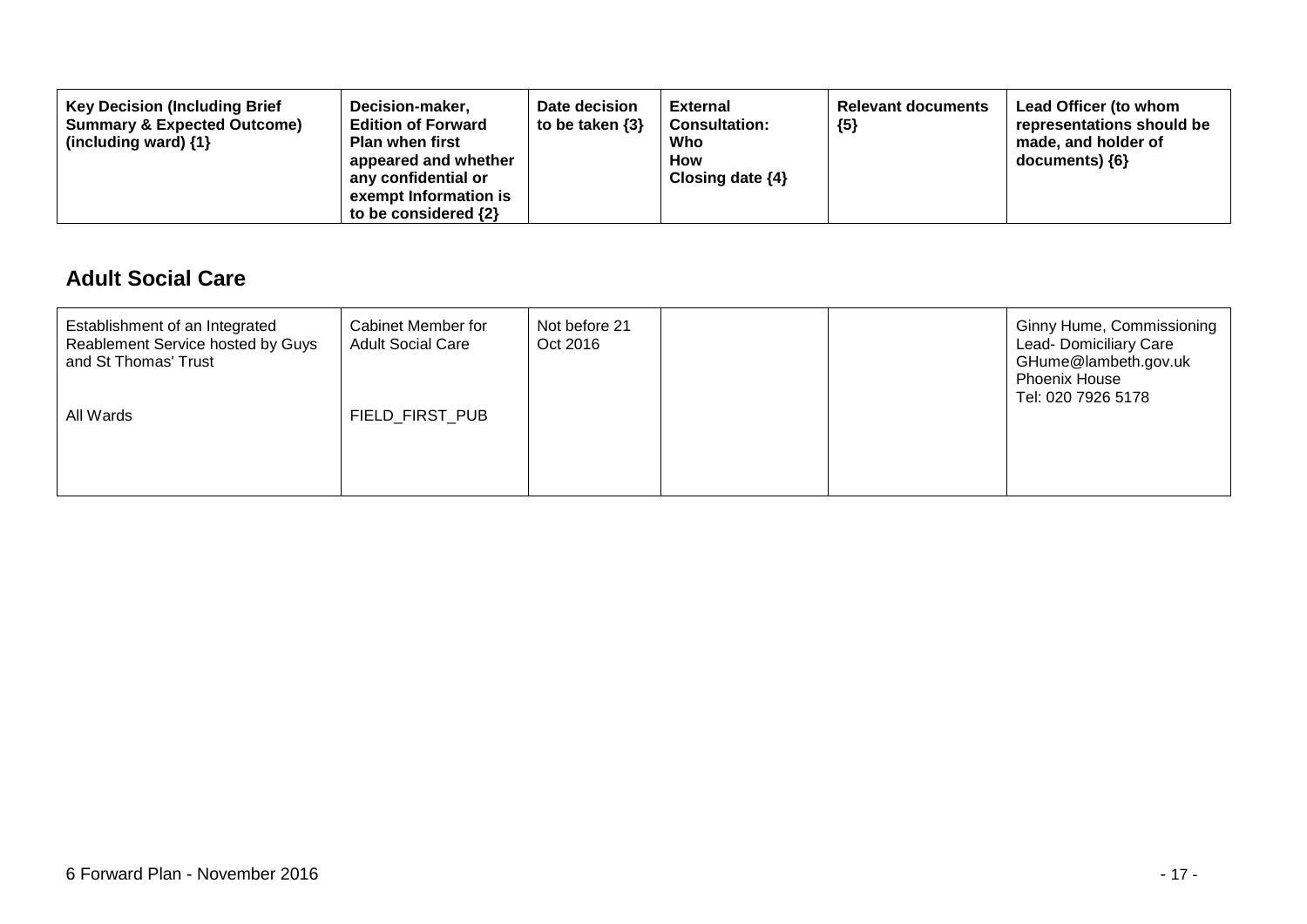| <b>Key Decision (Including Brief</b><br><b>Summary &amp; Expected Outcome)</b><br>(including ward) {1}                                                                                                                                                                                                                                                                                                                                                                                                                                                                                                                                                                                                                                                                                                            | Decision-maker,<br><b>Edition of Forward</b><br><b>Plan when first</b><br>appeared and whether<br>any confidential or<br>exempt Information is<br>to be considered {2} | Date decision<br>to be taken $\{3\}$ | <b>External</b><br><b>Consultation:</b><br>Who<br>How<br>Closing date {4}                                                                                                                                                                                                                                                                                                                                                                                                     | <b>Relevant documents</b><br>${5}$ | Lead Officer (to whom<br>representations should be<br>made, and holder of<br>documents) ${6}$                                             |
|-------------------------------------------------------------------------------------------------------------------------------------------------------------------------------------------------------------------------------------------------------------------------------------------------------------------------------------------------------------------------------------------------------------------------------------------------------------------------------------------------------------------------------------------------------------------------------------------------------------------------------------------------------------------------------------------------------------------------------------------------------------------------------------------------------------------|------------------------------------------------------------------------------------------------------------------------------------------------------------------------|--------------------------------------|-------------------------------------------------------------------------------------------------------------------------------------------------------------------------------------------------------------------------------------------------------------------------------------------------------------------------------------------------------------------------------------------------------------------------------------------------------------------------------|------------------------------------|-------------------------------------------------------------------------------------------------------------------------------------------|
| Extra Care Housing Developments at<br><b>Elderberry Grove and Denby Court</b><br>A competitive selection process is<br>planned in order to identify a suitably<br>experienced and qualified Registered<br>Provider of Social Housing to design,<br>build and operate two extra care<br>housing schemes on the sites of<br>current sheltered housing schemes<br>which are in the process of being<br>decommissioned. The proposed<br>selection process is robust and<br>transparent and described in a<br>Procurement Strategy report to be<br>approved by the Council's<br>Procurement Board. Following the<br>selection process a decision will be<br>required to enter into formal contract<br>negotiations including land transfer,<br>development and nomination<br>agreements with the successful<br>bidder. | Cabinet Member for<br><b>Adult Social Care</b>                                                                                                                         | Not before 18<br>Nov 2015            | Co production with<br>tenants on service<br>requirement has<br>been underway since<br>decision to redevelop<br>schemes was taken<br>in November 2013.<br>Tenants'<br>representatives are<br>included in<br>production of tender<br>documentation and<br>will be included in the<br>valuation and<br>selection process.<br>Shortlisted providers<br>will be required to<br>present to wider<br>tenants group and<br>feedback will<br>contribute to the<br>selection of the RP. |                                    | David Worrall, Senior<br>Commissioning Manager,<br>Health and Wellbeing<br>dworrall@lambeth.gov.uk<br>Phoenix House<br>Tel: 020 7926 9978 |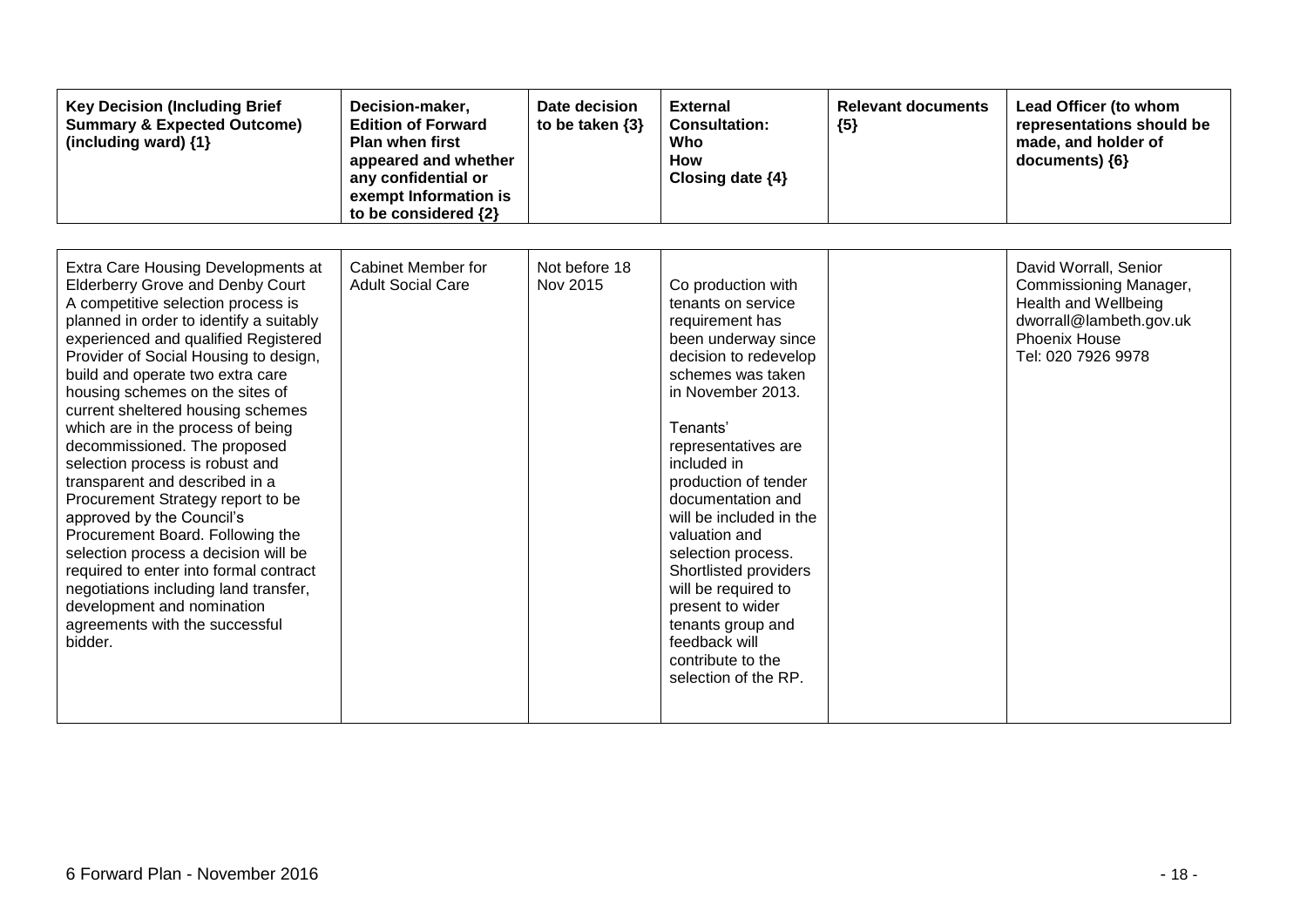| <b>Key Decision (Including Brief</b><br><b>Summary &amp; Expected Outcome)</b><br>(including ward) {1}                                                                                                                                                                                                                                                                                                                      | Decision-maker,<br><b>Edition of Forward</b><br><b>Plan when first</b><br>appeared and whether<br>any confidential or<br>exempt Information is<br>to be considered {2} | Date decision<br>to be taken $\{3\}$ | <b>External</b><br><b>Consultation:</b><br>Who<br><b>How</b><br>Closing date $\{4\}$ | <b>Relevant documents</b><br>${5}$ | Lead Officer (to whom<br>representations should be<br>made, and holder of<br>documents) {6}                               |
|-----------------------------------------------------------------------------------------------------------------------------------------------------------------------------------------------------------------------------------------------------------------------------------------------------------------------------------------------------------------------------------------------------------------------------|------------------------------------------------------------------------------------------------------------------------------------------------------------------------|--------------------------------------|--------------------------------------------------------------------------------------|------------------------------------|---------------------------------------------------------------------------------------------------------------------------|
| <b>Community Support Approved</b><br><b>Provider List Additional Providers</b><br>The community support Approved<br>Provider list was re-opened to<br>applications in October 2015.<br>18 providers met both the financial<br>and quality requirements, and a<br>decision is required to add them to the<br>list of Approved Providers. The<br>additional 18 will bring the total<br>approved providers to 41.<br>All Wards | Cabinet Member for<br><b>Adult Social Care</b>                                                                                                                         | Not before 18<br>Jan 2016            |                                                                                      |                                    | Ginny Hume, Commissioning<br>Lead- Domiciliary Care<br>GHume@lambeth.gov.uk<br><b>Phoenix House</b><br>Tel: 020 7926 5178 |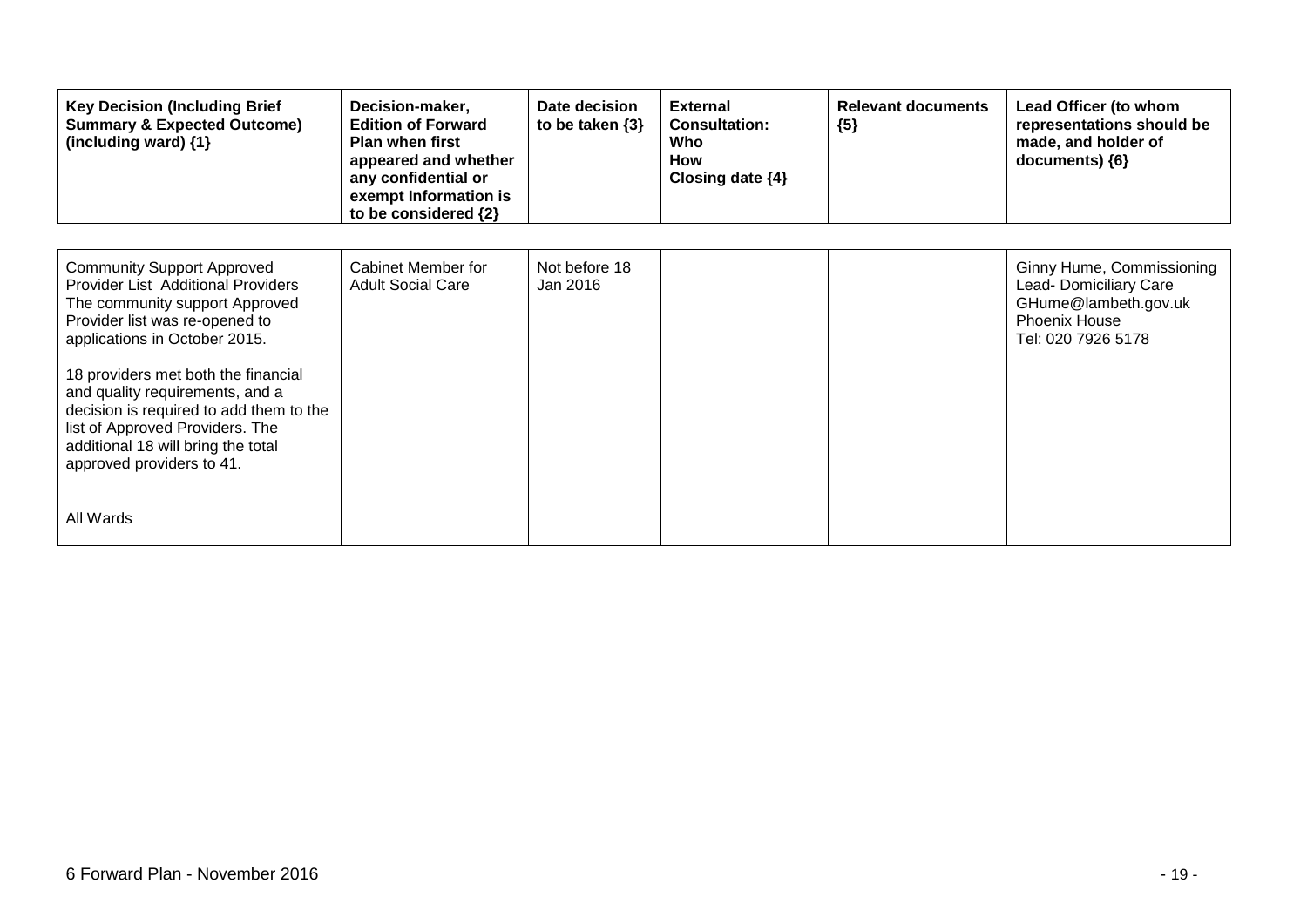| <b>Key Decision (Including Brief</b><br><b>Summary &amp; Expected Outcome)</b><br>(including ward) {1}                                                                                                                                                                                                                                                                                                                       | Decision-maker,<br><b>Edition of Forward</b><br><b>Plan when first</b><br>appeared and whether<br>any confidential or<br>exempt Information is<br>to be considered {2} | Date decision<br>to be taken $\{3\}$ | <b>External</b><br><b>Consultation:</b><br>Who<br><b>How</b><br>Closing date $\{4\}$                       | <b>Relevant documents</b><br>${5}$ | Lead Officer (to whom<br>representations should be<br>made, and holder of<br>documents) ${6}$                             |
|------------------------------------------------------------------------------------------------------------------------------------------------------------------------------------------------------------------------------------------------------------------------------------------------------------------------------------------------------------------------------------------------------------------------------|------------------------------------------------------------------------------------------------------------------------------------------------------------------------|--------------------------------------|------------------------------------------------------------------------------------------------------------|------------------------------------|---------------------------------------------------------------------------------------------------------------------------|
| Extension of Floating Support contract<br>with One Housing<br>The Floating Support service provides<br>support to tenants in independent<br>sheltered housing schemes where<br>there is limited on-site support.<br>Commissioning plans to re-model this<br>service, along with the Emergency<br>Alarm service, over the next year.<br>Services to vulnerable tenants should<br>be continued until this work is<br>complete. | <b>Cabinet Member for</b><br><b>Adult Social Care</b>                                                                                                                  | Not before 18<br>Nov 2015            | External consultation<br>and co-production<br>will take place, where<br>appropriate, when re-<br>modelling |                                    | Ginny Hume, Commissioning<br>Lead- Domiciliary Care<br>GHume@lambeth.gov.uk<br><b>Phoenix House</b><br>Tel: 020 7926 5178 |

# **Families and Young People**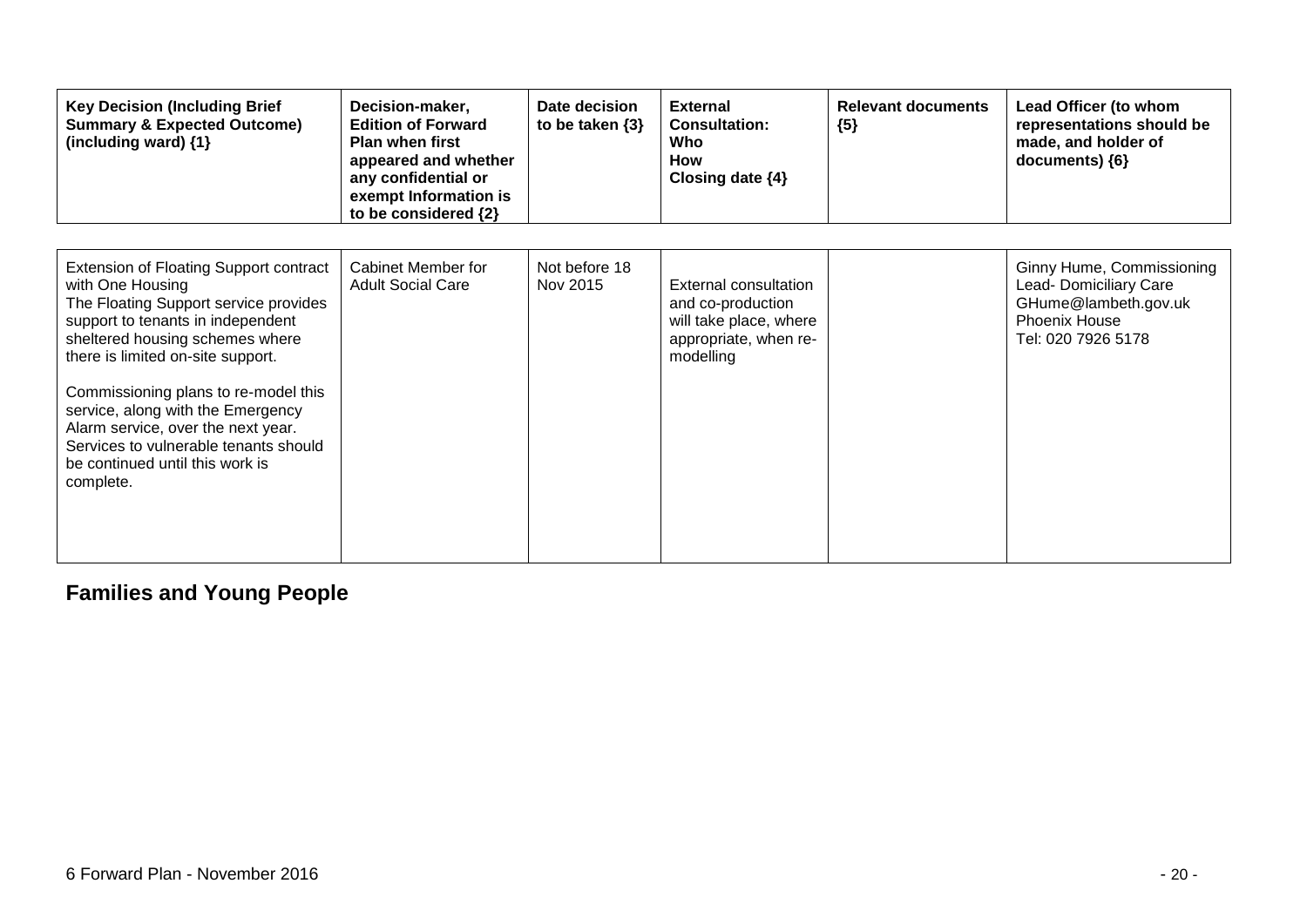| <b>Key Decision (Including Brief</b><br><b>Summary &amp; Expected Outcome)</b><br>(including ward) {1}                                                                                                                                                                                                                                                                                             | Decision-maker,<br><b>Edition of Forward</b><br><b>Plan when first</b><br>appeared and whether<br>any confidential or<br>exempt Information is<br>to be considered {2} | Date decision<br>to be taken $\{3\}$ | <b>External</b><br><b>Consultation:</b><br>Who<br>How<br>Closing date $\{4\}$ | <b>Relevant documents</b><br>${5}$ | Lead Officer (to whom<br>representations should be<br>made, and holder of<br>documents) ${6}$ |
|----------------------------------------------------------------------------------------------------------------------------------------------------------------------------------------------------------------------------------------------------------------------------------------------------------------------------------------------------------------------------------------------------|------------------------------------------------------------------------------------------------------------------------------------------------------------------------|--------------------------------------|-------------------------------------------------------------------------------|------------------------------------|-----------------------------------------------------------------------------------------------|
| Phase 1 of the Lambeth Early Action<br>Partnership (LEAP) Capital Works<br>Programme.<br>To award a contract to carry out<br>construction works at nine early years<br>premises as part of Phase 1 of the<br>Lambeth Early Action Partnership<br>(Leap) Capital Work Programme on<br>the basis of a maximum contract sum<br>which is £1,498,123.<br>Coldharbour; Stockwell; Tulse Hill;<br>Vassall | Cabinet Member for<br>Families and Young<br>People                                                                                                                     | Not before 30<br>Aug 2016            |                                                                               |                                    | Rosemary Mann<br>rmann1@lambeth.gov.uk<br>6th Floor International House<br>Tel: 020 7926 3221 |

# **Environment and Transport**

| Waste Disposal Charging Agreement<br>Cabinet Member for<br>with the Western Riverside Waste<br>Environment and<br>Authority (WRWA)<br>Transport<br>To retain a pay as you throw<br>mechanism for waste disposal and to<br>benefit from waste disposal<br><i>improvements</i><br>All Wards | Not before 29<br>Sep 2016 |  | Doug Perry, Head of<br><b>Environmental Services &amp;</b><br>Highways<br>dperry@lambeth.gov.uk<br>Service Team House, 185-<br>205 Shakespeare Road,<br>LONDON, SE24 0PZ<br>Tel: 020 7926 1255 |
|-------------------------------------------------------------------------------------------------------------------------------------------------------------------------------------------------------------------------------------------------------------------------------------------|---------------------------|--|------------------------------------------------------------------------------------------------------------------------------------------------------------------------------------------------|
|-------------------------------------------------------------------------------------------------------------------------------------------------------------------------------------------------------------------------------------------------------------------------------------------|---------------------------|--|------------------------------------------------------------------------------------------------------------------------------------------------------------------------------------------------|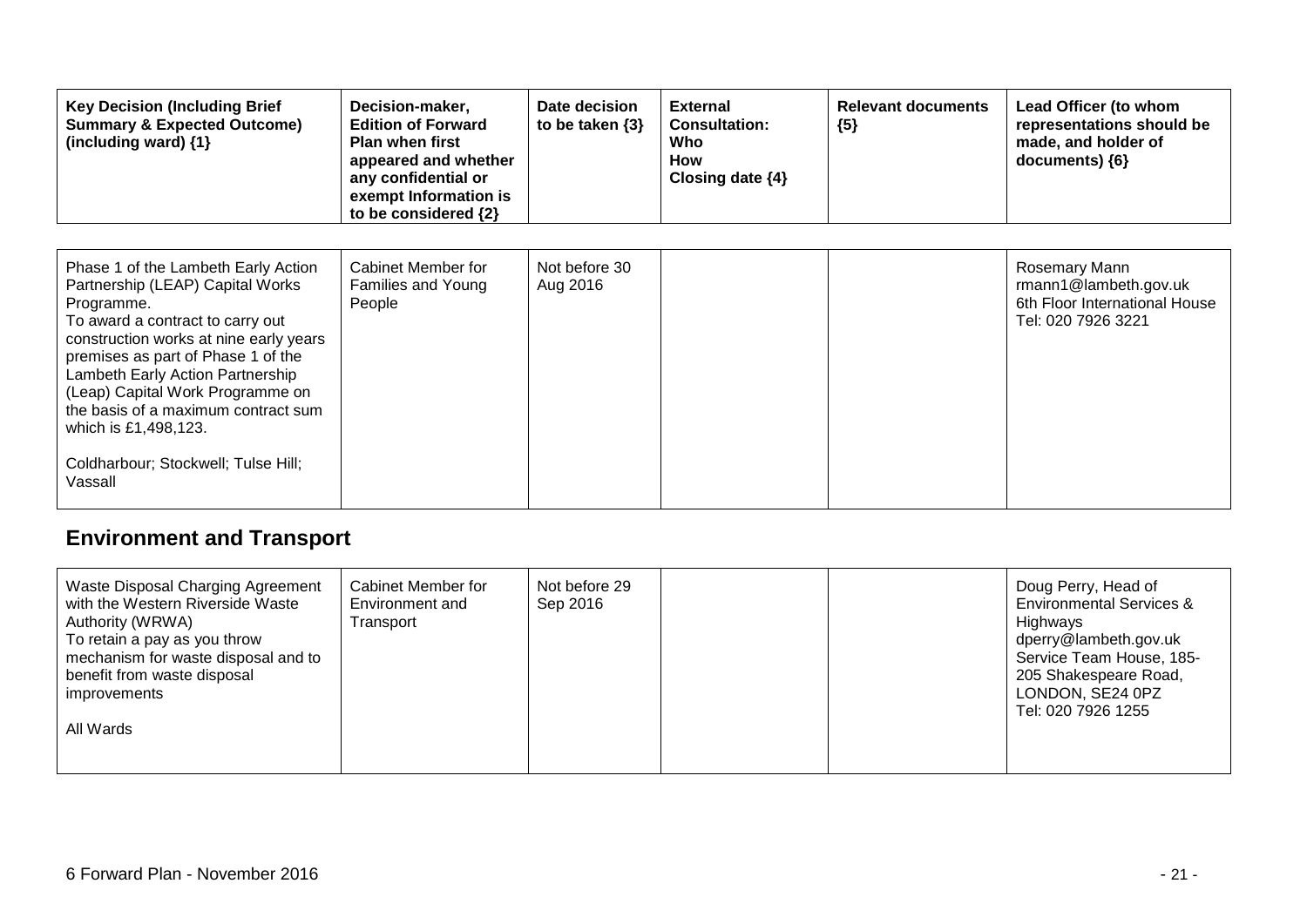| <b>Key Decision (Including Brief</b><br><b>Summary &amp; Expected Outcome)</b><br>(including ward) {1}                                                                                                 | Decision-maker,<br><b>Edition of Forward</b><br><b>Plan when first</b><br>appeared and whether<br>any confidential or<br>exempt Information is<br>to be considered {2} | Date decision<br>to be taken $\{3\}$ | <b>External</b><br><b>Consultation:</b><br>Who<br><b>How</b><br>Closing date {4} | <b>Relevant documents</b><br>${5}$ | Lead Officer (to whom<br>representations should be<br>made, and holder of<br>documents) {6}                                                                                                          |
|--------------------------------------------------------------------------------------------------------------------------------------------------------------------------------------------------------|------------------------------------------------------------------------------------------------------------------------------------------------------------------------|--------------------------------------|----------------------------------------------------------------------------------|------------------------------------|------------------------------------------------------------------------------------------------------------------------------------------------------------------------------------------------------|
| Norwood Road Improvement Scheme<br>To note the results of the public<br>consultation on the proposed changes<br>and to approve construction.<br>Gipsy Hill; Knight's Hill; Thurlow Park;<br>Tulse Hill | Cabinet Member for<br>Environment and<br>Transport                                                                                                                     | Not before 24<br>Oct 2016            |                                                                                  |                                    | Steven Wong, Principal<br>Highways Engineer<br>SWong1@lambeth.gov.uk<br><b>Blue Star House</b><br>Tel: 020 7926 0388                                                                                 |
| <b>Commercial Waste Options</b><br>Review of options for future model of<br>commercial waste services<br>All Wards                                                                                     | Cabinet Member for<br>Environment and<br>Transport                                                                                                                     | Not before 21<br>Nov 2016            |                                                                                  |                                    | Michael C Clarke, Public<br><b>Environment Manager</b><br>mcclarke@lambeth.gov.uk<br>1st Floor, Service Team<br>House, 185-205<br>Shakespeare Road, London,<br><b>SE24 0PZ</b><br>Tel: 020 7926 0528 |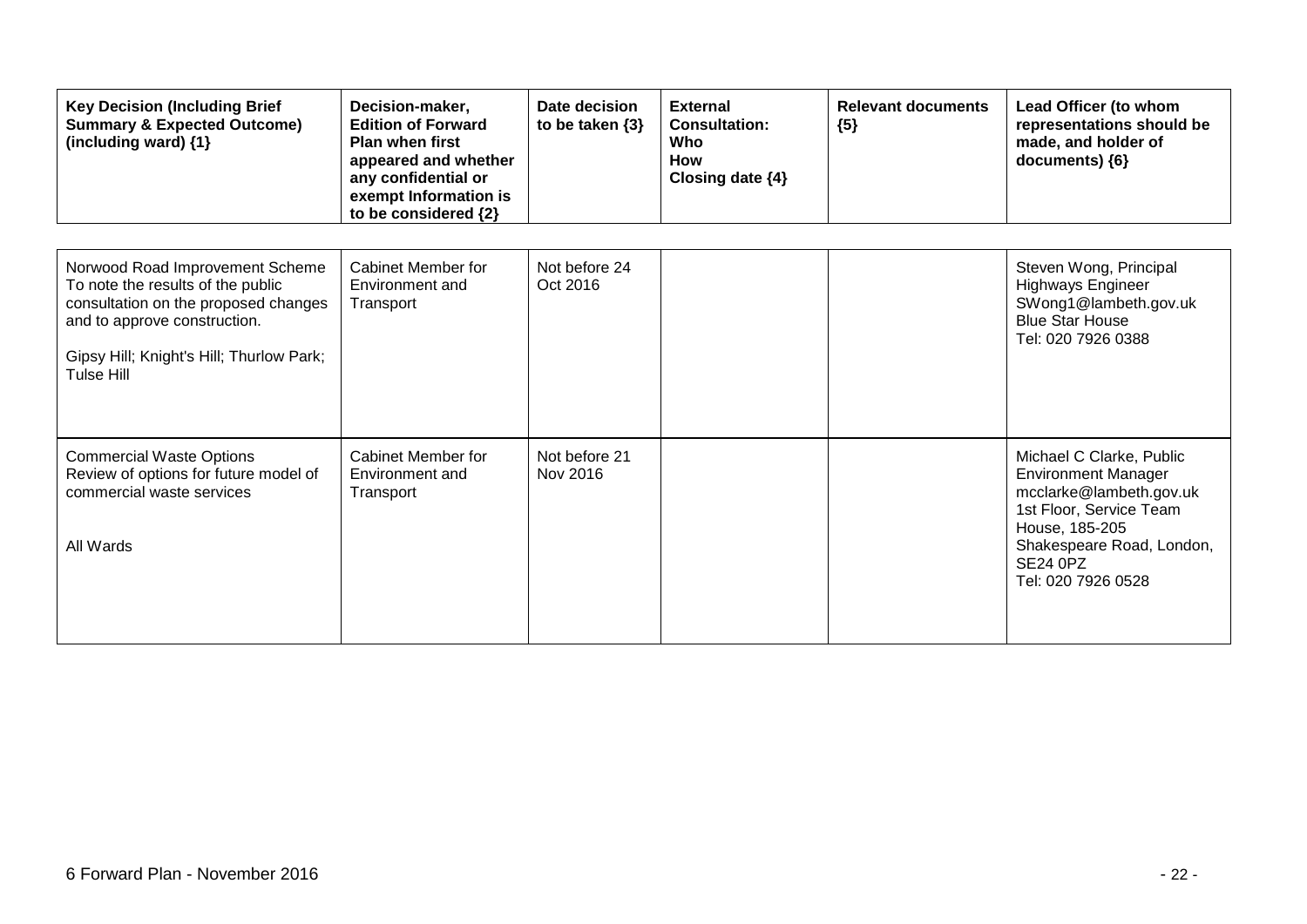| <b>Key Decision (Including Brief</b><br>Decision-maker,<br><b>Summary &amp; Expected Outcome)</b><br><b>Edition of Forward</b><br>(including ward) $\{1\}$<br><b>Plan when first</b><br>appeared and whether<br>any confidential or<br>exempt Information is<br>to be considered $\{2\}$ | Date decision<br>to be taken $\{3\}$ | <b>External</b><br><b>Consultation:</b><br>Who<br><b>How</b><br>Closing date $\{4\}$ | <b>Relevant documents</b><br>${5}$ | Lead Officer (to whom<br>representations should be<br>made, and holder of<br>documents) ${6}$ |
|------------------------------------------------------------------------------------------------------------------------------------------------------------------------------------------------------------------------------------------------------------------------------------------|--------------------------------------|--------------------------------------------------------------------------------------|------------------------------------|-----------------------------------------------------------------------------------------------|
|------------------------------------------------------------------------------------------------------------------------------------------------------------------------------------------------------------------------------------------------------------------------------------------|--------------------------------------|--------------------------------------------------------------------------------------|------------------------------------|-----------------------------------------------------------------------------------------------|

## **Healthier and Stronger Communities**

| Transfer of 2013/14 funding from NHS<br>to Lambeth<br>Transfer of funding via s256 for<br>2013/14 from NHS England to London<br>Borough of Lambeth<br>All Wards   | Cabinet Member for<br>Healthier and Stronger<br>Communities (job-<br>share) | Not before 26<br>Jun 2015 | Engagement with<br>LINk/ HealthWatch<br>roundtables, CCG<br>engagement on<br>planning and the BIG<br>Lambeth Health<br>Debate, SLIC<br>Citizens' panel work<br>and Lambeth Living<br>Well Collaborative<br>co-productive work<br>on mental health.<br>This work is ongoing<br>and developing. |                                                                                                                           |
|-------------------------------------------------------------------------------------------------------------------------------------------------------------------|-----------------------------------------------------------------------------|---------------------------|-----------------------------------------------------------------------------------------------------------------------------------------------------------------------------------------------------------------------------------------------------------------------------------------------|---------------------------------------------------------------------------------------------------------------------------|
| Mental Health Accommodation and<br>Community Support contract.<br>Extension of the Mental Health<br>Accommodation and Community<br>Support contract.<br>All Wards | Cabinet Member for<br>Healthier and Stronger<br>Communities (job-<br>share) | Not before 26<br>Jun 2015 |                                                                                                                                                                                                                                                                                               | Denis O'Rourke, Assistant<br>Director Integrated<br>Commissioning - Adult<br><b>Mental Health</b><br>denisorourke@nhs.net |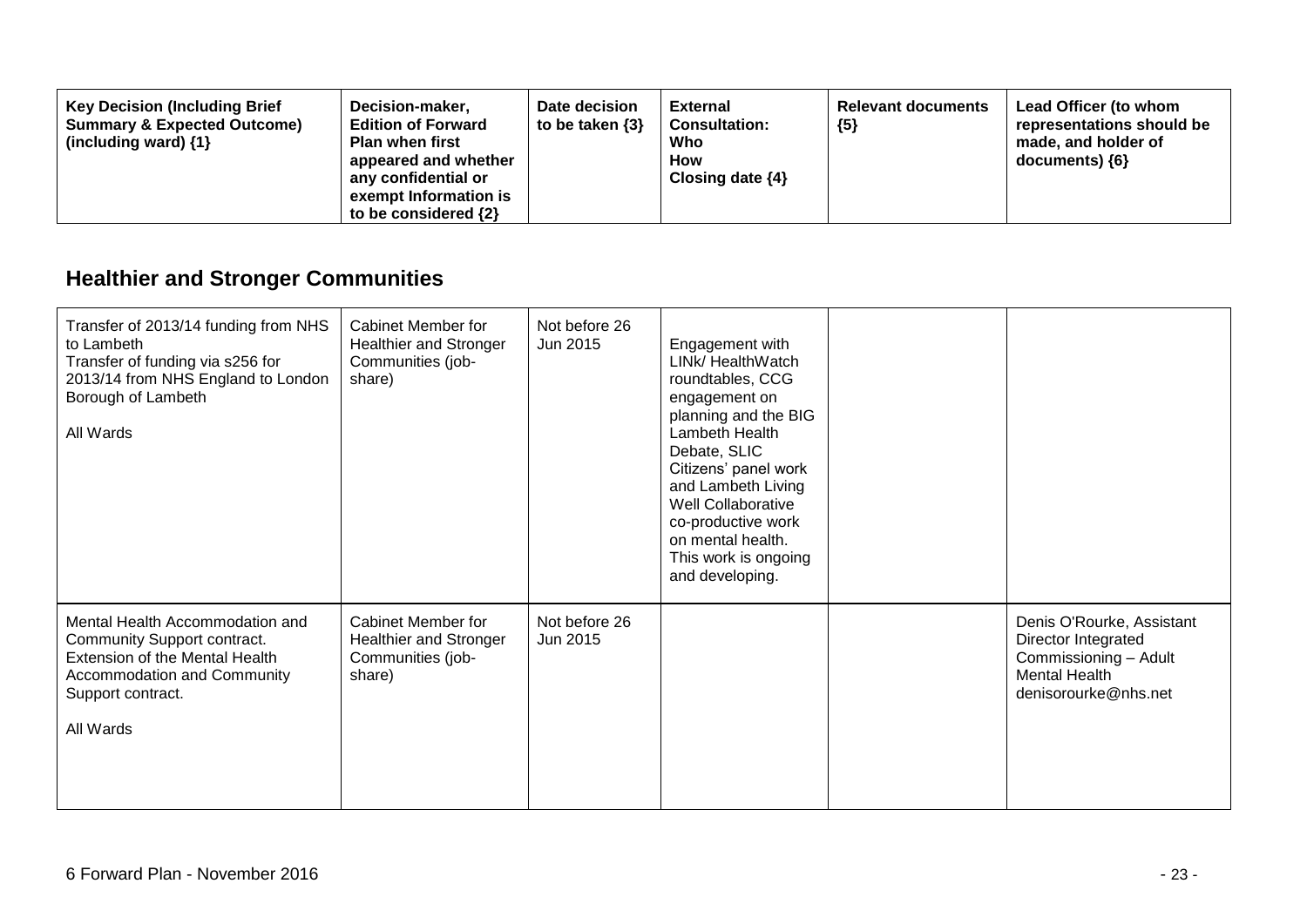| <b>Key Decision (Including Brief</b><br><b>Summary &amp; Expected Outcome)</b><br>(including ward) {1}                                      | Decision-maker,<br><b>Edition of Forward</b><br><b>Plan when first</b><br>appeared and whether<br>any confidential or<br>exempt Information is<br>to be considered {2} | Date decision<br>to be taken $\{3\}$ | <b>External</b><br><b>Consultation:</b><br>Who<br><b>How</b><br>Closing date $\{4\}$                                                                                                                                                                                                                 | <b>Relevant documents</b><br>${5}$ | Lead Officer (to whom<br>representations should be<br>made, and holder of<br>documents) ${6}$ |
|---------------------------------------------------------------------------------------------------------------------------------------------|------------------------------------------------------------------------------------------------------------------------------------------------------------------------|--------------------------------------|------------------------------------------------------------------------------------------------------------------------------------------------------------------------------------------------------------------------------------------------------------------------------------------------------|------------------------------------|-----------------------------------------------------------------------------------------------|
| <b>Better Care Fund</b><br>To finalise and agree the approach to<br>developing the Better Care Fund for<br>Lambeth for 2014-16<br>All Wards | Cabinet Member for<br><b>Healthier and Stronger</b><br>Communities (job-<br>share)                                                                                     | Not before 26<br>Jun 2015            | Engagement with<br>LINk/ HealthWatch<br>roundtables, CCG<br>engagement on<br>planning and the BIG<br>Lambeth Health<br>Debate, SLIC<br>Citizens' panel work<br>and Lambeth Living<br><b>Well Collaborative</b><br>co-productive work<br>on mental health.<br>This work is ongoing<br>and developing. |                                    | Moira McGrath, Director of<br>Strategy and Commissioning<br>Adults<br>moira.mcgrath@nhs.net   |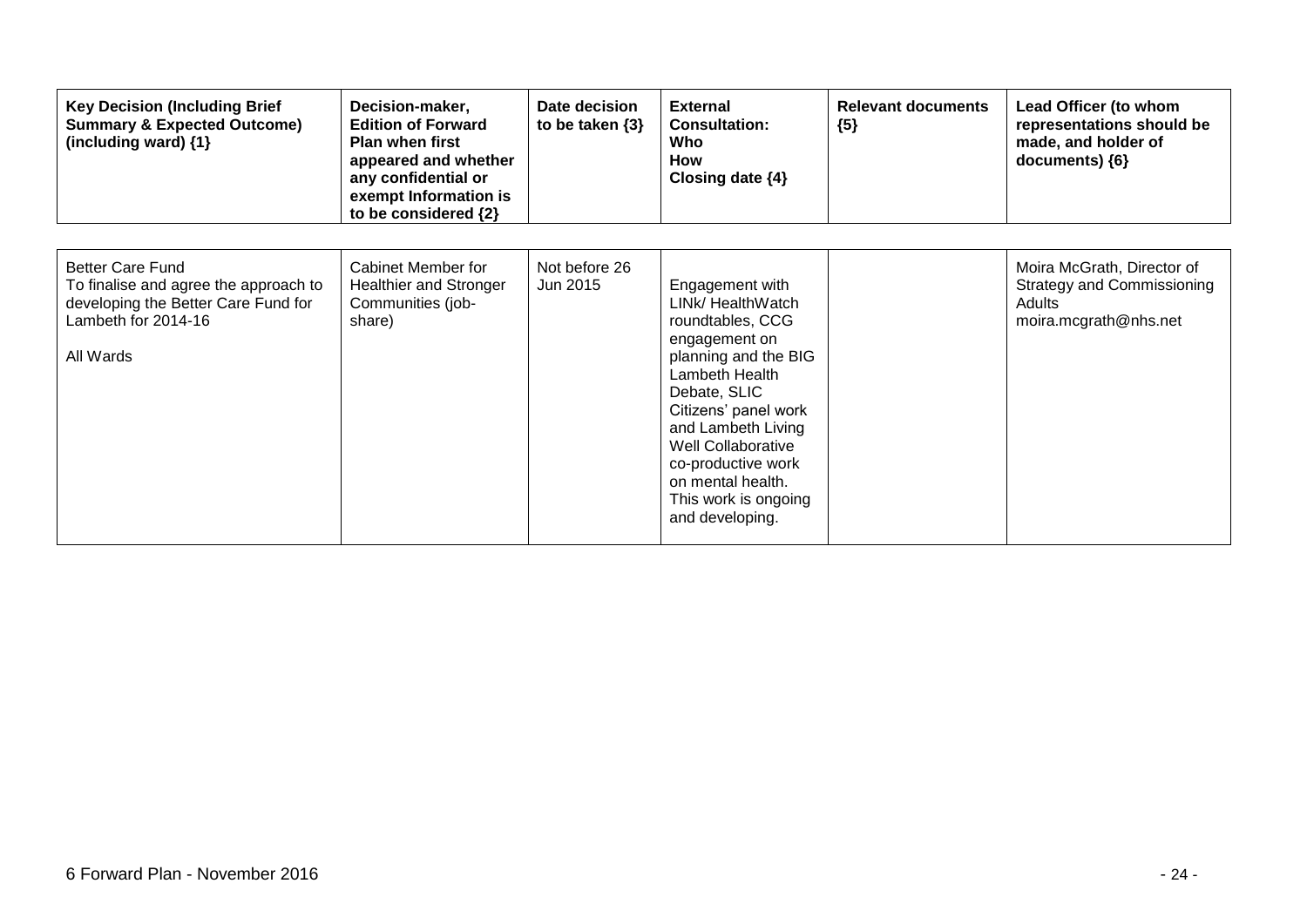| <b>Key Decision (Including Brief</b><br><b>Summary &amp; Expected Outcome)</b><br>(including ward) {1}                                                                                                                                                                                                                                                                                                                                                                                                         | Decision-maker,<br><b>Edition of Forward</b><br><b>Plan when first</b><br>appeared and whether<br>any confidential or<br>exempt Information is<br>to be considered {2} | Date decision<br>to be taken $\{3\}$ | <b>External</b><br><b>Consultation:</b><br>Who<br><b>How</b><br>Closing date $\{4\}$                                                                                                                                                                                                                                          | <b>Relevant documents</b><br>${5}$ | Lead Officer (to whom<br>representations should be<br>made, and holder of<br>documents) {6} |
|----------------------------------------------------------------------------------------------------------------------------------------------------------------------------------------------------------------------------------------------------------------------------------------------------------------------------------------------------------------------------------------------------------------------------------------------------------------------------------------------------------------|------------------------------------------------------------------------------------------------------------------------------------------------------------------------|--------------------------------------|-------------------------------------------------------------------------------------------------------------------------------------------------------------------------------------------------------------------------------------------------------------------------------------------------------------------------------|------------------------------------|---------------------------------------------------------------------------------------------|
| Extension to pilot level 3 specialist<br>weight management service for<br>children<br>Decision to extend the above contract<br>for 2 years. This contract is part of a<br>healthy weight programme that was<br>set up as a pilot following a tender that<br>was carried out in 2011. The pilot will<br>be evaluated over the next year and a<br>tender will be carried out again in<br>2016 (for the full healthy weight<br>programme) following analysis of the<br>findings from the evaluation.<br>All Wards | Cabinet Member for<br><b>Healthier and Stronger</b><br>Communities (job-<br>share)                                                                                     | Not before 26<br>Jun 2015            | Qualitative data is<br>being captured<br>through the<br>evaluation.<br>Programme<br>participants provide<br>feedback following<br>their involvement.<br>Relevant<br>professionals and<br>stakeholders will be<br>consulted during the<br>evaluation and during<br>the tender process<br>which will be carried<br>out in 2016. |                                    | <b>Candice Clark</b><br>candiceclark@nhs.net                                                |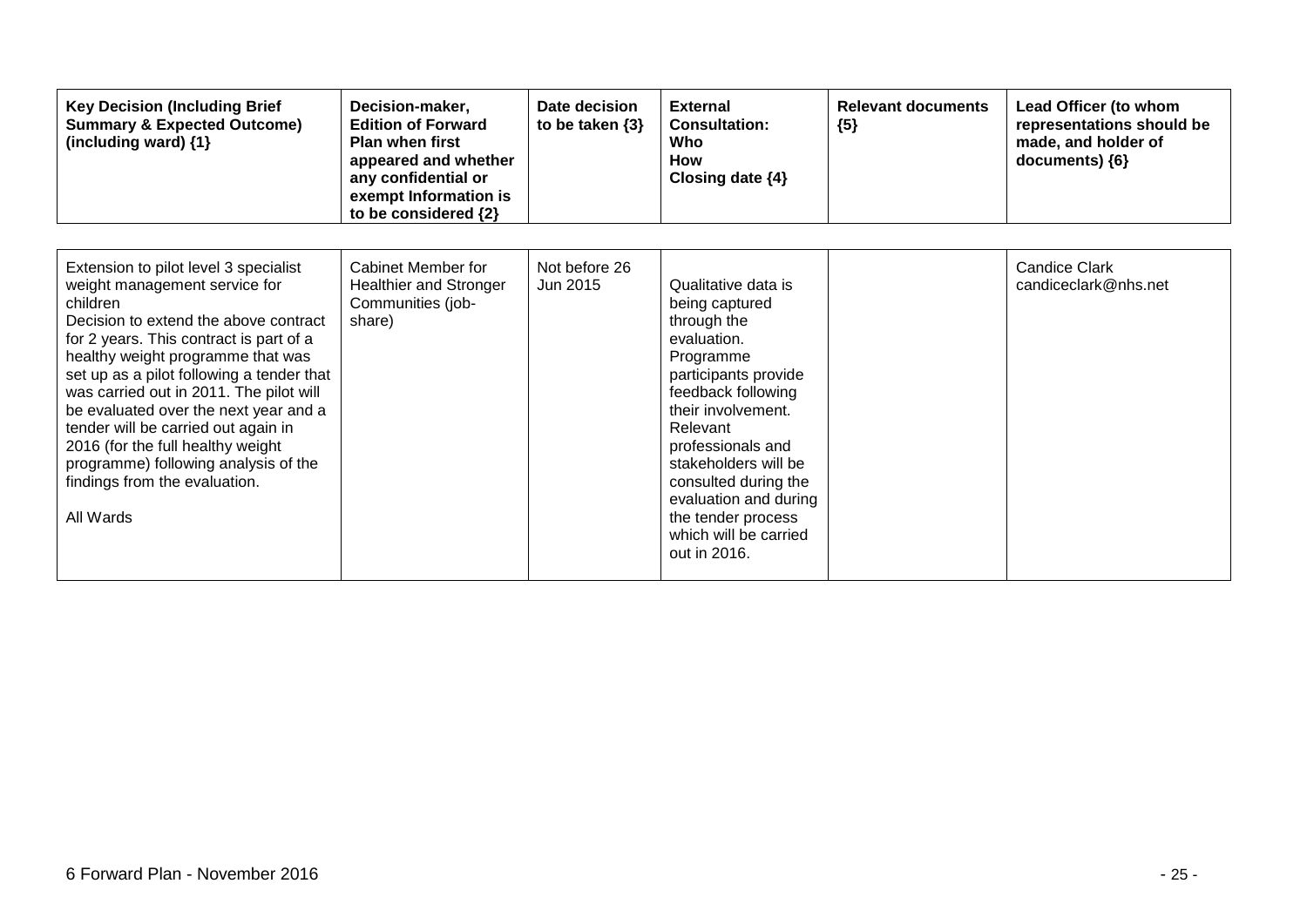| <b>Key Decision (Including Brief</b><br><b>Summary &amp; Expected Outcome)</b><br>(including ward) {1}                                                                                                                                                                                                                                                                                                                                                                                                                                                                                                          | Decision-maker,<br><b>Edition of Forward</b><br><b>Plan when first</b><br>appeared and whether<br>any confidential or<br>exempt Information is<br>to be considered {2} | Date decision<br>to be taken $\{3\}$ | <b>External</b><br><b>Consultation:</b><br>Who<br>How<br>Closing date $\{4\}$ | <b>Relevant documents</b><br>${5}$ | Lead Officer (to whom<br>representations should be<br>made, and holder of<br>documents) {6}                                                         |
|-----------------------------------------------------------------------------------------------------------------------------------------------------------------------------------------------------------------------------------------------------------------------------------------------------------------------------------------------------------------------------------------------------------------------------------------------------------------------------------------------------------------------------------------------------------------------------------------------------------------|------------------------------------------------------------------------------------------------------------------------------------------------------------------------|--------------------------------------|-------------------------------------------------------------------------------|------------------------------------|-----------------------------------------------------------------------------------------------------------------------------------------------------|
| Recommissioning Healthchecks<br>Healthchecks is a health screening<br>initiative for people aged 45-74 who<br>are not already diagnosed with a<br>cardio-vascular disease or diabetes.<br>Currently GPs and pharmacies offer<br>the service, and GSTT are<br>commissioned to provide a specialist<br>service to hard to reach communities.<br>The proposed decision is $-$ in<br>partnership with Southwark - to<br>recommission the healthchecks<br>provided by community services into a<br>cluster configuration, and to retender<br>the specialist service. Southwark will<br>lead the procurement process. | Cabinet Member for<br><b>Healthier and Stronger</b><br>Communities (job-<br>share)                                                                                     | Not before 26<br>Jun 2015            | Via Community<br><b>Wellbeing Outcomes</b><br>panel                           |                                    | Elizabeth Clowes, Assistant<br>Director for Strategy &<br>Commissioning<br>eclowes@lambeth.gov.uk<br>3rd Floor, Phoenix House<br>Tel: 020 7926 4781 |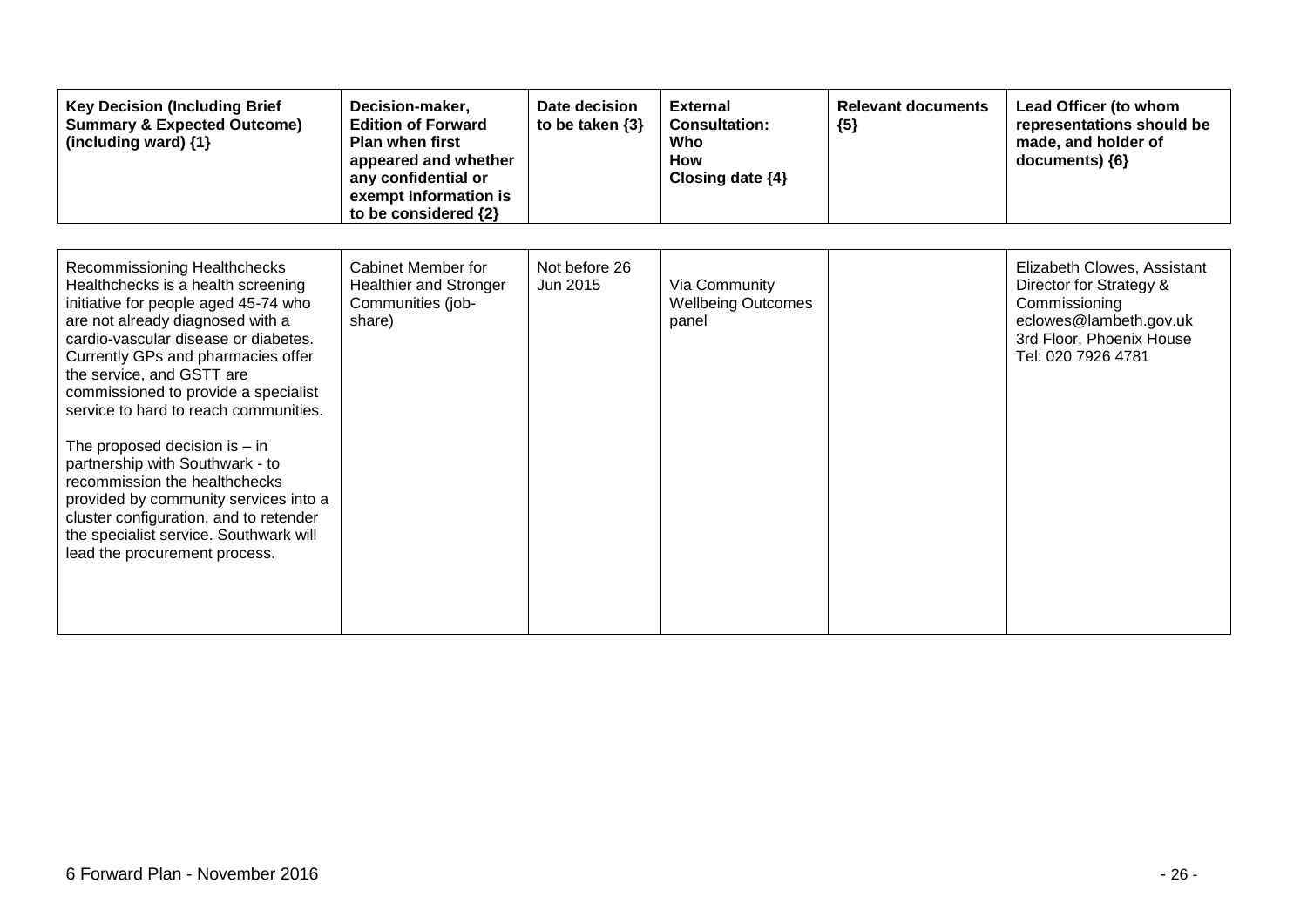| <b>Key Decision (Including Brief</b><br><b>Summary &amp; Expected Outcome)</b><br>(including ward) {1}                                                                                                                                                                                                                                                                                                                                                                       | Decision-maker,<br><b>Edition of Forward</b><br>Plan when first<br>appeared and whether<br>any confidential or<br>exempt Information is<br>to be considered {2} | Date decision<br>to be taken $\{3\}$ | <b>External</b><br><b>Consultation:</b><br>Who<br>How<br>Closing date {4} | <b>Relevant documents</b><br>${5}$ | Lead Officer (to whom<br>representations should be<br>made, and holder of<br>documents) {6}                                                 |
|------------------------------------------------------------------------------------------------------------------------------------------------------------------------------------------------------------------------------------------------------------------------------------------------------------------------------------------------------------------------------------------------------------------------------------------------------------------------------|-----------------------------------------------------------------------------------------------------------------------------------------------------------------|--------------------------------------|---------------------------------------------------------------------------|------------------------------------|---------------------------------------------------------------------------------------------------------------------------------------------|
| <b>Contracting for Genito-Urinary</b><br>Medicine<br>Lambeth has operated collaboratively<br>with 24 other boroughs to have a<br>common approach to contracting for<br>GUM services across London. A<br>single contract template has been<br>developed, and each host borough for<br>each acute trust providing GUM<br>services will hold a contract, with the<br>other boroughs as party to that<br>contract and responsible for their own<br>financial flows.<br>All Wards | <b>Cabinet Member for</b><br><b>Healthier and Stronger</b><br>Communities (job-<br>share)                                                                       | Not before 21<br>Aug 2015            |                                                                           |                                    | Michelle Binfield, Associate<br>Director, Public Health<br>Commissioning<br>mbinfield@lambeth.gov.uk<br>Phoenix House<br>Tel: 020 7926 4610 |
| Extension and Variation of s75<br>partnership agreement with NHS<br>Lambeth Clinical Commissioning<br>Group<br>Decision to extend s75 agreement for<br>a year to the end of March 2017 and<br>to enable the CCG to contract on<br>behalf of the council for children's<br>services with Guy's & St Thomas'<br>Trust.<br>All Wards                                                                                                                                            | <b>Cabinet Member for</b><br><b>Healthier and Stronger</b><br>Communities (job-<br>share)                                                                       | Not before 22<br>Apr 2016            |                                                                           |                                    | Moira McGrath, Director of<br><b>Strategy and Commissioning</b><br>Adults<br>moira.mcgrath@nhs.net                                          |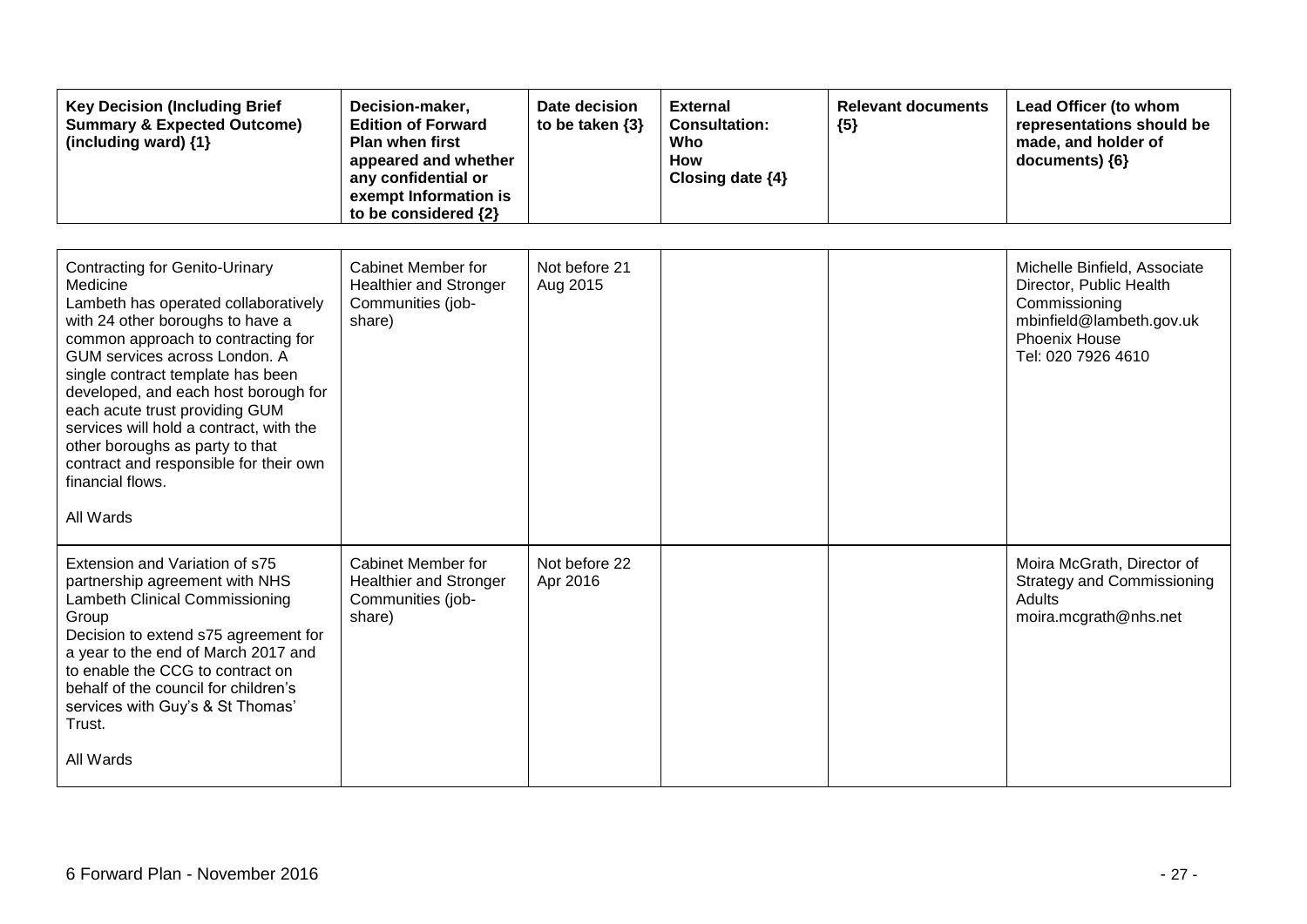| <b>Key Decision (Including Brief</b><br><b>Summary &amp; Expected Outcome)</b><br>(including ward) {1}                                                                                                                                                                                                                                                                                                                                                                                                                                                                                                                                             | Decision-maker,<br><b>Edition of Forward</b><br><b>Plan when first</b><br>appeared and whether<br>any confidential or<br>exempt Information is<br>to be considered {2} | Date decision<br>to be taken $\{3\}$ | <b>External</b><br><b>Consultation:</b><br>Who<br>How<br>Closing date {4} | <b>Relevant documents</b><br>${5}$ | Lead Officer (to whom<br>representations should be<br>made, and holder of<br>documents) {6} |
|----------------------------------------------------------------------------------------------------------------------------------------------------------------------------------------------------------------------------------------------------------------------------------------------------------------------------------------------------------------------------------------------------------------------------------------------------------------------------------------------------------------------------------------------------------------------------------------------------------------------------------------------------|------------------------------------------------------------------------------------------------------------------------------------------------------------------------|--------------------------------------|---------------------------------------------------------------------------|------------------------------------|---------------------------------------------------------------------------------------------|
| <b>Gateway Mental Health Support</b><br>Service<br>This proposed decision is for a one-<br>year block contract with one-year<br>extension option to be awarded to<br>Look Ahead Housing and Support Ltd.<br>The contract award will be made<br>under waiver. Look Ahead have<br>submitted proposals to develop a<br>mental health supported housing<br>service which will offer support to<br>people with complex needs.<br>This provision will be developed to<br>support move on from Lambeth<br>rehabilitation wards and residential<br>care homes as part of the Integrated<br>Personalised Support Alliance (IPSA)<br>initiative<br>All Wards | Cabinet Member for<br><b>Healthier and Stronger</b><br>Communities (job-<br>share)                                                                                     | Not before 22<br>Aug 2016            |                                                                           |                                    | Karen Clarke<br>KClarke1@lambeth.gov.uk                                                     |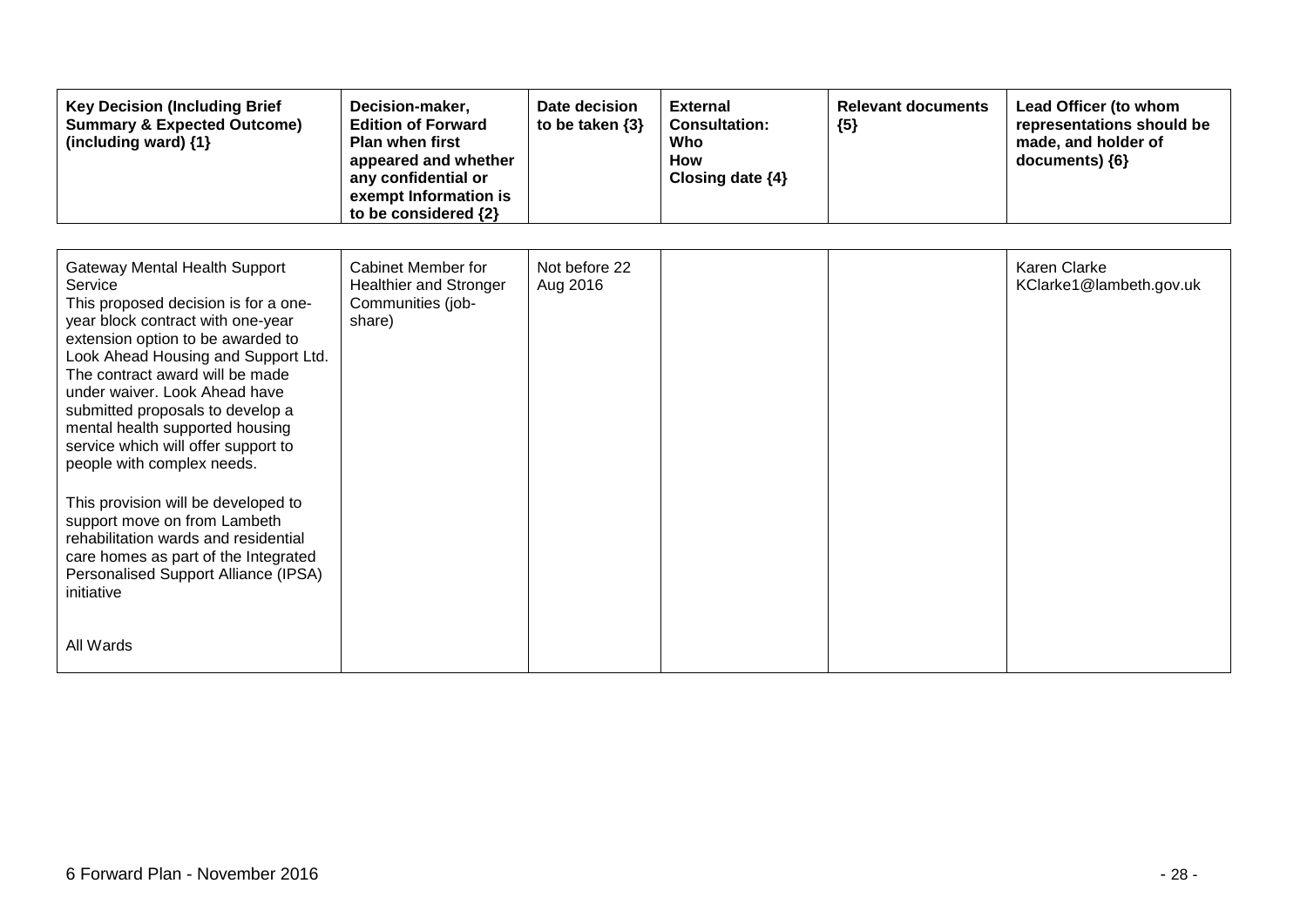| Decision-maker,<br><b>Key Decision (Including Brief</b><br><b>Summary &amp; Expected Outcome)</b><br><b>Edition of Forward</b><br><b>Plan when first</b><br>(including ward) $\{1\}$<br>appeared and whether<br>any confidential or<br>exempt Information is<br>to be considered $\{2\}$ | Date decision<br>to be taken $\{3\}$ | <b>External</b><br><b>Consultation:</b><br>Who<br>How<br>Closing date $\{4\}$ | <b>Relevant documents</b><br>${5}$ | Lead Officer (to whom<br>representations should be<br>made, and holder of<br>documents) ${6}$ |
|------------------------------------------------------------------------------------------------------------------------------------------------------------------------------------------------------------------------------------------------------------------------------------------|--------------------------------------|-------------------------------------------------------------------------------|------------------------------------|-----------------------------------------------------------------------------------------------|
|------------------------------------------------------------------------------------------------------------------------------------------------------------------------------------------------------------------------------------------------------------------------------------------|--------------------------------------|-------------------------------------------------------------------------------|------------------------------------|-----------------------------------------------------------------------------------------------|

## **Housing**

| Approval of Additional Spend for<br>Insulation Works and Boiler<br>Installation at Cedars Road Estate<br>To approve additional spend for works<br>carried out by Lawtech Ltd on the<br>Cedars Road Estate in relation to<br>External Insulation. | Cabinet Member for<br>Housing | Not before 30<br>Nov 2015 |  | Sumitra Gomer, Interim AD<br><b>Strategy and Regeneration</b><br>SGomer@lambeth.gov.uk<br>3rd floor, Hambrook House<br>Tel: 02079263687 |
|--------------------------------------------------------------------------------------------------------------------------------------------------------------------------------------------------------------------------------------------------|-------------------------------|---------------------------|--|-----------------------------------------------------------------------------------------------------------------------------------------|
| Clapham Town                                                                                                                                                                                                                                     |                               |                           |  |                                                                                                                                         |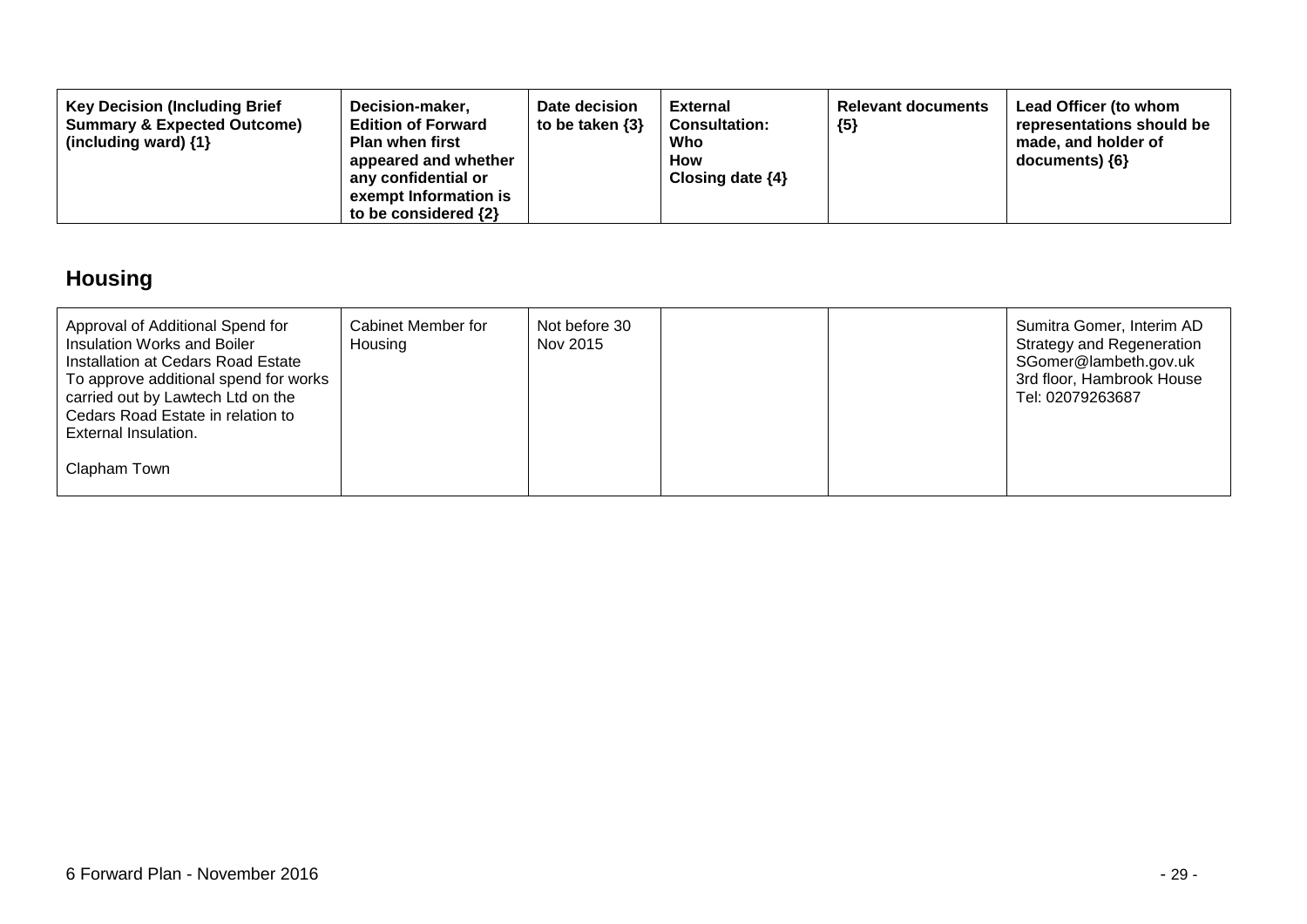| <b>Key Decision (Including Brief</b><br><b>Summary &amp; Expected Outcome)</b><br>(including ward) {1}                                                                                                                                                                                                                                                                                                                                                                                                                      | Decision-maker,<br><b>Edition of Forward</b><br><b>Plan when first</b><br>appeared and whether<br>any confidential or<br>exempt Information is<br>to be considered {2} | Date decision<br>to be taken $\{3\}$ | <b>External</b><br><b>Consultation:</b><br>Who<br><b>How</b><br>Closing date $\{4\}$                                                                                                                                                                                                                                                 | <b>Relevant documents</b><br>${5}$ | Lead Officer (to whom<br>representations should be<br>made, and holder of<br>documents) {6}                     |
|-----------------------------------------------------------------------------------------------------------------------------------------------------------------------------------------------------------------------------------------------------------------------------------------------------------------------------------------------------------------------------------------------------------------------------------------------------------------------------------------------------------------------------|------------------------------------------------------------------------------------------------------------------------------------------------------------------------|--------------------------------------|--------------------------------------------------------------------------------------------------------------------------------------------------------------------------------------------------------------------------------------------------------------------------------------------------------------------------------------|------------------------------------|-----------------------------------------------------------------------------------------------------------------|
| <b>Tender Approval for Building Services</b><br>Engineer Duties through Lewisham<br>Framework (Lot 7a)<br>Lambeth Living Ltd secures Building<br>Services Engineer Duties as part of<br>the Arm's Length Management<br>Organisation (ALMO) management<br>agreement to provide sufficiency of<br>skills, resources and expertise to<br>undertake a range of construction<br>related projects.<br>Approval is sought to award the<br>contract for this service across the<br>borough for the proposed remaining<br>programme. | <b>Cabinet Member for</b><br>Housing                                                                                                                                   | Not before 26<br>Jun 2015            | Utilising an already<br>established<br>framework via<br>Lewisham enables<br>Lambeth to meet its<br>statutory<br>requirements for<br>health and safety<br>related works, as well<br>as the option of<br>accessing other<br>Construction related<br>professional services<br>as and when it's<br>required for LHS<br>prioritised works |                                    | Abigail Acosta, Strategic<br><b>Contract Management</b><br><b>Procurement Officer</b><br>AAcosta@lambeth.gov.uk |
| All Wards                                                                                                                                                                                                                                                                                                                                                                                                                                                                                                                   |                                                                                                                                                                        |                                      |                                                                                                                                                                                                                                                                                                                                      |                                    |                                                                                                                 |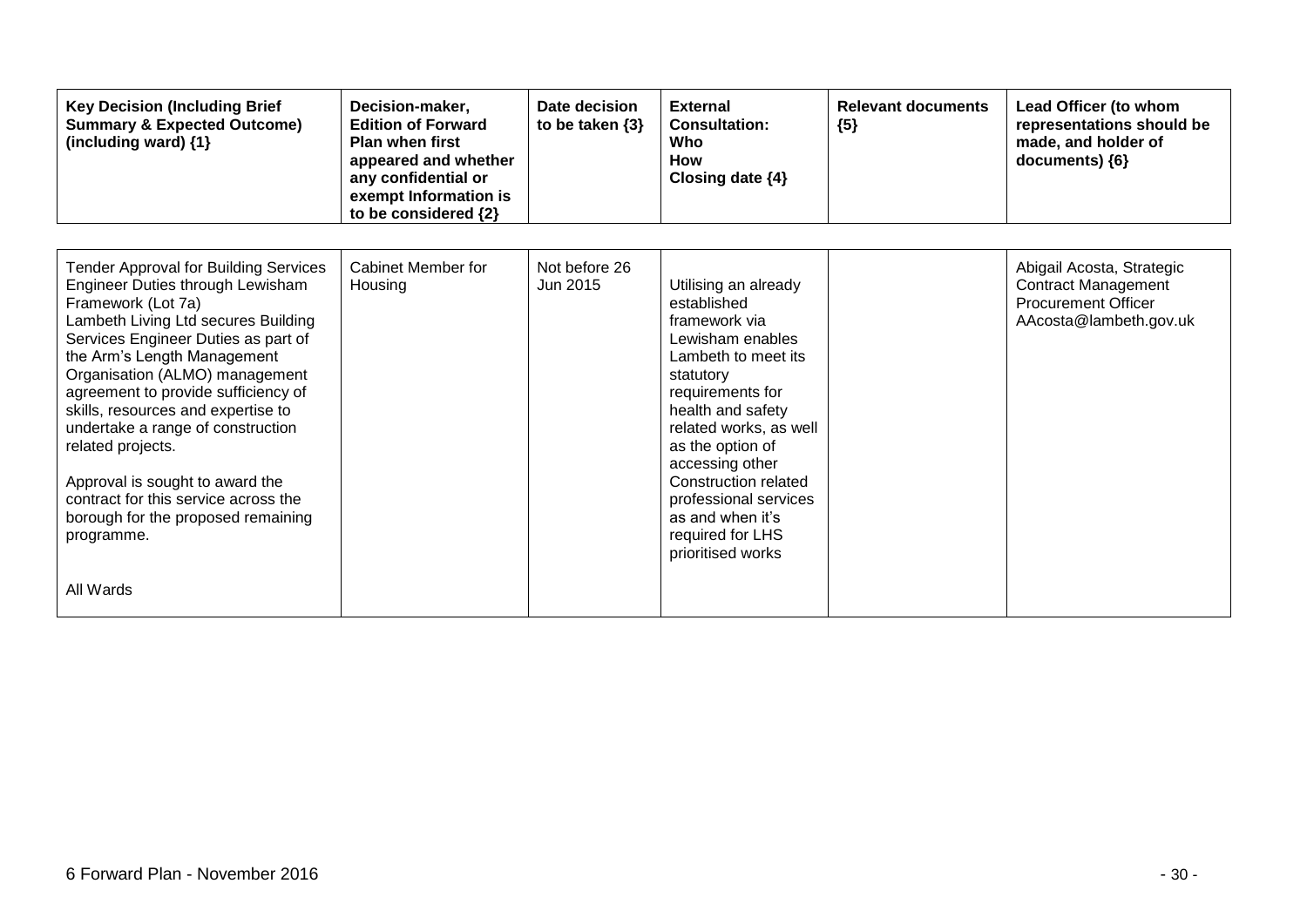| <b>Key Decision (Including Brief</b><br><b>Summary &amp; Expected Outcome)</b><br>(including ward) {1}                                                                                                                                                                                                                        | Decision-maker,<br><b>Edition of Forward</b><br><b>Plan when first</b><br>appeared and whether<br>any confidential or<br>exempt Information is<br>to be considered {2} | Date decision<br>to be taken $\{3\}$ | <b>External</b><br><b>Consultation:</b><br>Who<br><b>How</b><br>Closing date $\{4\}$                                                                                                                                                                                                                                             | <b>Relevant documents</b><br>${5}$ | Lead Officer (to whom<br>representations should be<br>made, and holder of<br>documents) ${6}$                   |
|-------------------------------------------------------------------------------------------------------------------------------------------------------------------------------------------------------------------------------------------------------------------------------------------------------------------------------|------------------------------------------------------------------------------------------------------------------------------------------------------------------------|--------------------------------------|----------------------------------------------------------------------------------------------------------------------------------------------------------------------------------------------------------------------------------------------------------------------------------------------------------------------------------|------------------------------------|-----------------------------------------------------------------------------------------------------------------|
| Tender Approval for Building Engineer<br>Services Lead in a Multi Disciplinary<br>Team through Lewisham Framework<br>(Lot 3)<br>Approval is to be sought to award the<br>contract for this service across the<br>borough for the proposed remaining<br>two year programme both of LHS and<br>Lewisham Frameworks<br>All Wards | <b>Cabinet Member for</b><br>Housing                                                                                                                                   | Not before 11<br>Jan 2016            | Utilising an already<br>established<br>framework via<br>Lewisham enables<br>Lambeth to meet its<br>statutory<br>requirements for<br>health and safety<br>related works, as well<br>as the option<br>toaccess other<br>Construction related<br>professional services<br>as and when it's<br>required for LHS<br>prioritised works |                                    | Abigail Acosta, Strategic<br><b>Contract Management</b><br><b>Procurement Officer</b><br>AAcosta@lambeth.gov.uk |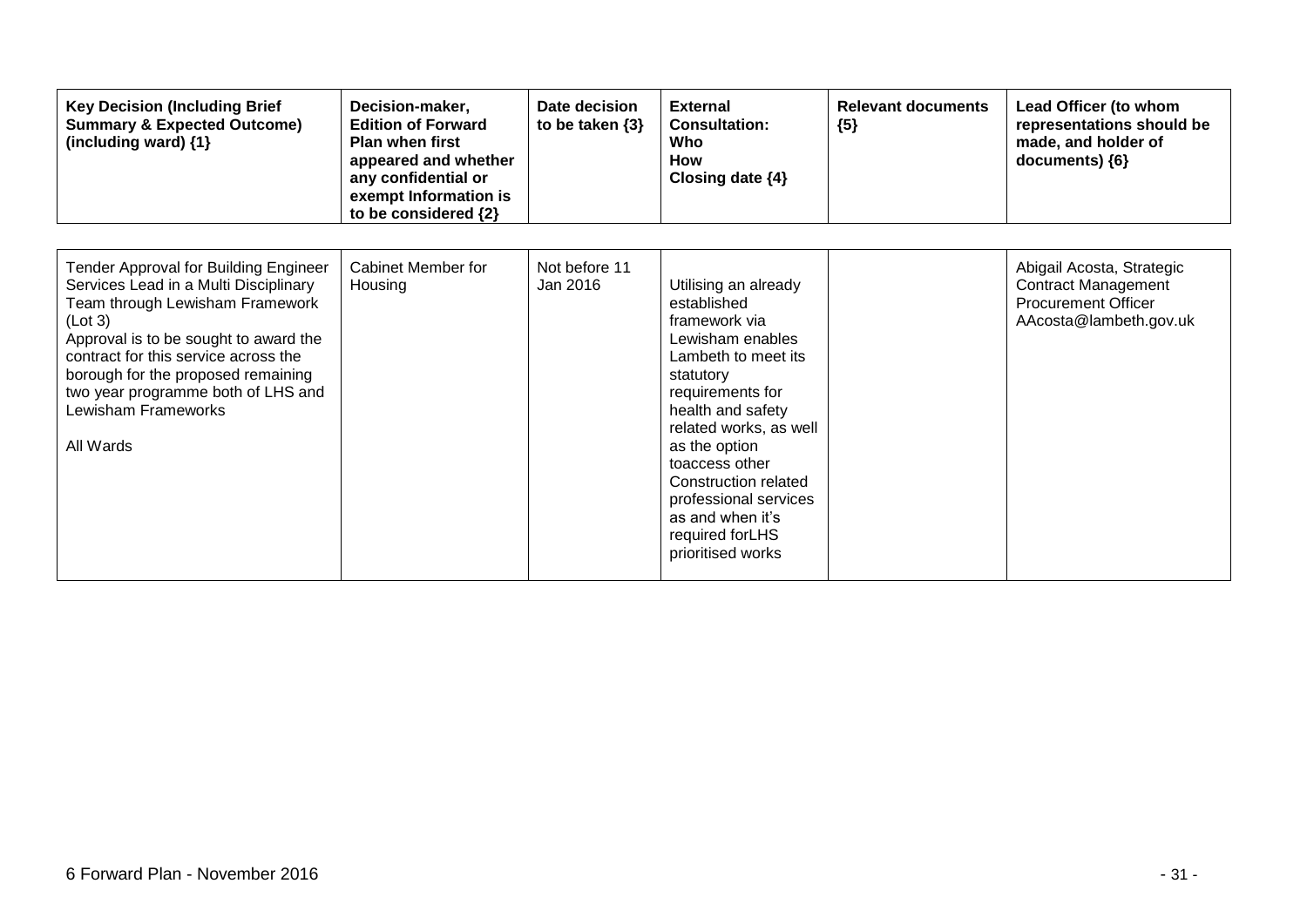| <b>Key Decision (Including Brief</b><br><b>Summary &amp; Expected Outcome)</b><br>(including ward) {1}                                                                                                        | Decision-maker,<br><b>Edition of Forward</b><br><b>Plan when first</b><br>appeared and whether<br>any confidential or<br>exempt Information is<br>to be considered {2} | Date decision<br>to be taken $\{3\}$ | <b>External</b><br><b>Consultation:</b><br>Who<br><b>How</b><br>Closing date $\{4\}$                                                                                                                                                                                                                                                  | <b>Relevant documents</b><br>${5}$ | Lead Officer (to whom<br>representations should be<br>made, and holder of<br>documents) {6}                                           |
|---------------------------------------------------------------------------------------------------------------------------------------------------------------------------------------------------------------|------------------------------------------------------------------------------------------------------------------------------------------------------------------------|--------------------------------------|---------------------------------------------------------------------------------------------------------------------------------------------------------------------------------------------------------------------------------------------------------------------------------------------------------------------------------------|------------------------------------|---------------------------------------------------------------------------------------------------------------------------------------|
| Development Options Appraisal -<br><b>Fenwick Estate</b><br>To approve the opportunity sites in<br>Fenwick estate as the location for<br>offsite affordable housing provision by<br>Sainsbury/TfL<br>Larkhall | Cabinet Member for<br>Housing                                                                                                                                          | Not before 26<br>Jun 2015            | Local residents and<br>ward councillors<br>Resident participation<br>in the project will be<br>designed in close<br>liaison with the TRA.<br>A communications<br>plan will be<br>developed by the<br>project team<br>involving drop in,<br>newsletters, events<br>etc to engage with<br>residents and<br>coproduce a project<br>plan. |                                    | Lesley Johnson, Interim<br><b>Housing Regeneration</b><br>Manager<br>Ljohnson3@lambeth.gov.uk<br>Hambrook House<br>Tel: 020 7926 3765 |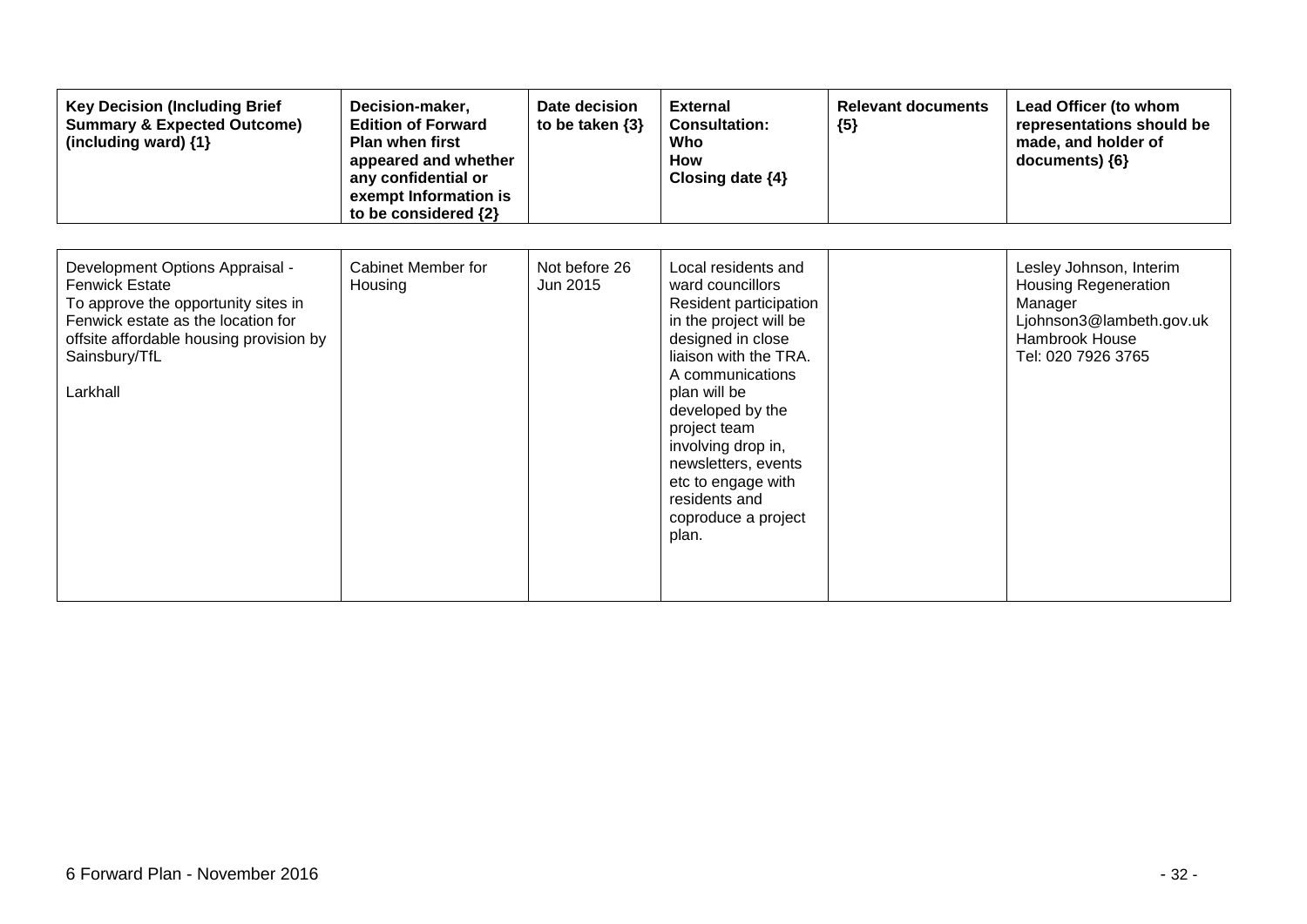| <b>Key Decision (Including Brief</b><br><b>Summary &amp; Expected Outcome)</b><br>(including ward) {1}                                                                                                                                                                                                                                                                                                                                     | Decision-maker,<br><b>Edition of Forward</b><br><b>Plan when first</b><br>appeared and whether<br>any confidential or<br>exempt Information is<br>to be considered {2} | Date decision<br>to be taken $\{3\}$ | <b>External</b><br><b>Consultation:</b><br>Who<br>How<br>Closing date {4}         | <b>Relevant documents</b><br>${5}$ | Lead Officer (to whom<br>representations should be<br>made, and holder of<br>documents) {6}                                                   |
|--------------------------------------------------------------------------------------------------------------------------------------------------------------------------------------------------------------------------------------------------------------------------------------------------------------------------------------------------------------------------------------------------------------------------------------------|------------------------------------------------------------------------------------------------------------------------------------------------------------------------|--------------------------------------|-----------------------------------------------------------------------------------|------------------------------------|-----------------------------------------------------------------------------------------------------------------------------------------------|
| Authorisation to proceed to sign the<br>New Modular Management<br>Agreement<br>It is proposed that authorisation is<br>given to help proceed with the signing<br>of the new Modular Management<br>Agreement. Although a Management<br>Agreement is already in place with<br>these TMOs, the policies and<br>procedures within those agreements<br>require urgent update.<br>Brixton Hill; Clapham Town;<br>Coldharbour; Ferndale; Prince's | Cabinet Member for<br>Housing                                                                                                                                          | Not before 26<br>Jun 2015            | Other than with<br>CETRA, all planned<br>external consultation<br>have concluded. |                                    | Paula Phillips<br>pphillips@lambeth.gov.uk<br>3rd Floor, Hambrook House,<br>Proden Road, London, SW2<br>5RW<br>Tel: 020 7926 3628             |
| Proposal to Appoint Mears Ltd<br>(Interim) for South Area - Waiver<br>An urgent waiver report has been<br>prepared recommending Mears Ltd to<br>take over delivery of repairs and voids<br>works in the south as an interim<br>arrangement only for a period of 18<br>months.<br>All Wards                                                                                                                                                 | Cabinet Member for<br>Housing                                                                                                                                          | Not before 26<br>Sep 2015            | High-level meetings<br>with Cabinet<br>Member/ LL Board/<br>Contractor            |                                    | Ola Akinfe, Director of<br><b>Property Services</b><br>OAkinfe@lambethliving.org.u<br>Lambeth Living, Hambrook<br>House<br>Tel: 0207 926 3427 |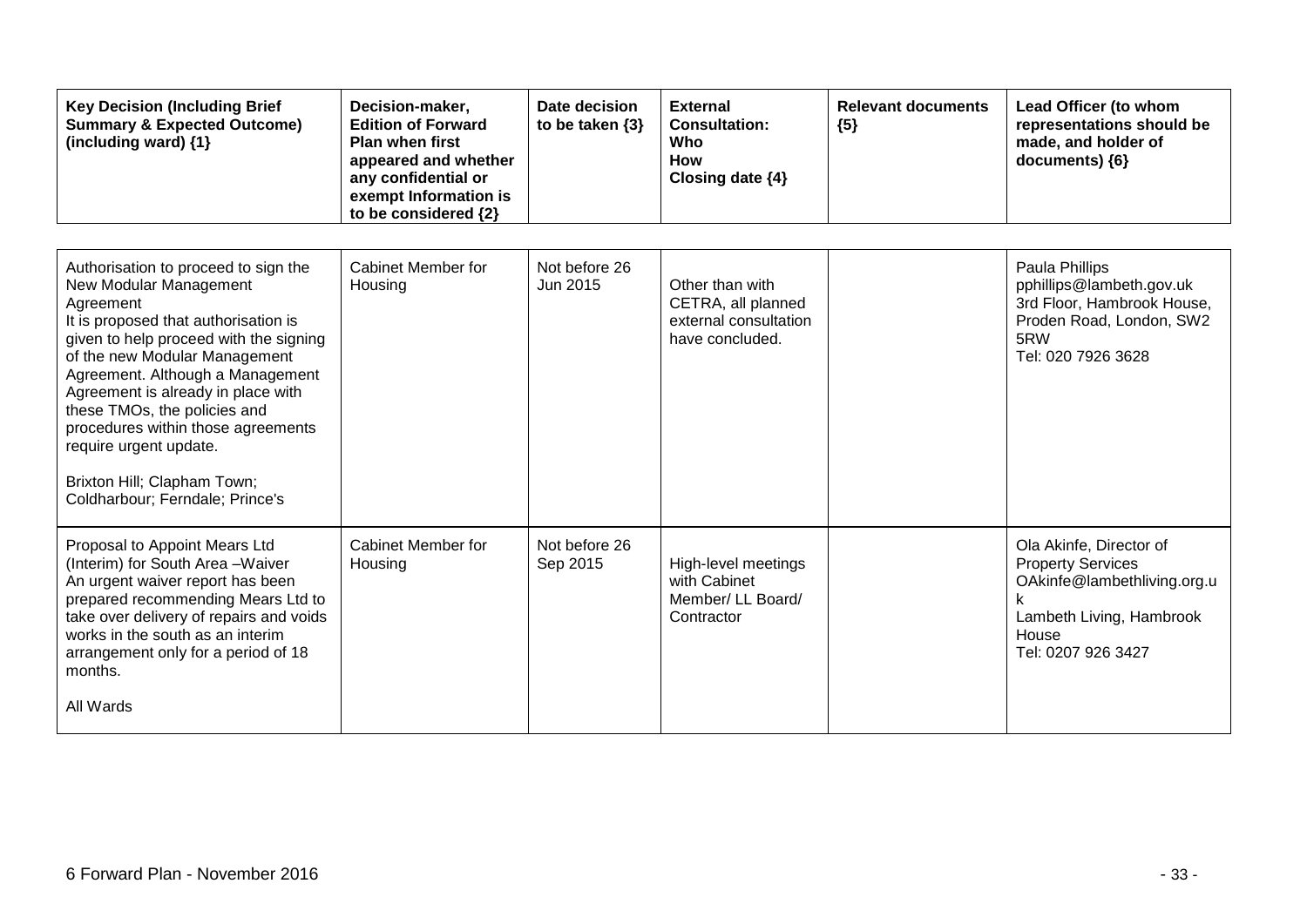| <b>Key Decision (Including Brief</b><br><b>Summary &amp; Expected Outcome)</b><br>(including ward) {1}                                                                                                                                                                                                                         | Decision-maker,<br><b>Edition of Forward</b><br><b>Plan when first</b><br>appeared and whether<br>any confidential or<br>exempt Information is<br>to be considered {2} | Date decision<br>to be taken {3} | <b>External</b><br><b>Consultation:</b><br>Who<br>How<br>Closing date {4} | <b>Relevant documents</b><br>${5}$ | Lead Officer (to whom<br>representations should be<br>made, and holder of<br>documents) {6}                                                                               |
|--------------------------------------------------------------------------------------------------------------------------------------------------------------------------------------------------------------------------------------------------------------------------------------------------------------------------------|------------------------------------------------------------------------------------------------------------------------------------------------------------------------|----------------------------------|---------------------------------------------------------------------------|------------------------------------|---------------------------------------------------------------------------------------------------------------------------------------------------------------------------|
| Hemans Estate Housing Development<br>Project<br>The report will summarise the design<br>and engagement work to date on the<br>Hemans estate and recommends that<br>the next stage of consultation focuses<br>on a single site on the estate leading<br>to a cabinet decision on infill proposals<br>in December."<br>Stockwell | Cabinet Member for<br>Housing                                                                                                                                          | Not before 14<br>Mar 2016        |                                                                           |                                    | Huw Jones, Housing Project<br>Officer<br>hjones@lambeth.gov.uk<br>Hambrook House<br>Tel: 0207 926 3649                                                                    |
| <b>Removals and Storage Service</b><br>To award contracts for small scale<br>removals (these often need to be<br>completed quickly in order to get a<br>house ready for a new tenant) and for<br>larger scale decants.<br>All Wards                                                                                            | Cabinet Member for<br>Housing                                                                                                                                          | Not before 4 Apr<br>2016         |                                                                           |                                    | Neil Wightman, Director of<br><b>Housing Services</b><br>NWightman@lambeth.gov.uk<br>1st Floor, Blue Star House,<br>Stockwell Road, Brixton,<br>SW9<br>Tel: 020 7926 7051 |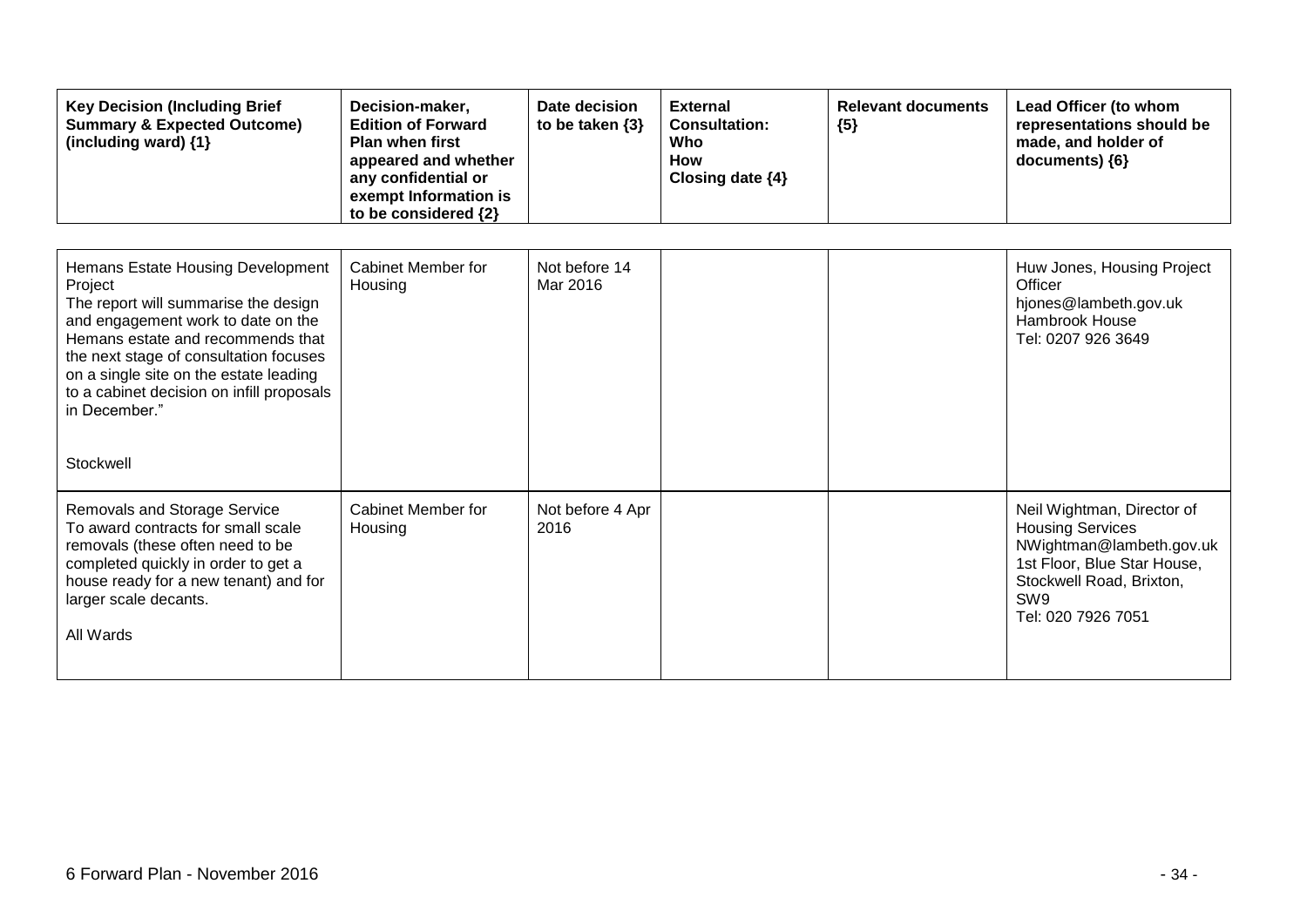| <b>Key Decision (Including Brief</b><br><b>Summary &amp; Expected Outcome)</b><br>(including ward) {1}                                                                                                                                                                                                                                                                                                                                                                                                                                                                                                  | Decision-maker,<br><b>Edition of Forward</b><br><b>Plan when first</b><br>appeared and whether<br>any confidential or<br>exempt Information is<br>to be considered {2} | Date decision<br>to be taken $\{3\}$ | <b>External</b><br><b>Consultation:</b><br>Who<br><b>How</b><br>Closing date {4} | <b>Relevant documents</b><br>${5}$ | Lead Officer (to whom<br>representations should be<br>made, and holder of<br>documents) {6}                                                                          |
|---------------------------------------------------------------------------------------------------------------------------------------------------------------------------------------------------------------------------------------------------------------------------------------------------------------------------------------------------------------------------------------------------------------------------------------------------------------------------------------------------------------------------------------------------------------------------------------------------------|------------------------------------------------------------------------------------------------------------------------------------------------------------------------|--------------------------------------|----------------------------------------------------------------------------------|------------------------------------|----------------------------------------------------------------------------------------------------------------------------------------------------------------------|
| <b>Future Considerations of Lambeth</b><br>Partnering Contracts (LPC)<br>To consider options to deliver the re-<br>procurement of LPC contracts post<br>October 2017.<br>All Wards                                                                                                                                                                                                                                                                                                                                                                                                                      | <b>Cabinet Member for</b><br>Housing                                                                                                                                   | Not before 24<br>Oct 2016            |                                                                                  |                                    | Sumitra Gomer, Interim AD<br><b>Strategy and Regeneration</b><br>SGomer@lambeth.gov.uk<br>3rd floor, Hambrook House<br>Tel: 02079263687                              |
| Social Investment Property Fund -<br><b>Temporary Accommodation</b><br>To invest £15m into a Social<br>Investment Property fund for the<br>purpose of providing a more<br>affordable/cost effective form of<br>temporary accommodation. The<br>investment will be for a term of 7 years<br>and allow the council nomination<br>rights to approximately 47 units in<br>order to discharge the council's<br>statutory homeless duty. This will in<br>turn deliver savings to the council over<br>the term as well as an expected return<br>on the investment over the same<br>period of approximately £5m | Cabinet Member for<br>Housing                                                                                                                                          | Not before 24<br>Oct 2016            |                                                                                  |                                    | Mandy Green (Associate<br>Director Commissioning),<br><b>Assistant Director</b><br><b>Accommodation &amp; Property</b><br>mgreen3@lambeth.gov.uk<br>Tel: 02079267020 |
| All Wards                                                                                                                                                                                                                                                                                                                                                                                                                                                                                                                                                                                               |                                                                                                                                                                        |                                      |                                                                                  |                                    |                                                                                                                                                                      |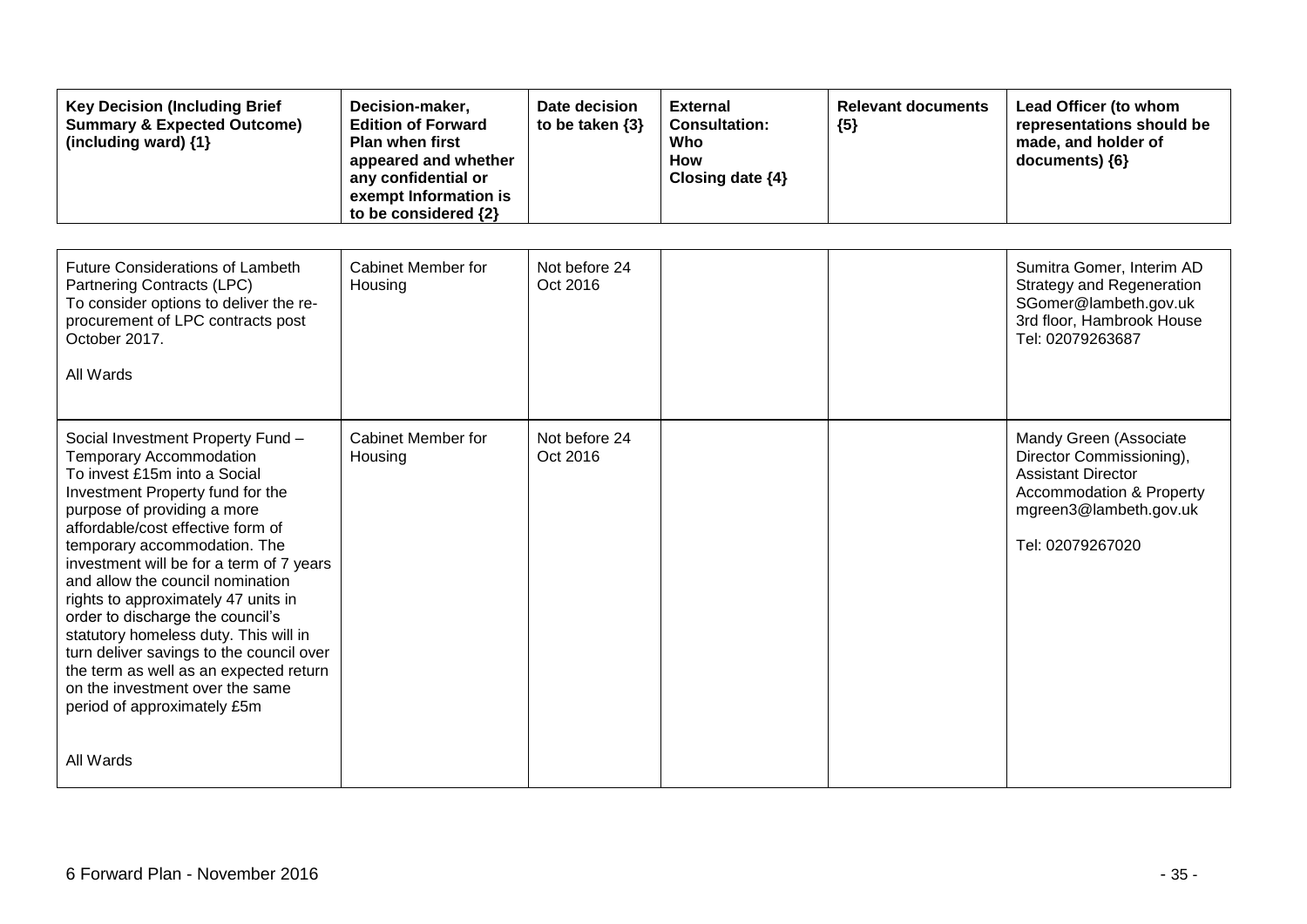| <b>Key Decision (Including Brief</b><br><b>Summary &amp; Expected Outcome)</b><br>(including ward) {1}                                                                                                                                                                                                           | Decision-maker,<br><b>Edition of Forward</b><br><b>Plan when first</b><br>appeared and whether<br>any confidential or<br>exempt Information is<br>to be considered {2} | Date decision<br>to be taken $\{3\}$ | <b>External</b><br><b>Consultation:</b><br>Who<br><b>How</b><br>Closing date {4} | <b>Relevant documents</b><br>${5}$ | Lead Officer (to whom<br>representations should be<br>made, and holder of<br>documents) {6}                                             |
|------------------------------------------------------------------------------------------------------------------------------------------------------------------------------------------------------------------------------------------------------------------------------------------------------------------|------------------------------------------------------------------------------------------------------------------------------------------------------------------------|--------------------------------------|----------------------------------------------------------------------------------|------------------------------------|-----------------------------------------------------------------------------------------------------------------------------------------|
| Future Considerations of Lot 3 of the<br>Lambeth Partnering Contracts (LPC)<br>To consider options to deliver the re-<br>procurement of Lot 3 of the LPC<br>contract post October 2017<br>All Wards                                                                                                              | Cabinet Member for<br>Housing                                                                                                                                          | Not before 7<br>Nov 2016             |                                                                                  |                                    | Sumitra Gomer, Interim AD<br><b>Strategy and Regeneration</b><br>SGomer@lambeth.gov.uk<br>3rd floor, Hambrook House<br>Tel: 02079263687 |
| Lambeth Property Contracts: Lot 3<br>Grounds Maintenance and Estates<br>Cleaning<br>To consider options to deliver Estates<br><b>Cleaning and Grounds Maintenance</b><br>services in the South Area, post<br>October 2017, when the contracts will<br>expire.<br>Options include: Extend existing<br>contractor. | Cabinet Member for<br>Housing                                                                                                                                          | Not before 21<br>Nov 2016            |                                                                                  |                                    | Sumitra Gomer, Interim AD<br><b>Strategy and Regeneration</b><br>SGomer@lambeth.gov.uk<br>3rd floor, Hambrook House<br>Tel: 02079263687 |
| Insourcing, Re-procure fully<br>All Wards                                                                                                                                                                                                                                                                        |                                                                                                                                                                        |                                      |                                                                                  |                                    |                                                                                                                                         |

# **Regeneration, Business and Culture**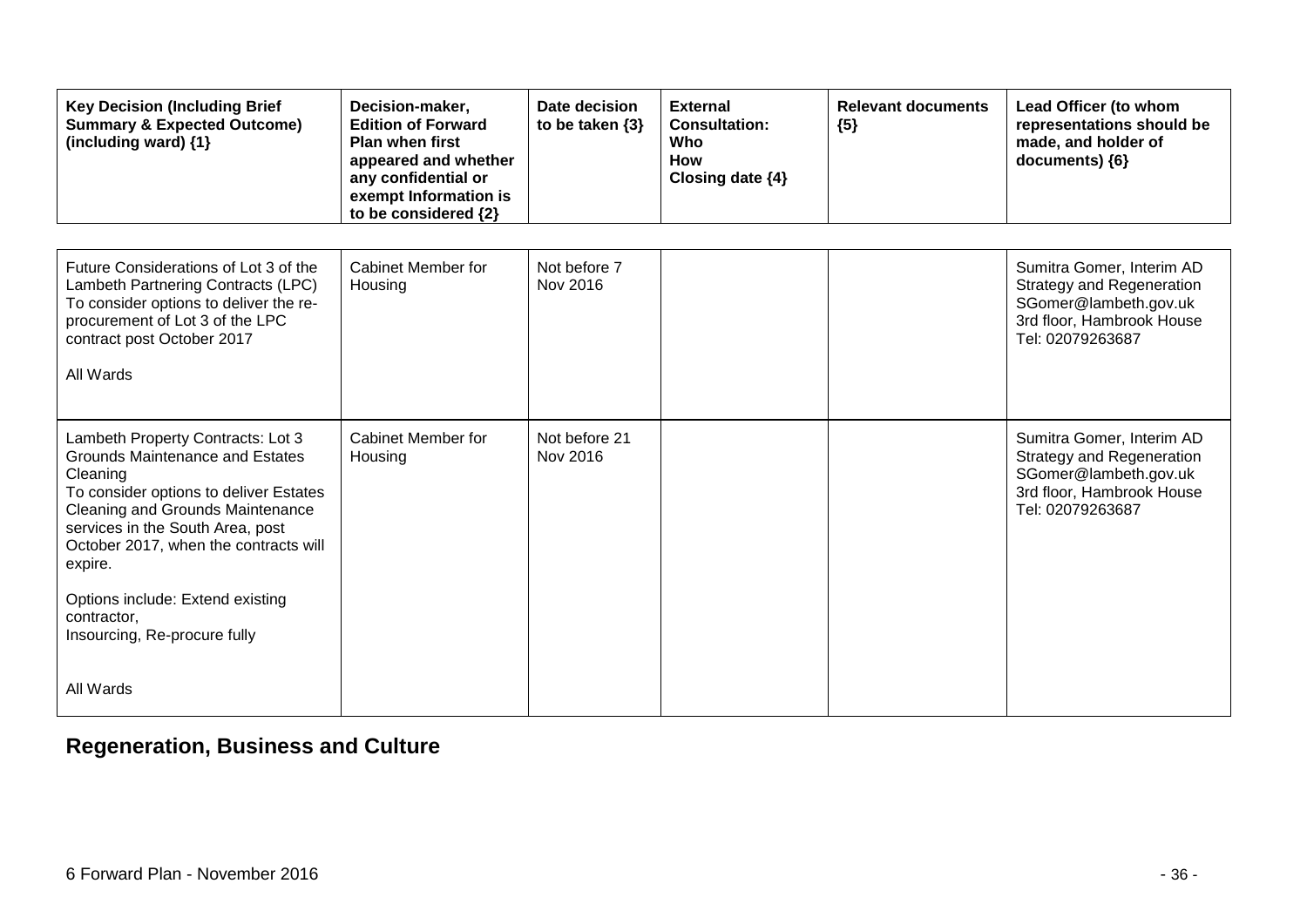| <b>Key Decision (Including Brief</b><br><b>Summary &amp; Expected Outcome)</b><br>(including ward) $\{1\}$                                                                                                                                                                                                                                                                                                                                                                                                                                                    | Decision-maker,<br><b>Edition of Forward</b><br><b>Plan when first</b><br>appeared and whether<br>any confidential or<br>exempt Information is<br>to be considered {2} | Date decision<br>to be taken $\{3\}$ | <b>External</b><br><b>Consultation:</b><br>Who<br><b>How</b><br>Closing date {4} | <b>Relevant documents</b><br>${5}$                       | Lead Officer (to whom<br>representations should be<br>made, and holder of<br>documents) {6}                                                                                                |
|---------------------------------------------------------------------------------------------------------------------------------------------------------------------------------------------------------------------------------------------------------------------------------------------------------------------------------------------------------------------------------------------------------------------------------------------------------------------------------------------------------------------------------------------------------------|------------------------------------------------------------------------------------------------------------------------------------------------------------------------|--------------------------------------|----------------------------------------------------------------------------------|----------------------------------------------------------|--------------------------------------------------------------------------------------------------------------------------------------------------------------------------------------------|
| <b>Transforming Vauxhall Funding</b><br>Agreement<br>To formalise the actual funding<br>amount and funding profiling<br>agreement in regard to the Council's<br>£12m contribution towards the project.<br>The Cabinet decision is also required<br>to formally allocate £12m to the<br>Capital Investment Programme (CIP)<br>and Capital Pipeline.<br>This follows a Cabinet Member<br>delegated decision taken on 7 April<br>2015, whereby the Council's financial<br>contribution of £12m towards the<br>project was agreed in principle.<br>Oval; Prince's | <b>Cabinet Member for</b><br>Regeneration, Business<br>and Culture                                                                                                     | Not before 1<br>Feb 2016             |                                                                                  | <b>Transforming Vauxhall</b><br><b>Funding Agreement</b> | Conor McDonagh, Delivery<br>Lead - Regeneration<br>cmcdonagh@lambeth.gov.uk<br>1st Floor, Phoenix House, 10<br>Wandsworth Road, London,<br><b>SW8 2LL</b><br>Tel: 020 7926 5980            |
| <b>Brixton Recreation Centre</b><br>Appointment of Contractor from the<br>Scape Framework to carry out<br>urgently required repairs and<br>refurbishment to the Brixton<br><b>Recreation Centre.</b><br>Coldharbour                                                                                                                                                                                                                                                                                                                                           | <b>Cabinet Member for</b><br>Regeneration, Business<br>and Culture                                                                                                     | Not before 22<br>Feb 2016            |                                                                                  |                                                          | Mike Pocock, Delivery<br>Director, Business, Growth<br>and Regeneration<br>mpocock@lambeth.gov.uk<br>International House,<br>Canterbury Crescent,<br>London, SW9 7QE<br>Tel: 020 7926 3228 |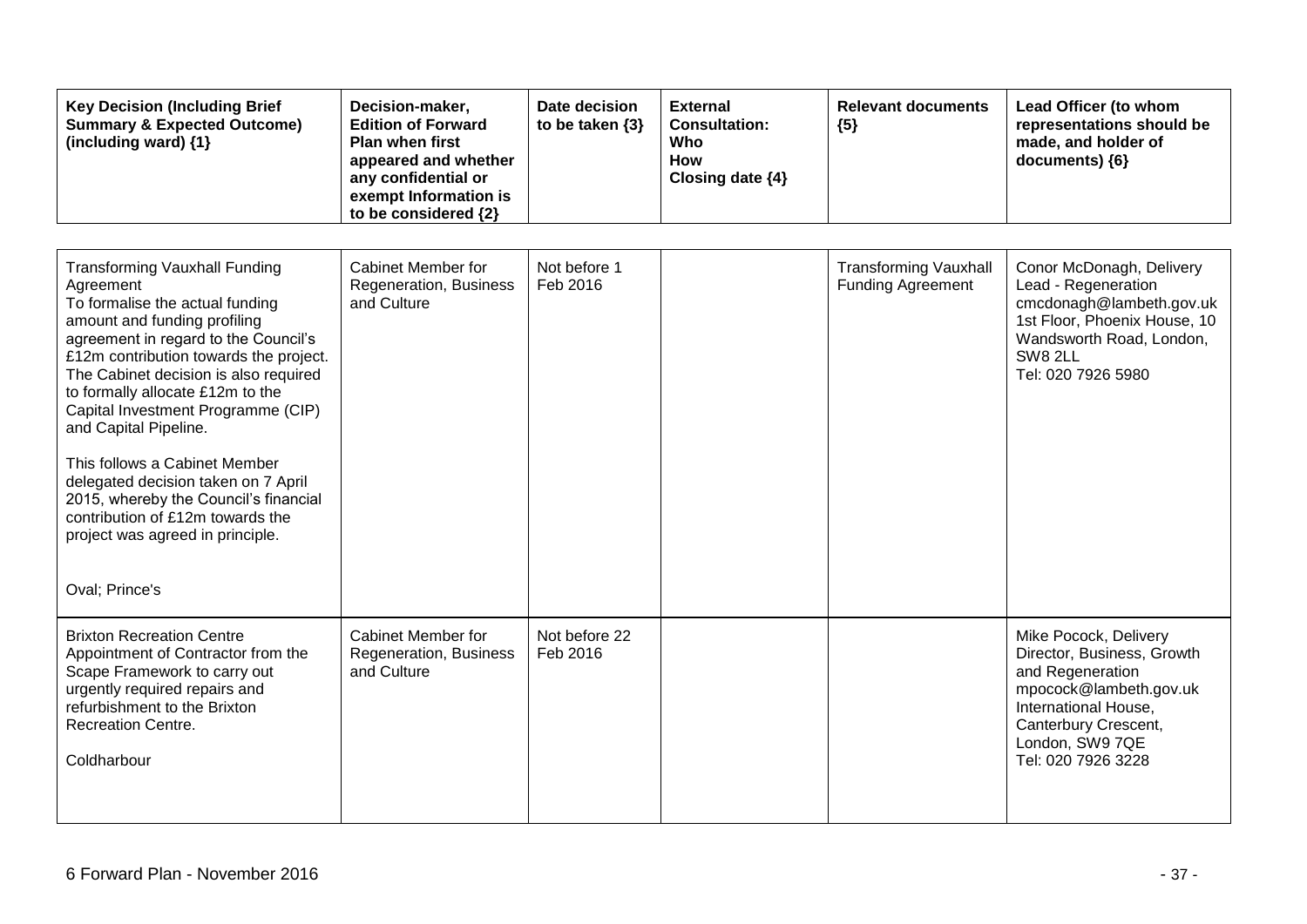| <b>Key Decision (Including Brief</b><br><b>Summary &amp; Expected Outcome)</b><br>(including ward) $\{1\}$                                                                                                                                                                                                                                                                                                                           | Decision-maker,<br><b>Edition of Forward</b><br><b>Plan when first</b><br>appeared and whether<br>any confidential or<br>exempt Information is<br>to be considered {2} | Date decision<br>to be taken $\{3\}$ | <b>External</b><br><b>Consultation:</b><br>Who<br><b>How</b><br>Closing date $\{4\}$ | <b>Relevant documents</b><br>${5}$ | Lead Officer (to whom<br>representations should be<br>made, and holder of<br>documents) ${6}$ |
|--------------------------------------------------------------------------------------------------------------------------------------------------------------------------------------------------------------------------------------------------------------------------------------------------------------------------------------------------------------------------------------------------------------------------------------|------------------------------------------------------------------------------------------------------------------------------------------------------------------------|--------------------------------------|--------------------------------------------------------------------------------------|------------------------------------|-----------------------------------------------------------------------------------------------|
| Loughborough Junction London<br>Regeneration Fund workspace project<br>Formal approval for the allocation of<br>£1,644,388 of capital grant (from the<br>GLA's London Regeneration Fund) to<br>build affordable workspace on a<br>council-owned site, and in rail arches,<br>in Loughborough Junction. The funds<br>can only be spent on this project,<br>which formed the basis of the<br>successful bid to the GLA.<br>Coldharbour | Cabinet Member for<br>Regeneration, Business<br>and Culture                                                                                                            | Not before 7<br>Mar 2016             |                                                                                      |                                    | Tom Bridgman<br>tbridgman@lambeth.gov.uk                                                      |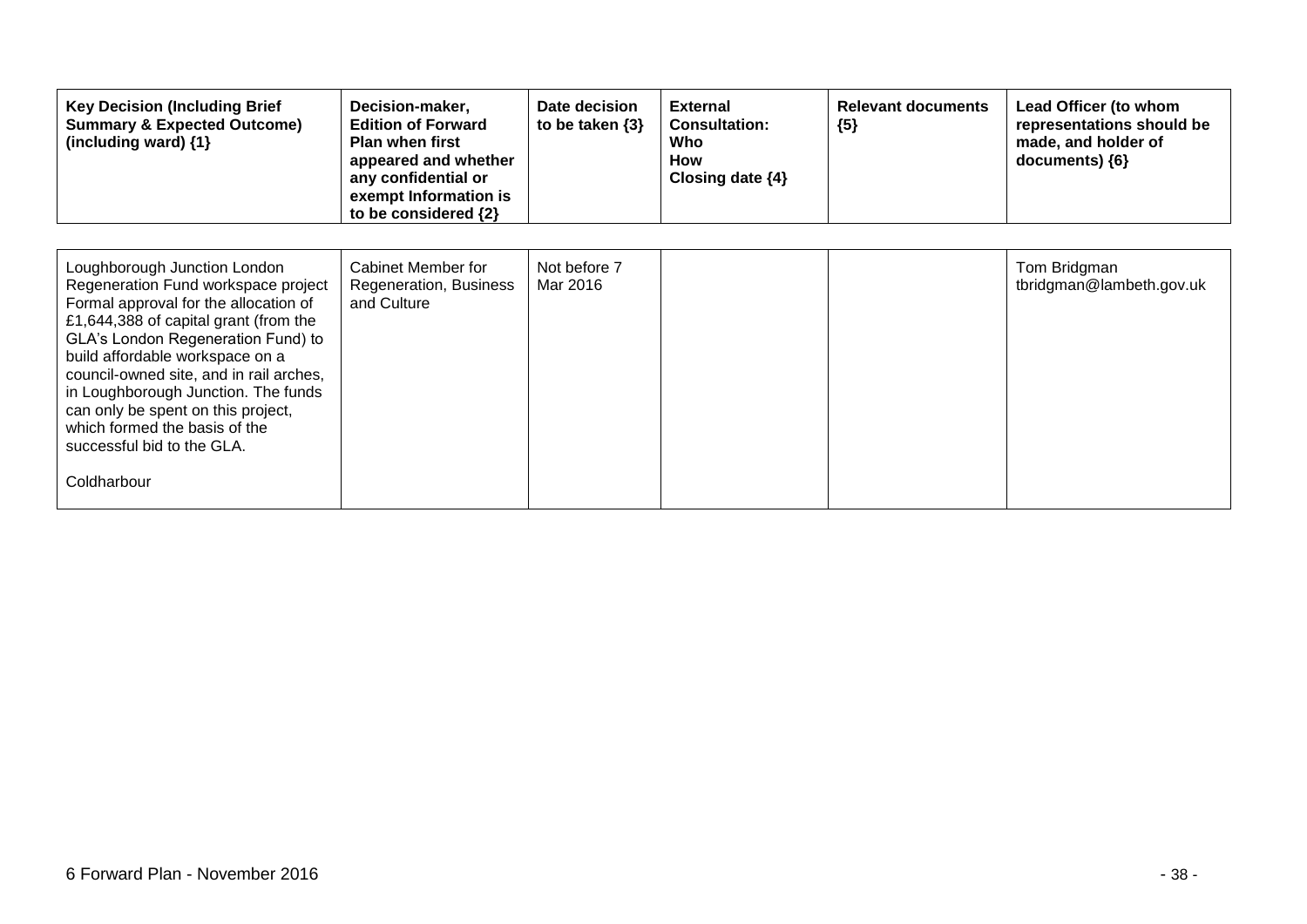| <b>Key Decision (Including Brief</b><br><b>Summary &amp; Expected Outcome)</b><br>(including ward) {1}                                                                                                                                                                                                                                                                                                                                                                                                                                                                                                                                                                                                                                                          | Decision-maker,<br><b>Edition of Forward</b><br><b>Plan when first</b><br>appeared and whether<br>any confidential or<br>exempt Information is<br>to be considered {2} | Date decision<br>to be taken {3} | <b>External</b><br><b>Consultation:</b><br>Who<br><b>How</b><br>Closing date {4}       | <b>Relevant documents</b><br>${5}$ | Lead Officer (to whom<br>representations should be<br>made, and holder of<br>documents) {6}                               |
|-----------------------------------------------------------------------------------------------------------------------------------------------------------------------------------------------------------------------------------------------------------------------------------------------------------------------------------------------------------------------------------------------------------------------------------------------------------------------------------------------------------------------------------------------------------------------------------------------------------------------------------------------------------------------------------------------------------------------------------------------------------------|------------------------------------------------------------------------------------------------------------------------------------------------------------------------|----------------------------------|----------------------------------------------------------------------------------------|------------------------------------|---------------------------------------------------------------------------------------------------------------------------|
| Contract extensions and variations for<br>care and support services within Extra<br>Care Housing<br>The proposal was to extend both<br>current contracts for the provision of<br>care and support within extra care<br>schemes for two years from 1st April<br>2015 to 31st March 2017.<br>Outcome-based models for extra care<br>will be investigated in order to find one<br>(or more) that provide the best value<br>for both tenants and the council, while<br>promoting community involvement<br>both within and without the schemes.<br>Various models are available and best<br>practise in extra care is developing<br>rapidly. A two year extension will allow<br>time for a thorough investigation of<br>these options and a procurement<br>exercise. | Cabinet Member for<br><b>Adult Social Care</b>                                                                                                                         | Not before 31<br>Oct 2016        | Discussion with ward<br>councillors will take<br>place during the<br>extension period. |                                    | Ginny Hume, Commissioning<br>Lead- Domiciliary Care<br>GHume@lambeth.gov.uk<br><b>Phoenix House</b><br>Tel: 020 7926 5178 |
| All Wards                                                                                                                                                                                                                                                                                                                                                                                                                                                                                                                                                                                                                                                                                                                                                       |                                                                                                                                                                        |                                  |                                                                                        |                                    |                                                                                                                           |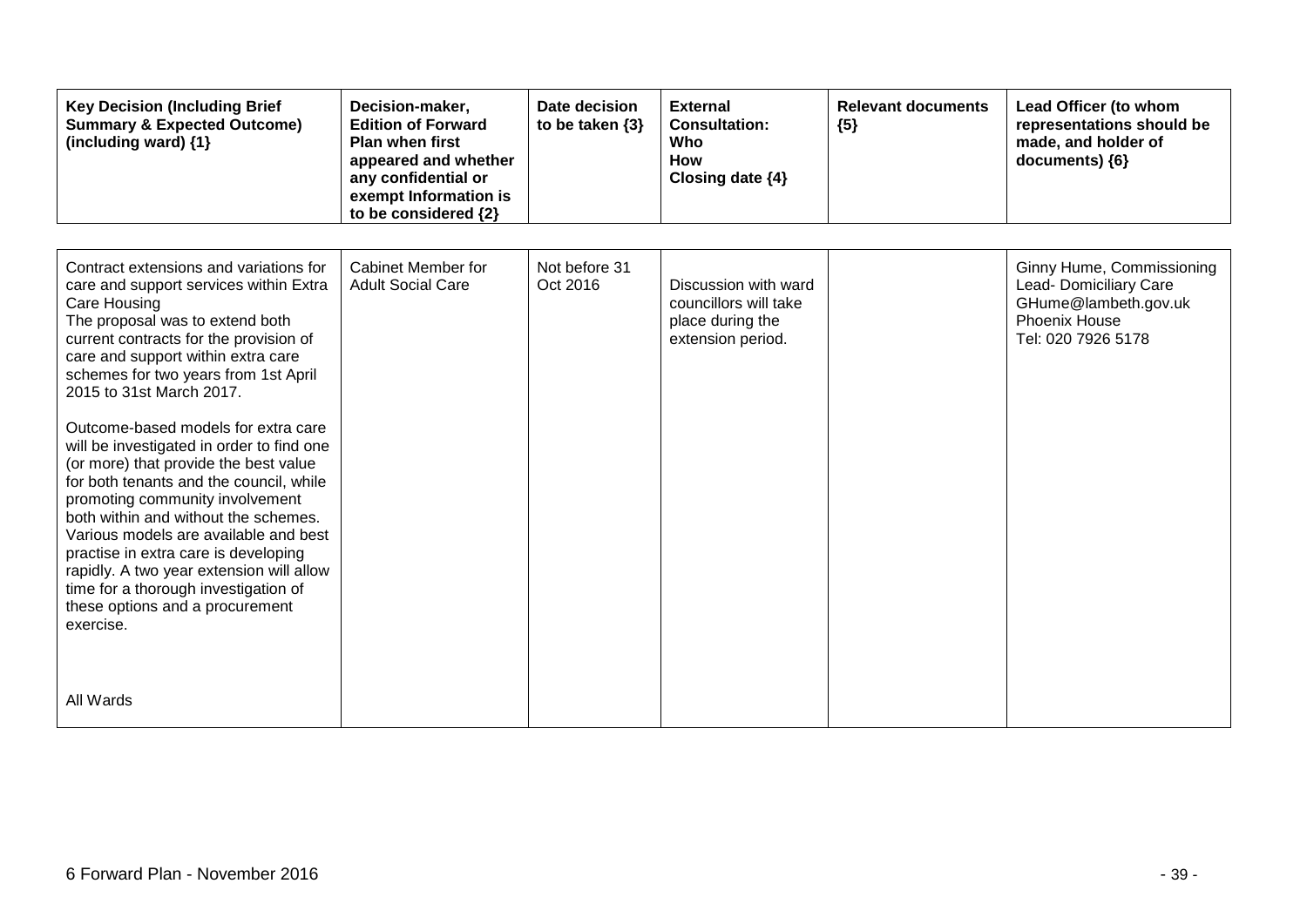| <b>Key Decision (Including Brief</b><br><b>Summary &amp; Expected Outcome)</b><br>(including ward) {1}                                                                                                                                                                                                                                   | Decision-maker,<br><b>Edition of Forward</b><br><b>Plan when first</b><br>appeared and whether<br>any confidential or<br>exempt Information is<br>to be considered {2} | Date decision<br>to be taken $\{3\}$ | <b>External</b><br><b>Consultation:</b><br>Who<br><b>How</b><br>Closing date {4} | <b>Relevant documents</b><br>${5}$ | Lead Officer (to whom<br>representations should be<br>made, and holder of<br>documents) {6}                                  |
|------------------------------------------------------------------------------------------------------------------------------------------------------------------------------------------------------------------------------------------------------------------------------------------------------------------------------------------|------------------------------------------------------------------------------------------------------------------------------------------------------------------------|--------------------------------------|----------------------------------------------------------------------------------|------------------------------------|------------------------------------------------------------------------------------------------------------------------------|
| Co-operative Local Investment Plans<br>(CLIPs): Delivery Framework and<br><b>Allocation Criteria</b><br>To agree the for delivering CLIPS<br>across all CLIP areas in the borough<br>following evaluation of the pilot CLIP<br>covering Stockwell, Vassall and<br>Larkhall wards which will be<br>concluded in autumn 2016.<br>All Wards | Cabinet Member for<br>Regeneration, Business<br>and Culture                                                                                                            | Not before 28<br>Nov 2016            |                                                                                  |                                    | Trisha Boland, Co-operative<br>Council Implementation Lead<br>TBoland@lambeth.gov.uk<br>Hambrook House<br>Tel: 020 7926 3481 |
| The Oval and Kennington<br>Development Area (OAKDA)<br>Masterplan<br>Berkeley Homes have worked with the<br>Council to create a master plan for the<br>Oval and Kennington Development<br>Area centred upon the former<br>gasworks site. The report will<br>recommend that the Council notes the<br>final masterplan.<br>Oval            | Cabinet Member for<br>Regeneration, Business<br>and Culture                                                                                                            | Not before 7<br>Nov 2016             |                                                                                  |                                    | lago Griffith, Project Officer<br>igriffith2@lambeth.gov.uk<br>Service Team House<br>Tel: 020 7926 8975                      |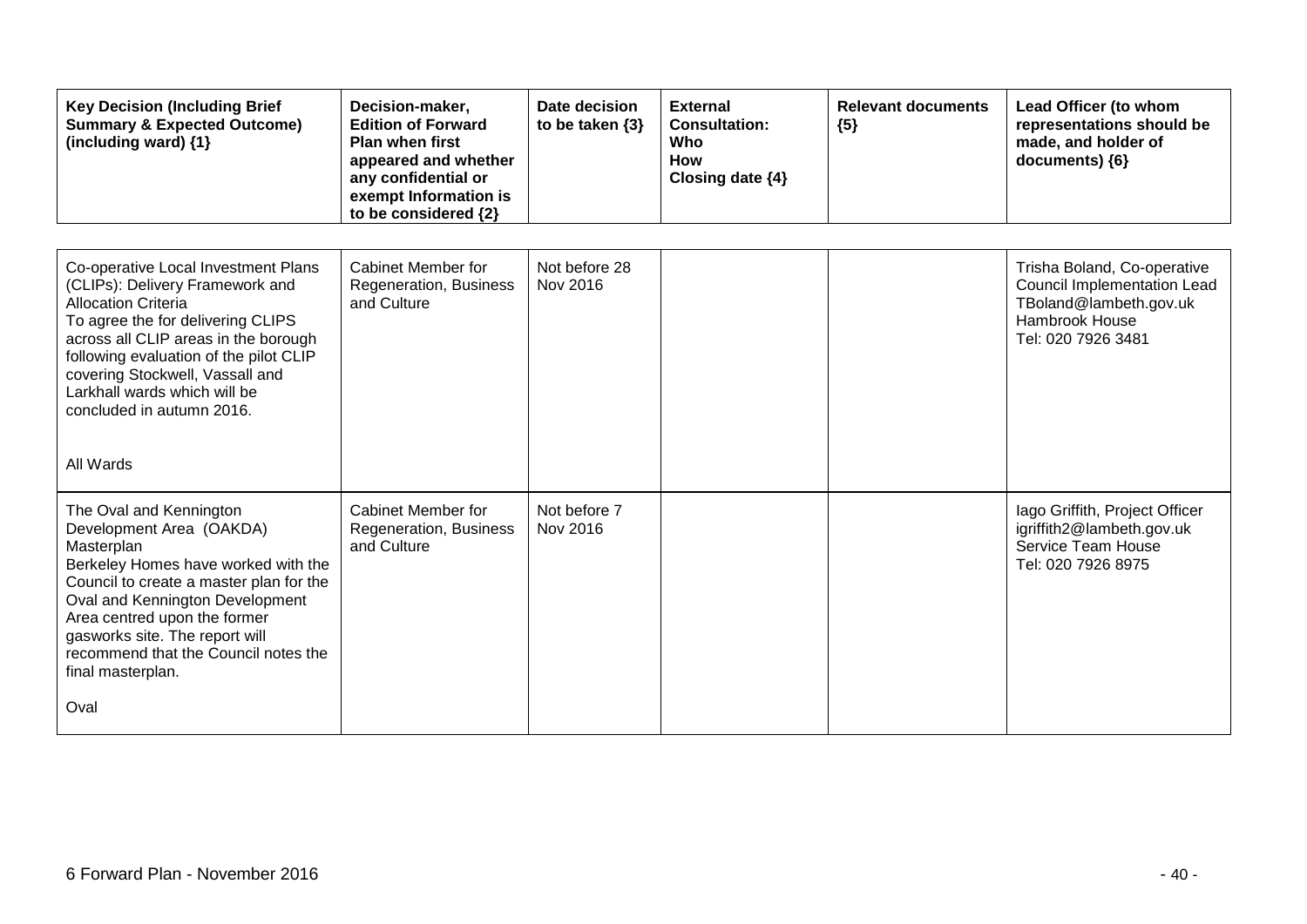| <b>Key Decision (Including Brief</b><br><b>Summary &amp; Expected Outcome)</b><br>(including ward) {1}                                                                                                                                                                                                                                                                                               | Decision-maker,<br><b>Edition of Forward</b><br><b>Plan when first</b><br>appeared and whether<br>any confidential or<br>exempt Information is<br>to be considered {2} | Date decision<br>to be taken $\{3\}$ | <b>External</b><br><b>Consultation:</b><br>Who<br>How<br>Closing date {4} | <b>Relevant documents</b><br>${5}$ | Lead Officer (to whom<br>representations should be<br>made, and holder of<br>documents) {6} |
|------------------------------------------------------------------------------------------------------------------------------------------------------------------------------------------------------------------------------------------------------------------------------------------------------------------------------------------------------------------------------------------------------|------------------------------------------------------------------------------------------------------------------------------------------------------------------------|--------------------------------------|---------------------------------------------------------------------------|------------------------------------|---------------------------------------------------------------------------------------------|
| This Girl Can, Lambeth<br>To agree Lambeth match funding for<br>the This Girl Can Lambeth project and<br>payments to organisations who will<br>deliver the individual schemes.<br>All Wards                                                                                                                                                                                                          | Cabinet Member for<br>Regeneration, Business<br>and Culture                                                                                                            | Not before 21<br>Nov 2016            |                                                                           |                                    | Donna Wiggins<br>dwiggins@lambeth.gov.uk                                                    |
| Stockwell, Vassall, Larkhall Co-<br>operative Local Investment Plan<br>This report will set out the priorities for<br>infrastructure investment in Stockwell,<br>Vassall and Larkhall wards for the<br>next three years. Priorities have been<br>informed by public consultation from<br>26 May to 8 July 2016, and have been<br>agreed with local ward councillors.<br>Larkhall; Stockwell; Vassall | Cabinet Member for<br>Regeneration, Business<br>and Culture                                                                                                            | Not before 16<br>Dec 2016            |                                                                           |                                    | Lydia Sprake, Delivery Co-<br>ordinator, Regeneration<br>Isprake@lambeth.gov.uk             |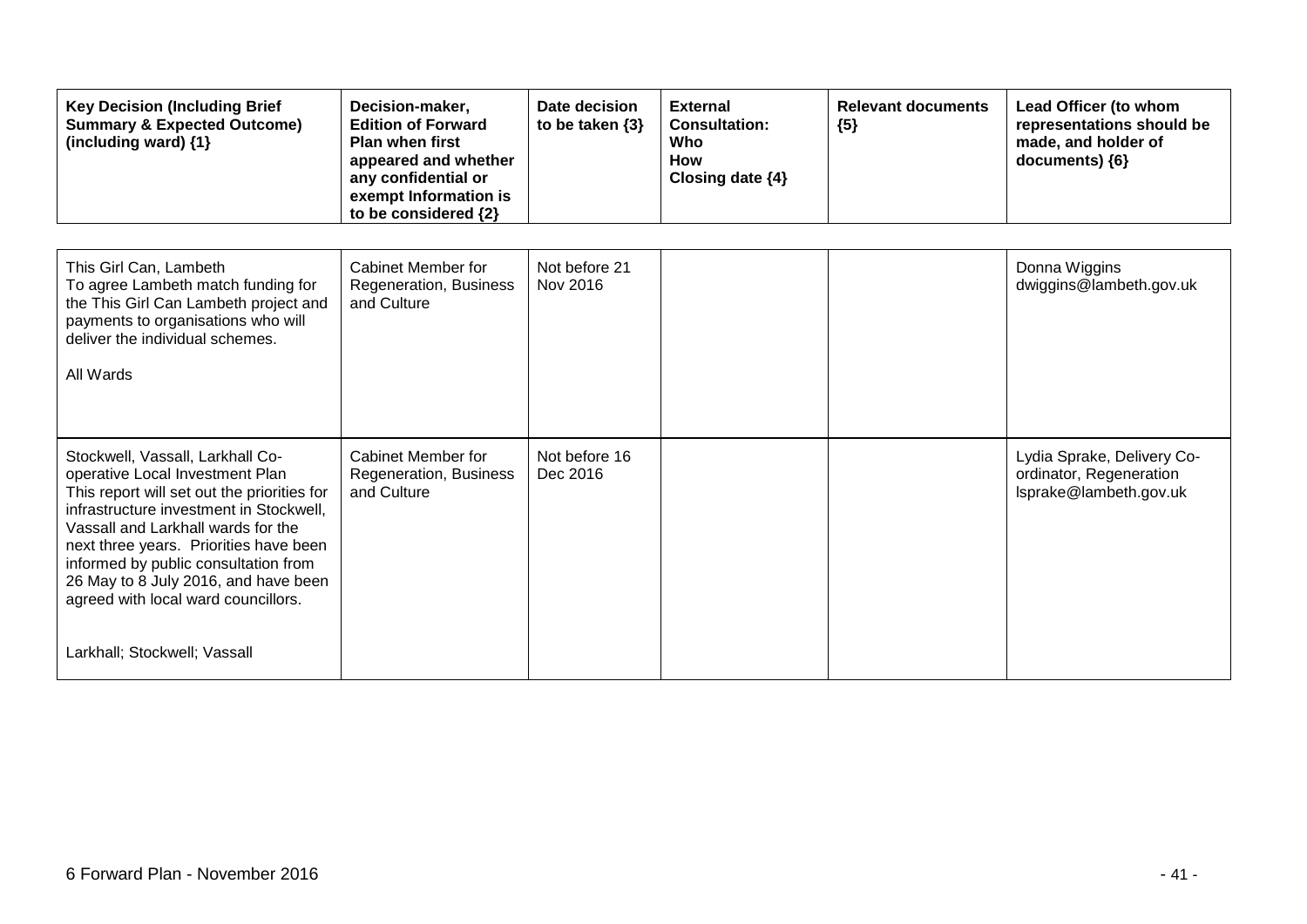| <b>Key Decision (Including Brief</b><br><b>Summary &amp; Expected Outcome)</b><br>(including ward) {1}                                                                                                                                                                                                                                                                                                                                    | Decision-maker,<br><b>Edition of Forward</b><br><b>Plan when first</b><br>appeared and whether<br>any confidential or<br>exempt Information is<br>to be considered {2} | Date decision<br>to be taken $\{3\}$ | <b>External</b><br><b>Consultation:</b><br>Who<br><b>How</b><br>Closing date $\{4\}$ | <b>Relevant documents</b><br>${5}$ | Lead Officer (to whom<br>representations should be<br>made, and holder of<br>documents) {6}                                                                                                |
|-------------------------------------------------------------------------------------------------------------------------------------------------------------------------------------------------------------------------------------------------------------------------------------------------------------------------------------------------------------------------------------------------------------------------------------------|------------------------------------------------------------------------------------------------------------------------------------------------------------------------|--------------------------------------|--------------------------------------------------------------------------------------|------------------------------------|--------------------------------------------------------------------------------------------------------------------------------------------------------------------------------------------|
| Vauxhall Square Land Acquisition for<br>Purpose of Right to Light<br>To review the resolution of the 29th<br>April 2016 to acquire and then transfer<br>back to the owner of land at Vauxhall<br>Square for planning purposes.<br>It is proposed that the acquisition now<br>takes place in two stages rather than<br>one as originally proposed to reflect<br>the programme for the acquisition by<br>the developer of the site.<br>Oval | <b>Cabinet Member for</b><br>Regeneration, Business<br>and Culture                                                                                                     | Not before 12<br>Dec 2016            |                                                                                      |                                    | Richard Saunders, Team<br>Leader - Special Projects<br>rsaunders@lambeth.gov.uk<br><b>DCS Special Projects,</b><br>Planning & Development<br>Control, Phoenix House, 10<br>Wandsworth Road |
| Income and Expenditure Arising from<br>the London Eye Section 106 Receipts<br>To agree the expenditure on off-site<br>services to be funded by the s106<br>receipts.<br>Bishop's                                                                                                                                                                                                                                                          | Cabinet Member for<br>Regeneration, Business<br>and Culture                                                                                                            | Not before 12<br>Dec 2016            |                                                                                      |                                    | Raj Mistry, Programme<br>Director: Environment,<br>Communities, Housing and<br>Environment<br>rmistry@lambeth.gov.uk<br><b>Blue Star House</b><br>Tel: 020 7926 6263                       |

### **Children and Schools**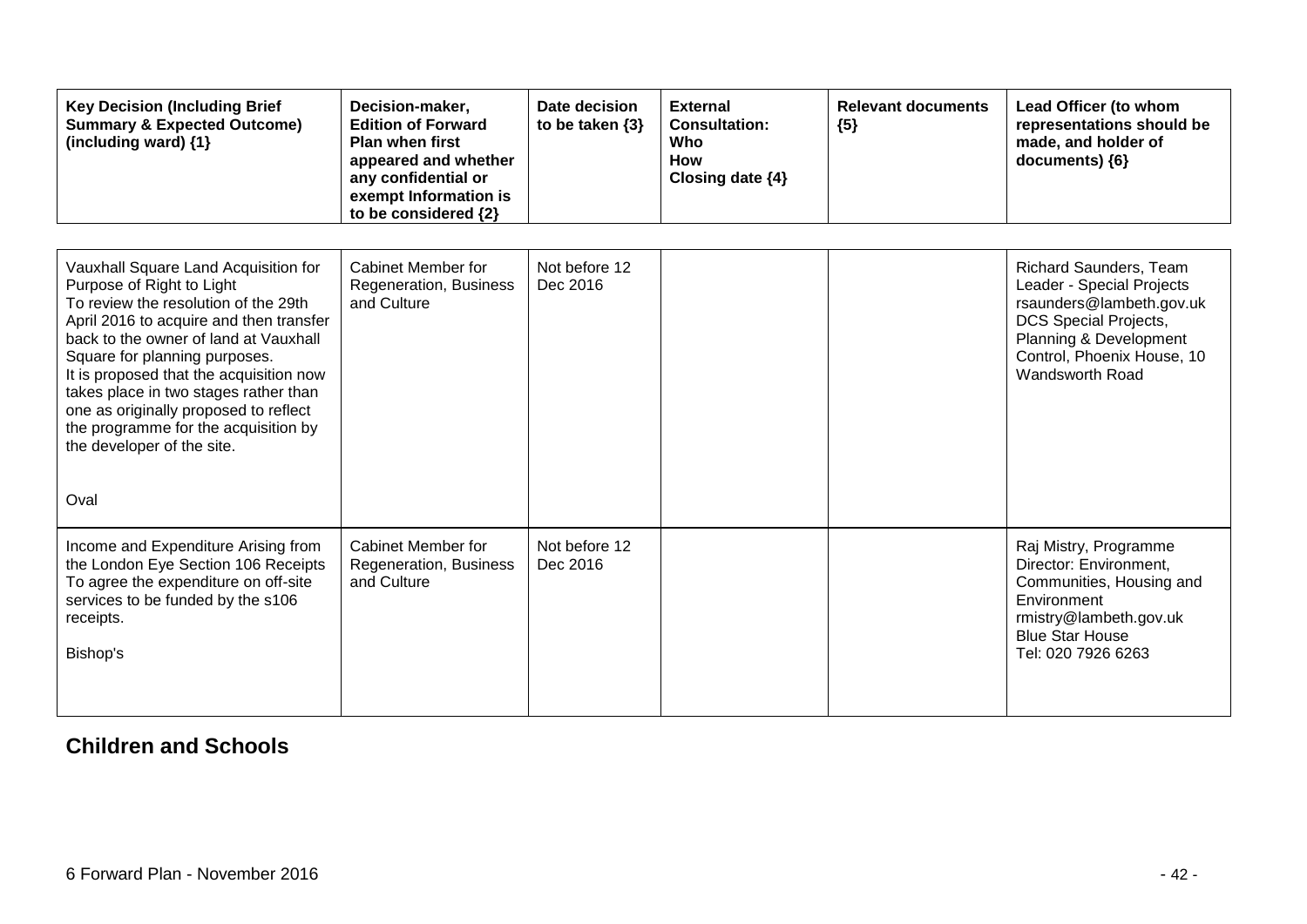| <b>Key Decision (Including Brief</b><br><b>Summary &amp; Expected Outcome)</b><br>(including ward) {1}                                                                                                                                                                                                                                                                                                                                                                                                                                                                                                                                                                                                                                                           | Decision-maker,<br><b>Edition of Forward</b><br><b>Plan when first</b><br>appeared and whether<br>any confidential or<br>exempt Information is<br>to be considered {2}                                                   | Date decision<br>to be taken $\{3\}$ | <b>External</b><br><b>Consultation:</b><br>Who<br>How<br>Closing date {4} | <b>Relevant documents</b><br>${5}$ | Lead Officer (to whom<br>representations should be<br>made, and holder of<br>documents) {6} |
|------------------------------------------------------------------------------------------------------------------------------------------------------------------------------------------------------------------------------------------------------------------------------------------------------------------------------------------------------------------------------------------------------------------------------------------------------------------------------------------------------------------------------------------------------------------------------------------------------------------------------------------------------------------------------------------------------------------------------------------------------------------|--------------------------------------------------------------------------------------------------------------------------------------------------------------------------------------------------------------------------|--------------------------------------|---------------------------------------------------------------------------|------------------------------------|---------------------------------------------------------------------------------------------|
| Main works contract for the Capital<br>Maintenance Programme at Lambeth<br>schools<br>To agree a series of essential works<br>contracts under the planned "Capital<br>Maintenance Programme". Comprised<br>of primarily health and safety and<br>maintenance works, for example<br>replacement / repair of roofs and<br>windows, upgrade of mechanical &<br>electrical services, envelope repairs,<br>and general building works repairs.<br>These works are required and<br>essential to protect and extend the life<br>of the schools services & facilities.<br>The anticipated cost of the contract is<br>still subject to the current scoping<br>exercise taking place, but it is thought<br>the works package will be in the<br>region of £4m.<br>All Wards | Cabinet Member for<br><b>Children and Schools</b><br>Part exempt<br>Information relating to<br>the financial or business<br>affairs of any particular<br>person (including the<br>authority holding that<br>information) | Not before 23<br>May 2016            |                                                                           |                                    | <b>Peter Dawes</b><br>PDawes@lambeth.gov.uk                                                 |